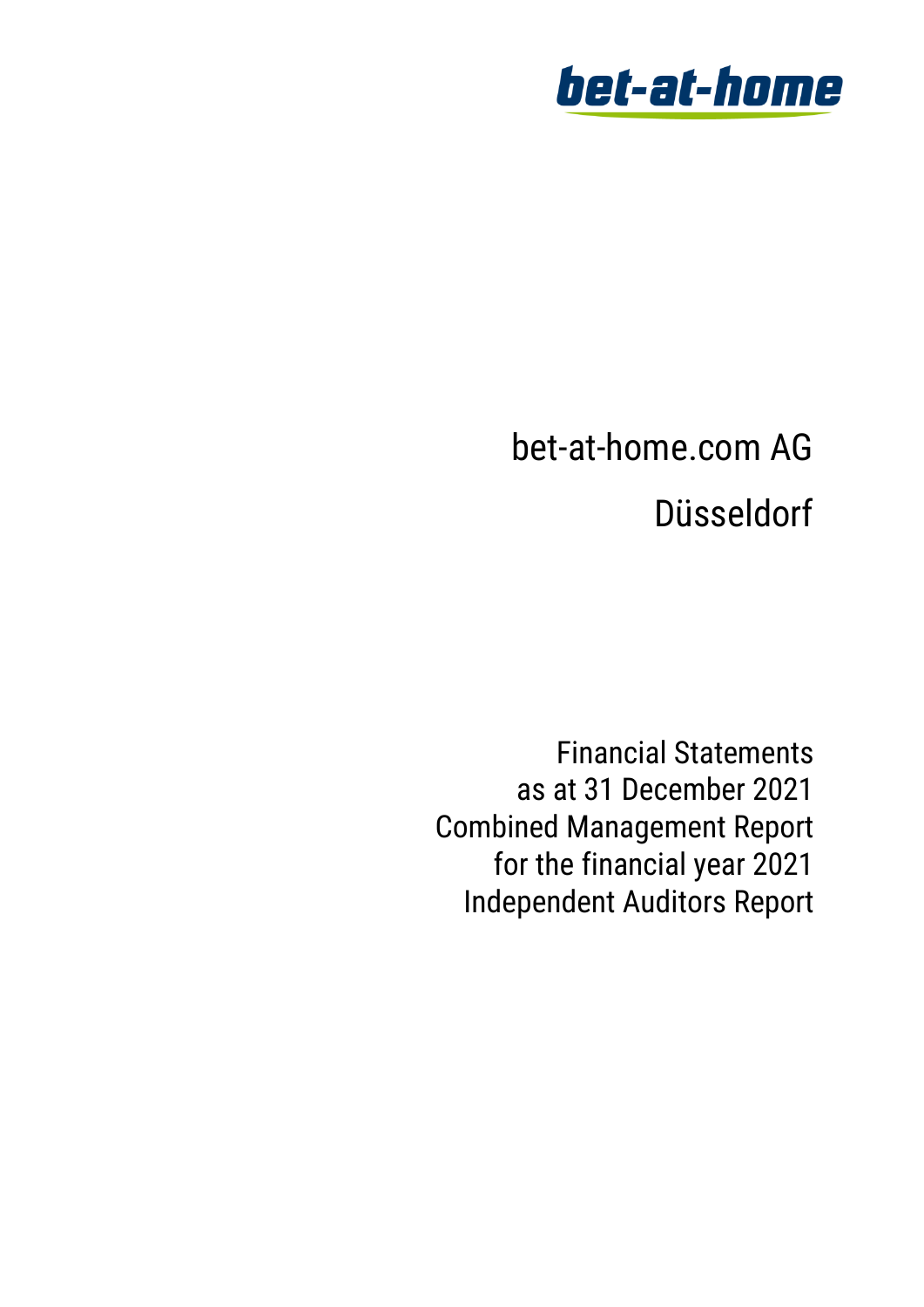# **Table of content**

Statement of financial position at 31 December 2021 Income Statement for the period from 1 January to 31 December 2021 Notes to the financial statements 2021 Combined Management Report 2021 Independent Auditors Report

## **Disclaimer:**

The Financial Statement Report 2021 is a translation of the valid German version.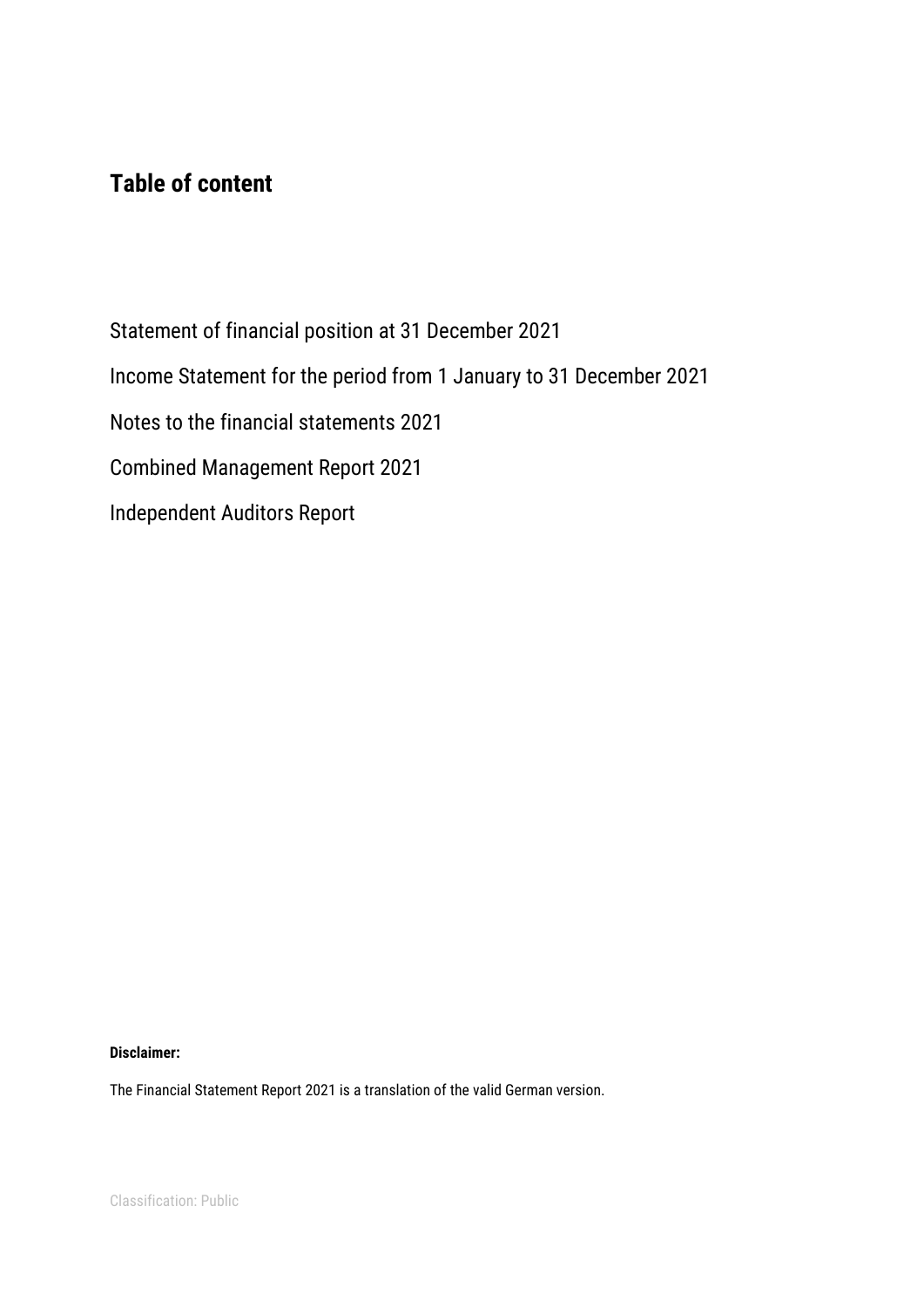|                                                                                                                                                                                                                                                               |              | 31.12.2021    |                                |  |
|---------------------------------------------------------------------------------------------------------------------------------------------------------------------------------------------------------------------------------------------------------------|--------------|---------------|--------------------------------|--|
|                                                                                                                                                                                                                                                               | <b>EUR</b>   | <b>EUR</b>    | <b>EUR</b>                     |  |
| <b>Equity</b>                                                                                                                                                                                                                                                 |              |               |                                |  |
| <b>Share capital</b>                                                                                                                                                                                                                                          | 7 018 000,00 |               | 7 018 000,00                   |  |
| <b>Capital reserves</b>                                                                                                                                                                                                                                       | 7 366 000,00 |               | 7 366 000,00                   |  |
| <b>Total comprehensive income</b>                                                                                                                                                                                                                             | -965 132,10  | 13 418 867.90 | 17 877 414,36<br>32 261 414,36 |  |
| <b>Provisions</b><br>Other provisions                                                                                                                                                                                                                         |              | 88 124,34     | 147 440,00                     |  |
| Liabilities                                                                                                                                                                                                                                                   |              |               |                                |  |
| Liabilities from goods and services<br>thereof with a residual maturity of up to one year<br>EUR 999,60 (FY 2020: EUR 38.361,37)                                                                                                                              | 999,60       |               | 38 361,37                      |  |
| Other liabilities<br>thereof taxes<br>EUR 50.415,15 (FY 2020: EUR 141.907,05)<br>thereof relating to social security<br>EUR 4.749,16 (FY 2020: EUR 6.516,83)<br>thereof with a residual maturity of up to one year<br>EUR 56.664,31 (FY 2020: EUR 758.136,86) | 56 664,31    | 57 663,91     | 893 666,88<br>932 028,25       |  |
|                                                                                                                                                                                                                                                               |              |               |                                |  |

| <b>ASSETS</b>                                                                            |                          |              |               |                                              | <b>EQUITY &amp; LIABILITIES</b>                                                                                                                                                                                                                                                                         |              |                            |                             |
|------------------------------------------------------------------------------------------|--------------------------|--------------|---------------|----------------------------------------------|---------------------------------------------------------------------------------------------------------------------------------------------------------------------------------------------------------------------------------------------------------------------------------------------------------|--------------|----------------------------|-----------------------------|
|                                                                                          |                          | 31.12.2021   |               | 31.12.2020                                   |                                                                                                                                                                                                                                                                                                         | 31.12.2021   |                            | 31.12.2020                  |
|                                                                                          | <b>EUR</b>               | <b>EUR</b>   | <b>EUR</b>    | <b>EUR</b>                                   |                                                                                                                                                                                                                                                                                                         | <b>EUR</b>   | <b>EUR</b>                 | <b>EUR</b>                  |
| A. Non-current assets                                                                    |                          |              |               |                                              | A. Equity                                                                                                                                                                                                                                                                                               |              |                            |                             |
| <b>Financial assets</b><br>Interests in affiliated companies                             |                          |              | 10 871 313,19 | 10 871 313,19                                | I. Share capital                                                                                                                                                                                                                                                                                        | 7 018 000,00 |                            | 7 018 000,00                |
|                                                                                          |                          |              |               |                                              | II. Capital reserves                                                                                                                                                                                                                                                                                    | 7 366 000,00 |                            | 7 366 000,00                |
| <b>B.</b> Current assets                                                                 |                          |              |               |                                              | III. Total comprehensive income                                                                                                                                                                                                                                                                         | -965 132,10  |                            | 17 877 414,36               |
| Receivables and other assets<br>Receivables from affiliated companies<br>2. Other assets | 308 846,96<br>110 899,53 | 419 746,49   |               | 20 462 877,51<br>244 687,38<br>20 707 564,89 | <b>B.</b> Provisions<br>Other provisions                                                                                                                                                                                                                                                                |              | 13 418 867,90<br>88 124,34 | 32 261 414,36<br>147 440,00 |
| II. Cash and cash equivalents                                                            |                          | 2 169 754,07 | 2 589 500,56  | 1 554 196,09<br>22 261 760,98                | C. Liabilities<br>1. Liabilities from goods and services<br>thereof with a residual maturity of up to one year                                                                                                                                                                                          | 999,60       |                            | 38 361,37                   |
| C. Prepaid expenses                                                                      |                          |              | 103 842,40    | 207 808,44                                   | EUR 999,60 (FY 2020: EUR 38.361,37)<br>2. Other liabilities<br>thereof taxes<br>EUR 50.415,15 (FY 2020: EUR 141.907,05)<br>thereof relating to social security<br>EUR 4.749,16 (FY 2020: EUR 6.516,83)<br>thereof with a residual maturity of up to one year<br>EUR 56.664,31 (FY 2020: EUR 758.136,86) | 56 664,31    | 57 663,91                  | 893 666,88<br>932 028,25    |
|                                                                                          |                          |              | 13 564 656,15 | 33 340 882,61                                |                                                                                                                                                                                                                                                                                                         |              | 13 564 656,15              | 33 340 882,61               |

#### **Statement of financial position at 31 December 2021**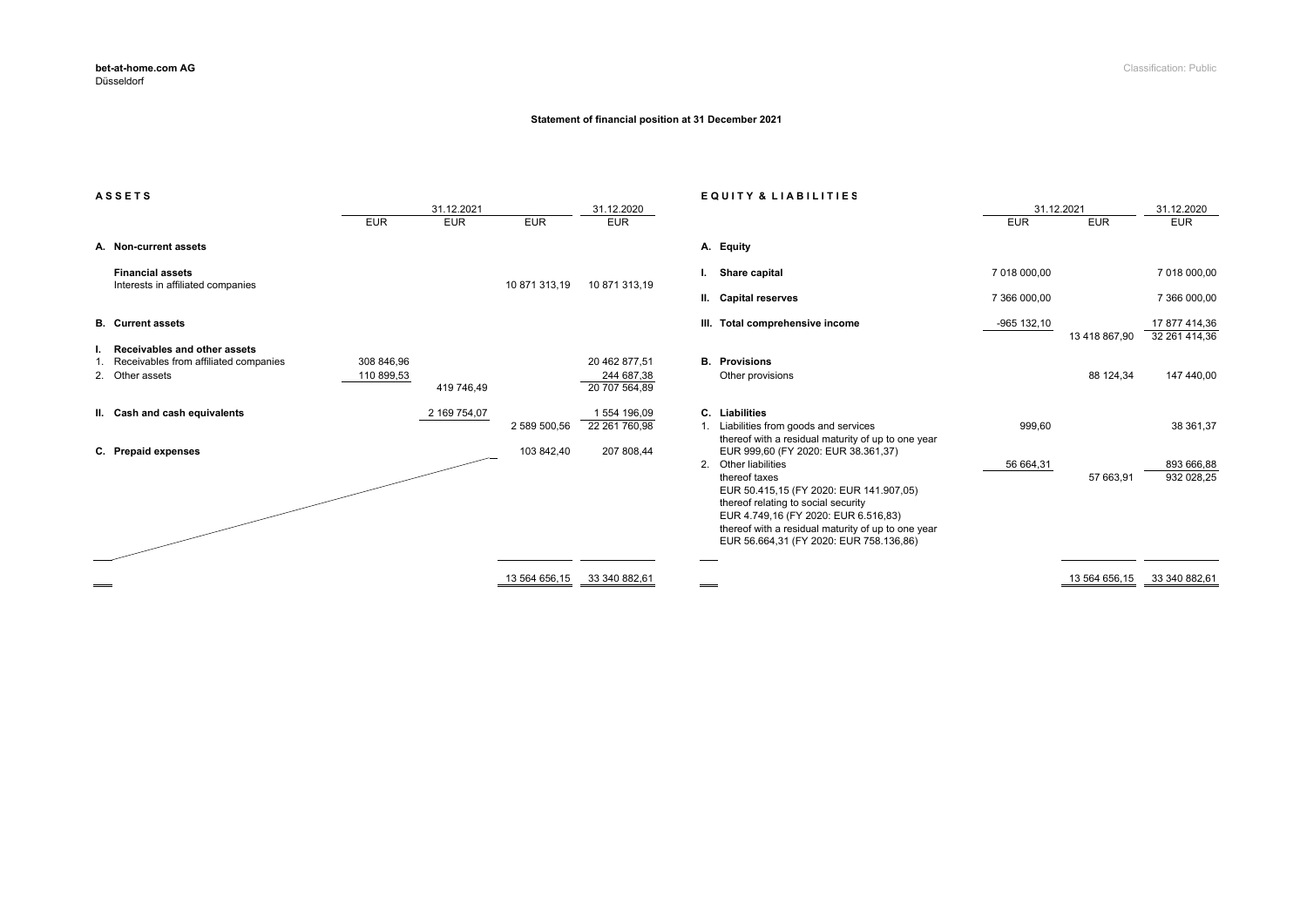#### **Income Statement for the year ended 31 December 2021**

|    |                                                                                                             | 01.01.        |                         | $01.01 -$                    |
|----|-------------------------------------------------------------------------------------------------------------|---------------|-------------------------|------------------------------|
|    |                                                                                                             | 31.12.2021    |                         | 31.12.2020                   |
|    |                                                                                                             | <b>EUR</b>    | <b>EUR</b>              | <b>EUR</b>                   |
| 2. | Revenues<br>Other operating income                                                                          |               | 832 962,67<br>72 745,96 | 1 051 816,26<br>67 410,57    |
|    | 3. Personnel expenses<br>a) Wages and salaries<br>b) Social security contributions and expenses             | -1 339 786,95 |                         | -2 123 960,11                |
|    | for pensions and other employee benefits<br>thereof for pensions<br>EUR 13.574,28 (FY 2020: EUR 17.902,87)  | -123 775,21   | -1 463 562,16           | -149 060,86<br>-2 273 020,97 |
| 4. | Other operating expenses                                                                                    |               | -1 023 181,58           | -1 110 943,84                |
| 5. | Income from investments<br>thereof from affiliated companies<br>EUR 148.587,00 (FY 2020: EUR 20.199.880,00) |               | 148 587,00              | 20 199 880,00                |
| 6. | Other interest and similar income<br>thereof from affiliated companies<br>EUR 0.00 (Vorjahr EUR 0.00)       |               | 35 052,00               | 170 161,98                   |
| 7. | Interest and similar expenses<br>thereof from affiliated companies<br>EUR 0,00 (FY 2020: EUR 0,00)          |               | $-10764,42$             | $-3905,54$                   |
|    | 8. Income tax expense                                                                                       |               | 110 614,07              | -223 984,27                  |
|    | 9. Earnings after taxes = Net profit for the year                                                           |               | -1 297 546,46           | 17 877 414,19                |
|    | 10. Profit carried forward from previous year                                                               |               | 332 414,36              | 0,17                         |
|    | 11. Accumulated loss/profit                                                                                 |               | $-965$ 132,10           | 17 877 414,36                |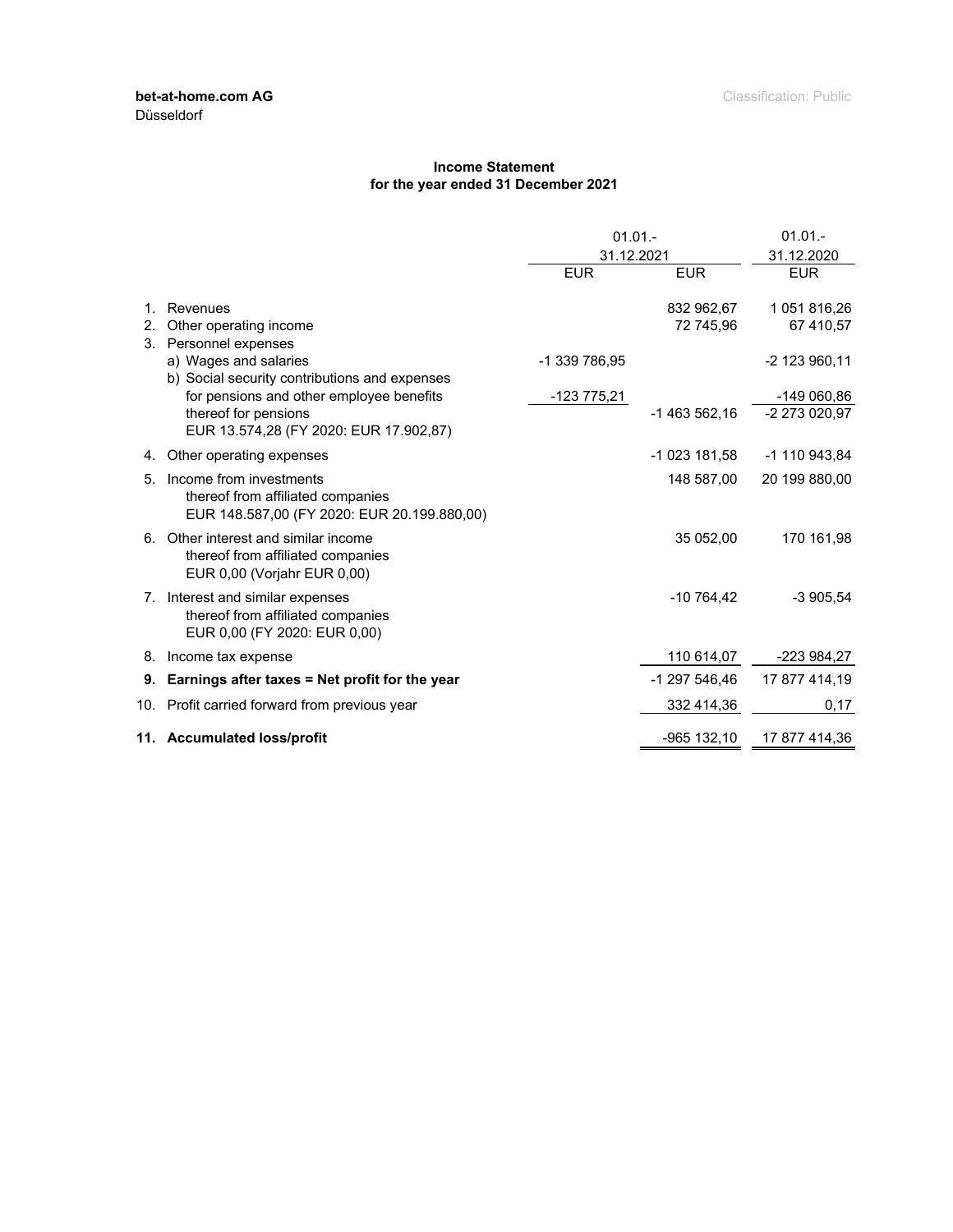## **bet-at-home.com AG, Düsseldorf Notes to the Financial Statement 2021**

## **I. Disclosures to the Financial Statement**

bet-at-home.com AG has its registered office in Düsseldorf and is entered in the Commercial Register B of the Düsseldorf Local Court under the registration number HRB 52673.

The annual financial statements have been prepared in accordance with Sections 242 et seq. and 264 et seq. HGB and in accordance with the relevant provisions of the German Stock Corporation Act. Pursuant to Section 267 (3) sentence 2 HGB in conjunction with Section 264d HGB, the Company is a large capital company due to the admission of its shares to an organized market (Frankfurt Stock Exchange).

## **II. Disclosures on accounting and valuation methods**

The accounting and valuation methods comply with legal requirements and are unchanged from the previous year.

Property, plant and equipment are stated at cost less scheduled depreciation. Depreciation is calculated on a straight-line basis over the expected useful lives of the assets and in accordance with tax regulations. The useful life of property, plant and equipment is three to five years.

Financial assets were recognized at cost. Receivables and other assets were measured at their nominal value.

Prepaid expenses relate to expenses of the fiscal year that represent expenses for a certain period after the balance sheet date.

The accruals were set up on the basis of prudent business judgment and take into account all identifiable risks and uncertain liabilities at the time the balance sheet was prepared. They are valued at the settlement amount. No compounding or discounting was necessary.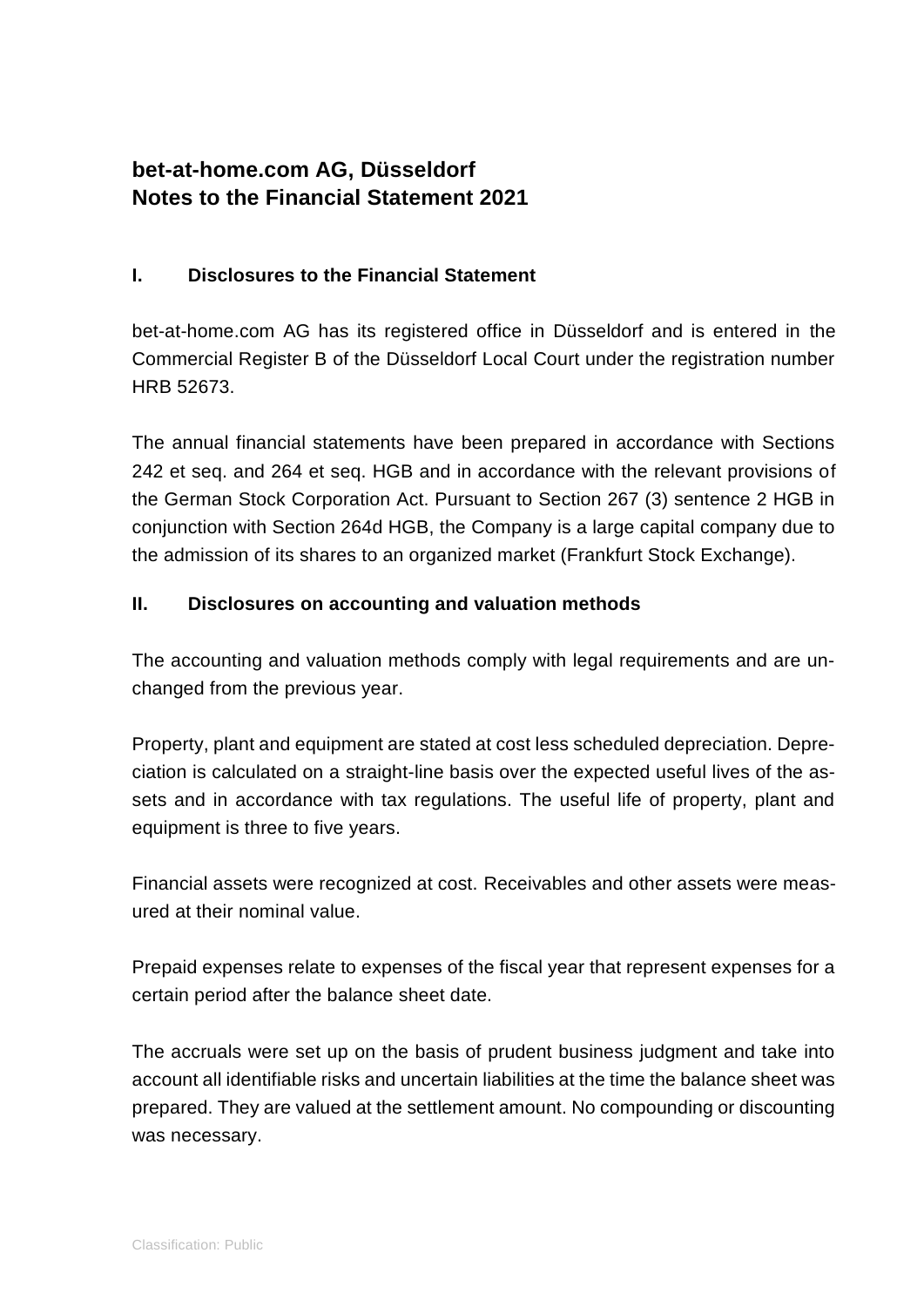Liabilities were recognized at the settlement amount.

## **III. Disclosures on the balance sheet and income statement**

The composition and development of fixed assets are shown in the statement of changes in fixed assets (appendix to the notes).

Financial assets exclusively comprise the investment in bet-at-home.com Entertainment GmbH, Linz (Austria).

Other assets and receivables from affiliated companies have a remaining term of less than one year.

The subscribed capital amounts to EUR 7,018,000.00 as of December 31, 2021 (previous year: EUR 7,018,000.00) and is divided into 7,018,000 bearer shares with a notional interest in the subscribed capital of EUR 1.00 per share. The capital reserve amounts to EUR 7,366,000.00 as of December 31, 2021 (previous year: EUR 7,366,000.00). By resolution of the Annual General Meeting on May 18, 2021, the Management Board is authorized, with the approval of the Supervisory Board, to increase the Company's subscribed capital by up to EUR 1,403,600.00 by May 17, 2026 by issuing up to 1,403,600 no-par value bearer shares on one or more occasions in return for cash contributions and/or contributions in kind (Authorized Capital  $\mathsf{I}$ 

Other provisions include EUR 88,124.34 (previous year: EUR 147,440.00) in expenses for legal and tax advice and for the audit of the financial statements. The provisions have a remaining term of less than one year.

Trade accounts payable and other liabilities have a remaining term of less than one year.

Sales include income from the recharging of costs in the amount of EUR 832,962.67 (previous year: EUR 1,051,816.26).

Personnel expenses relate exclusively to the two Management Board members.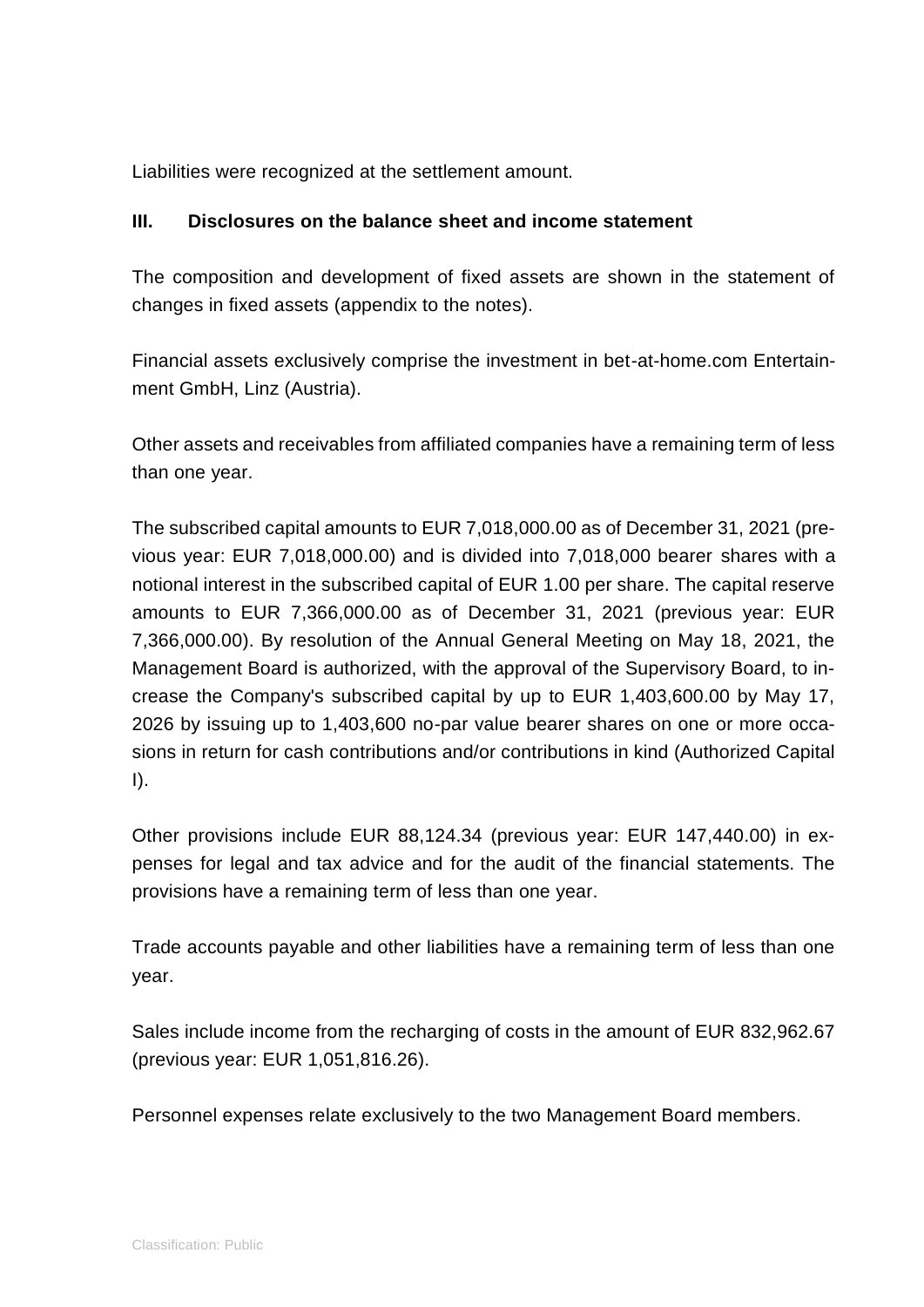Income from investments of EUR 148,587.00 (previous year: EUR 154,880.00) results from dividend-like income from Maltese affiliated companies. No dividend was distributed by bet-at-home.com Entertainment GmbH in fiscal year 2021 (previous year: EUR 20,045,000.00).

Income taxes include a refund of corporate income tax for the calendar year 2018.

## **IV. Other information**

There are no other financial obligations. The Company has no employees.

Betclic Everest Group SAS, Paris (France), as the parent company of the Company, prepares consolidated financial statements for the largest and smallest group of companies in which the Company's financial statements are included.

Equal members of the Management Board in fiscal year 2021 were:

- Franz Ömer, Graduate engineer, Management Board member, Ansfelden (Austria);
- Michael Quatember, Master's degree, Management Board member, Linz (Austria).

Mr. Marco Falchetto, Management Board member, Linz (Austria), was appointed as Management Board member with effect from February 21, 2022.

Management Board member Franz Ömer is a member of the Supervisory Board of Athos Immobilien AG, Linz (Austria).

Information on the remuneration of the Management Board and Supervisory Board of bet-at-home.com AG is presented individually in the remuneration report. The remuneration report is published on the Company's website at https://www.bet-athome.ag/en/corporategovernance.

Management Board members Franz Ömer and Michael Quatember were remunerated by Group companies in fiscal year 2021 with fixed compensation of EUR 1,020 thousand (previous year: EUR 1,020 thousand) and with variable compensation in the form of a management bonus of EUR 934 thousand (previous year: EUR 1,090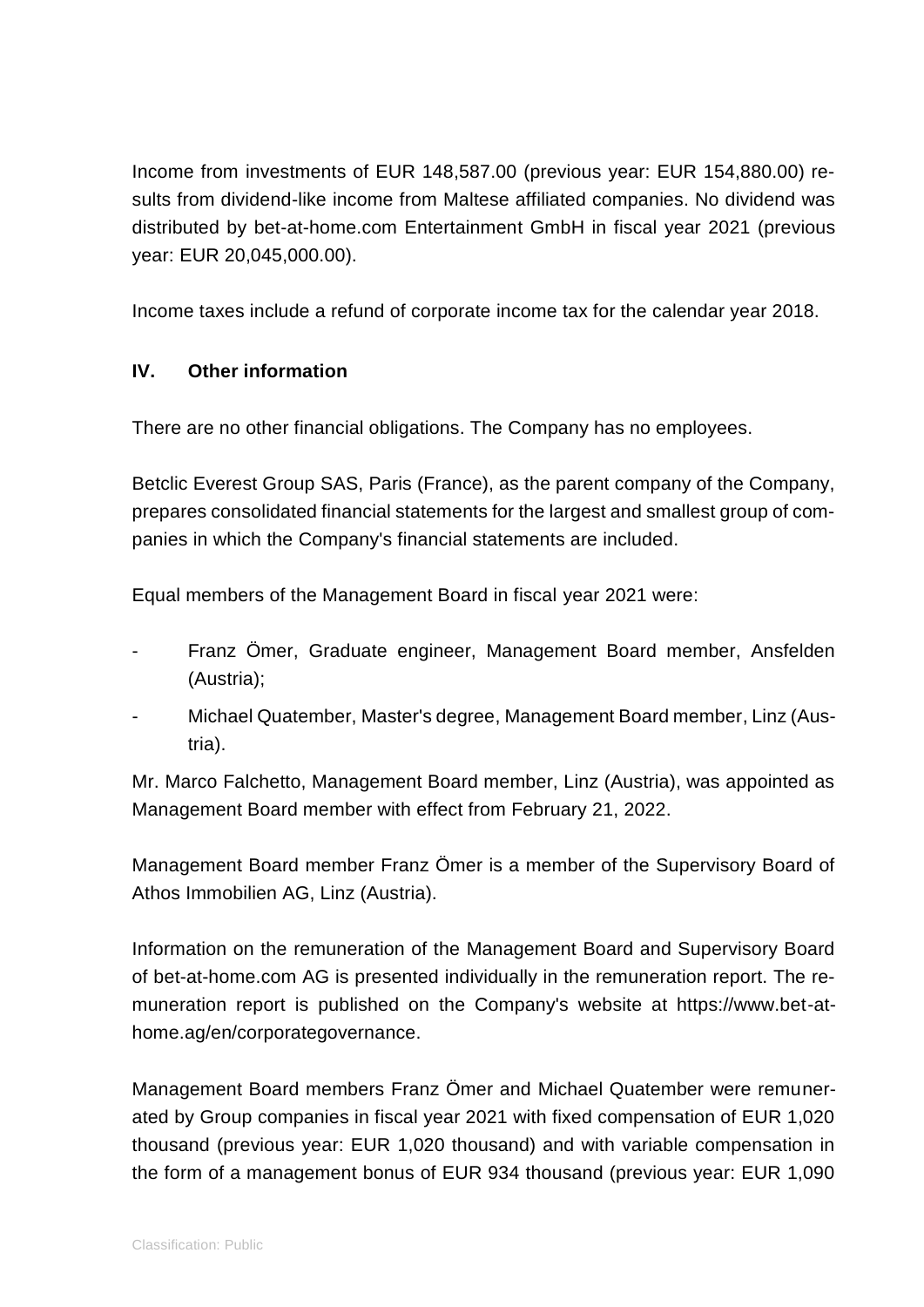thousand). In addition, compensation for consulting services in the amount of EUR 400 thousand (previous year: EUR 400 thousand) was paid by a Group company. For the financial years 2019 to 2021, share-based remuneration was agreed for each Management Board member, calculated in each case on the basis of a fixed percentage of the difference between the average share price in the observation period of the respective financial year and a reference price (based on the total number of shares). The criteria for the share-based compensation component were not met for the 2020 financial year. Accordingly, no compensation was paid in 2021 (previous year: EUR 410 thousand).

|                                     | Franz Ömer   |              | Michael Quatember |              |  |
|-------------------------------------|--------------|--------------|-------------------|--------------|--|
| Cash inflow (in EUR)                | CEO          |              | CEO               |              |  |
|                                     | 2021         | 2020         | 2021              | 2020         |  |
| Fixed compensation                  | 600,000.00   | 600,000.00   | 420,000.00        | 420,000.00   |  |
| Consulting services                 | 400,000.00   | 400,000.00   | 0.00              | 0.00         |  |
| <b>Total</b>                        | 1,000,000.00 | 1,000,000.00 | 420,000.00        | 420,000.00   |  |
| One-year variable compensation      | 384,001.74   | 471,500.24   | 384,001.74        | 471,500.24   |  |
| Long-term management bonus          | 83,205.92    | 73,748.42    | 83,205.92         | 73,748.42    |  |
| Share-based compensation            | 0.00         | 204,876.53   | 0.00              | 204,876.53   |  |
| Multiple-year variable compensation | 83,205.92    | 278,624.95   | 83,205.92         | 278,624.95   |  |
| <b>Total</b>                        | 467,207.66   | 750,125.19   | 467,207.66        | 750,125.19   |  |
| Supply costs                        | 0.00         | 0.00         | 0.00              | 0.00         |  |
| <b>Total compensation</b>           | 1,467,207.66 | 1,750,125.19 | 887,207.66        | 1,170,125.19 |  |

The Company also assumed the costs of an accident insurance policy in the amount of EUR 1 thousand (previous year: EUR 1 thousand) for the benefit of a Management Board member in the financial year 2021 and bore the costs of contributions incurred in accordance with the Austrian Corporate Employee and Self-Employed Pension Act (BMSVG) in the amount of EUR 14 thousand (previous year: EUR 18 thousand).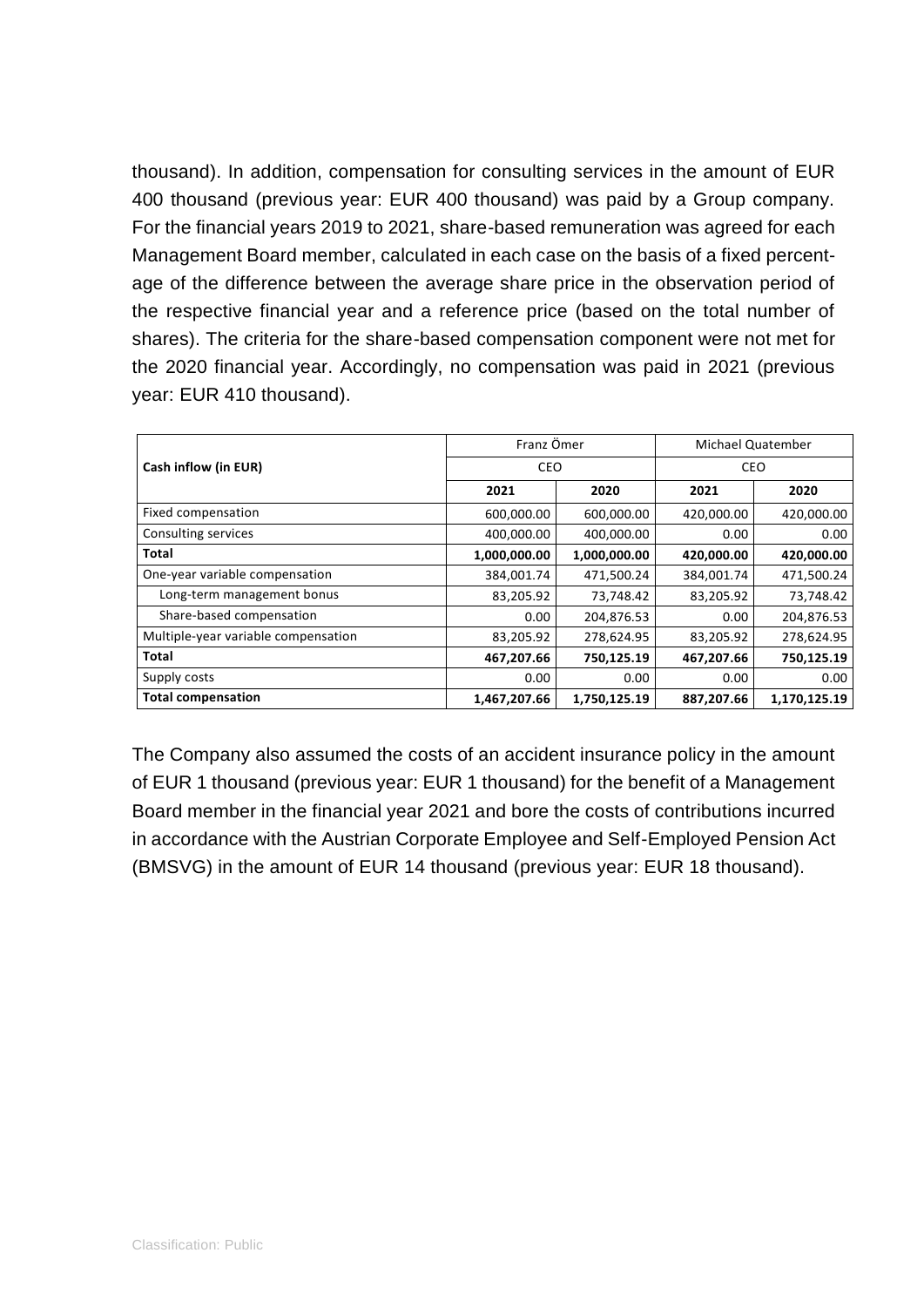|                                     | Franz Ömer   |              |              |               | Michael Quatember |            |            |              |  |
|-------------------------------------|--------------|--------------|--------------|---------------|-------------------|------------|------------|--------------|--|
| Allocations granted (in EUR)        |              | CEO          |              |               |                   | CEO        |            |              |  |
|                                     | 2020         | 2021         | 2021 (Min)   | 2021 (Max)    | 2020              | 2021       | 2021 (Min) | 2021 (Max)   |  |
| Fixed compensation                  | 600,000.00   | 600,000.00   | 600,000.00   | 600,000.00    | 420,000.00        | 420,000.00 | 420,000.00 | 420,000.00   |  |
| Consulting services                 | 400,000.00   | 400,000.00   | 400,000.00   | 400,000.00    | 0.00              | 0.00       | 0.00       | 0.00         |  |
| Total                               | 1,000,000.00 | 1,000,000.00 | 1,000,000.00 | 1,000,000.00  | 420,000.00        | 420,000.00 | 420,000.00 | 420,000.00   |  |
| One-year variable compensation      | 384,001.74   | 0.00         | 0.00         | 573,750.00    | 384,001.74        | 0.00       | 0.00       | 573,750.00   |  |
| Long-term management bonus          | 83,205.92    | 0.00         | 0.00         | 101,250.00    | 83,205.92         | 0.00       | 0.00       | 101,250.00   |  |
| Share-based compensation            | 0.00         | 0.00         | 0.00         | 10,675,000.00 | 0.00              | 0.00       | 0.00       | 4,875,000.00 |  |
| Multiple-year variable compensation | 83,205.92    | 0.00         | 0.00         | 10,776,250.00 | 83,205.92         | 0.00       | 0.00       | 4,976,250.00 |  |
| Total                               | 467,207.66   | 0.00         | 0.00         | 11,350,000.00 | 467,207.66        | 0.00       | 0.00       | 5,550,000.00 |  |
| Supply costs                        | 0.00         | 0.00         | 0.00         | 0.00          | 0.00              | 0.00       | 0.00       | 0.00         |  |
| <b>Total compensation</b>           | 1,467,207.66 | 1,000,000.00 | 1,000,000.00 | 12,350,000.00 | 887,207.66        | 420,000.00 | 420,000.00 | 5,970,000.00 |  |

The Supervisory Board comprised the following members in fiscal year 2021:

- Martin Arendts, attorney at law, Grünwald (Germany) (chairman);
- Véronique Giraudon, Management Board, Paris (France) (Vice Chairwoman);
- François Riahi, Management Board, Paris (France) (since 18 May 2021);
- Nicolas Béraud, Management Board, Bordeaux (France) (until 18 Mai 2021).

The Chairman of the Supervisory Board Martin Arendts is a member of the Supervisory Board of FIVV Finanzinformation & Vermögensverwaltung AG, Munich.

Supervisory Board member François Riahi is a member of the supervisory boards of Betclic Everest Group SAS, Paris (France), Banijay Group SAS, Paris (France), Estoublon Holding SASU, Paris (France), and LOV Hotel Collection Holding SASU, Paris (France).

The Chairman of the Supervisory Board received fixed remuneration of EUR 40 thousand in fiscal year 2021 (previous year: EUR 40 thousand). In the previous year, a former member of the Supervisory Board received EUR 10 thousand. In addition, necessary expenses were reimbursed. Ms. Giraudon, Mr. Riahi and Mr. Béraud waived their compensation in fiscal year 2021.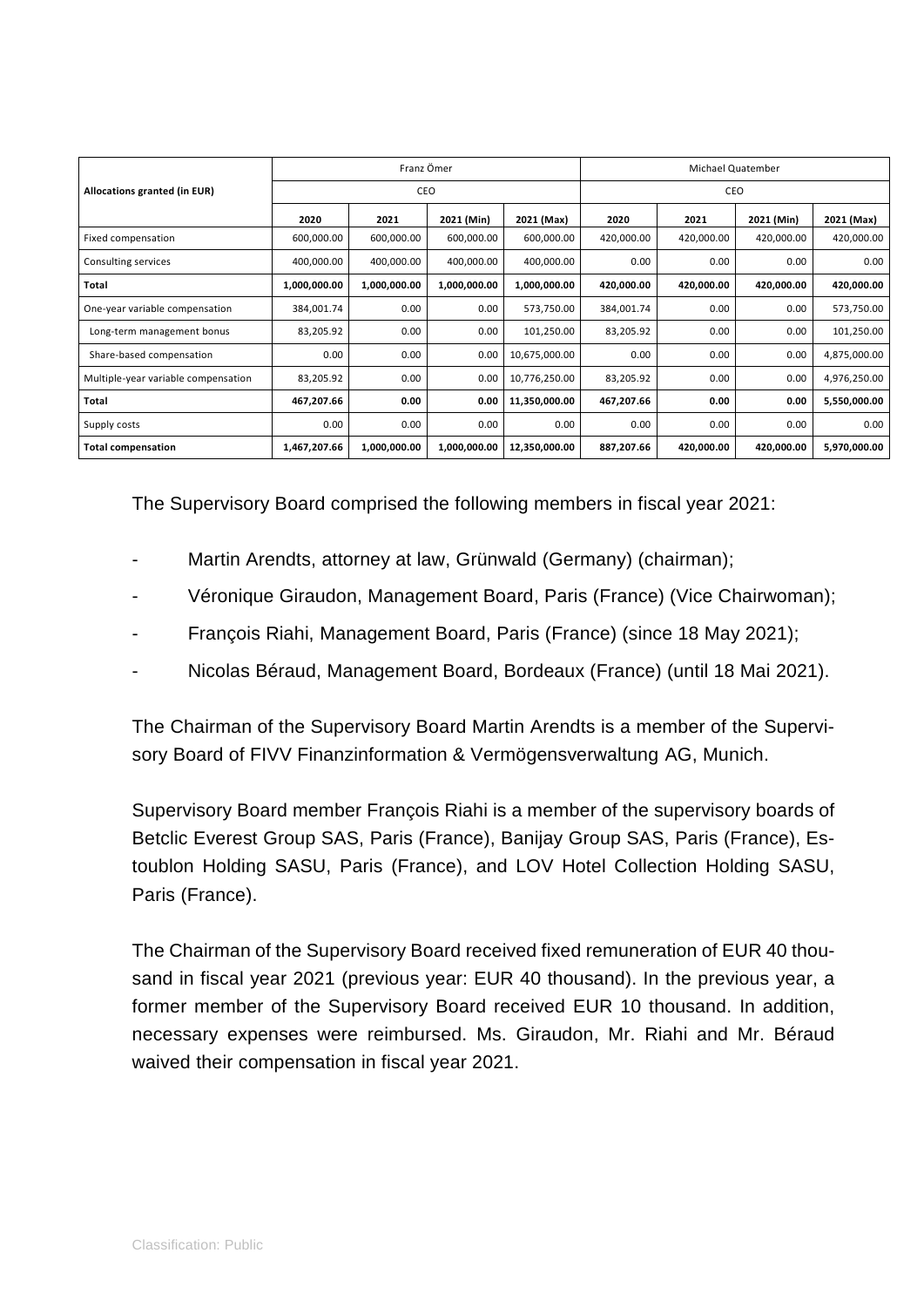| Company, head office                                  | Share of capital             | <b>Equity in EUR</b><br>as of 31/12/2021 | Profit for the pe-<br>riod in EUR<br>01/01.-31/12/2021 |
|-------------------------------------------------------|------------------------------|------------------------------------------|--------------------------------------------------------|
| bet-at-home.com Entertainment GmbH, Linz (Austria)    | direct $100\%$               | 17,736,766.10                            | $-8,983,342.18$                                        |
| bet-at-home.com Holding Ltd., Portomaso (Malta)       | direct 2 %<br>indirect 100 % | 7,623,986.32                             | 6,075,943.78                                           |
| bet-at-home.com Entertainment Ltd., Portomaso (Malta) | direct 2 %<br>indirect 100 % | -14,492,185.18                           | -14,732,535.23                                         |
| bet-at-home.com International Ltd., Portomaso (Malta) | direct 2 %<br>indirect 100 % | -307,732.22                              | $-234, 159.65$                                         |
| bet-at-home.com Internet Ltd., Portomaso (Malta)      | direct 2 %<br>indirect 100 % | 99,991.21                                | 7,428,981.26                                           |
| Jonsden Properties Ltd., Gibraltar                    | indirect 100 %               | 298,446.07                               | $-10,619.99$                                           |

Investments were held in the following companies in fiscal year 2021:

## **Notifications pursuant to section 33 (1) sentence 1 WpHG in the financial year 2021**

The Company did not receive any voting rights notifications in fiscal year 2021.

## **V. Closing statement pursuant to Section 312 (3) AktG**

Pursuant to Section 312 (3) AktG, the Management Board declares that, under the circumstances known to the Company at the time the legal transaction was undertaken, the Company received appropriate consideration for each legal transaction. Measures within the meaning of Section 312 (1) AktG were neither taken nor omitted.

## **VI. Material subsequent events**

In the absence of a positive going concern forecast, winding-up proceedings were applied for by the court in respect of bet-at-home.com Entertainment Ltd. on December 23, 2021, particularly as the company is no longer able to service its liabilities with existing or independently generated funds.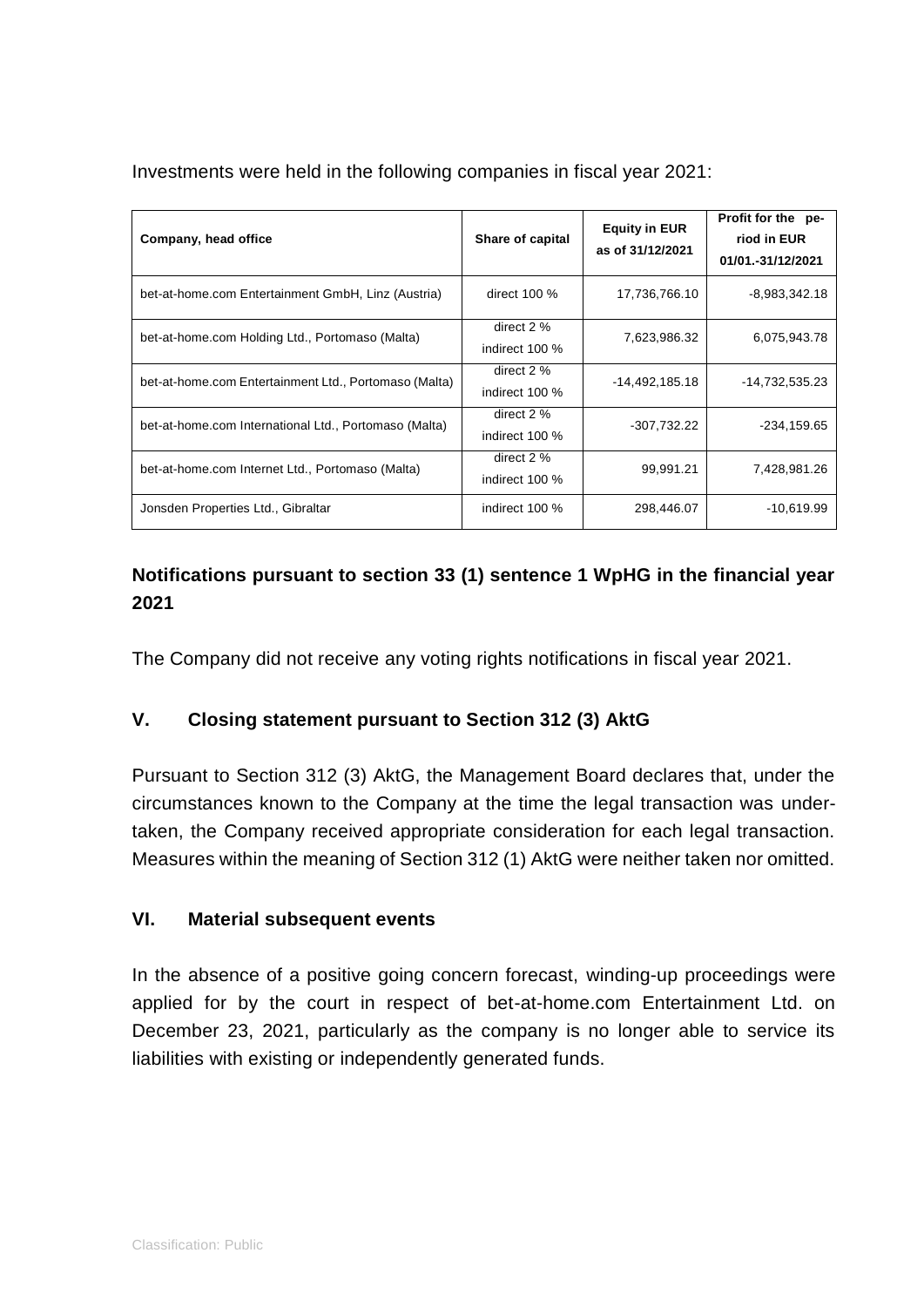On February 14, 2022, a hearing on the application for winding-up of bet-athome.com Entertainment Ltd. was held before the First Hall, Commercial Division (Commercial Law Division of the Civil Court) in Malta. No resolutions were passed at the hearing on February 14, 2022. The next hearing will be held on May 13, 2022.

Mr. Marco Falchetto was appointed Management Board member of bet-at-home.com AG with effect from February 21, 2022. Mr. Franz Ömer will leave the Management Board at the regular expiry of his appointment at the end of February 2022 and at his own request. At the same time, Mr. Michael Quatember will also leave the Management Board at the regular expiry of his appointment and at his own request.

No other events have occurred in the period between the end of the 2021 financial year and the preparation of the annual financial statements that could have a material impact on the Company's business performance or position.

## **VII. Declaration pursuant to Section 161 of the German Stock Corporation Act (AktG) on the German Corporate Governance Code**

The Management Board and Supervisory Board of bet-at-home.com AG have issued the declaration required for listed companies pursuant to Section 161 of the German Stock Corporation Act (AktG) and made it available to shareholders. The declaration is published on the Investor Relations website www.bet-at-home.ag under the Corporate Governance section.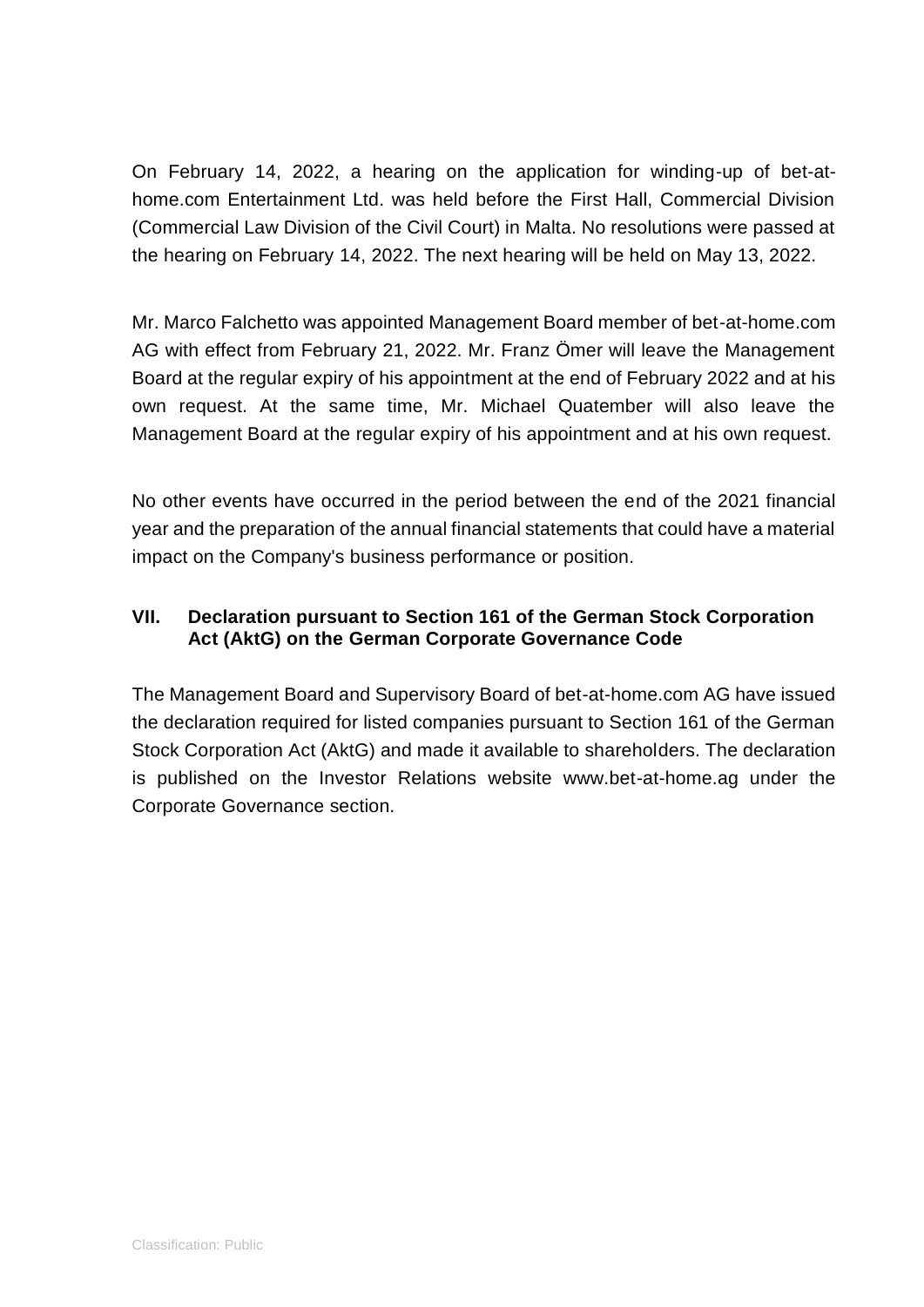## **VIII. Declaration of the legal representatives**

To the best of our knowledge, and in accordance with the applicable reporting principles, the annual financial statements give a true and fair view of the assets, liabilities, financial position and profit or loss of the Company, and the combined management report includes a fair review of the development and performance of the business and the position of the Company, together with a description of the principal opportunities and risks associated with the expected development of the Company.

Düsseldorf, 25 February 2022

Franz Ömer Michael Quatember

Marco Falchetto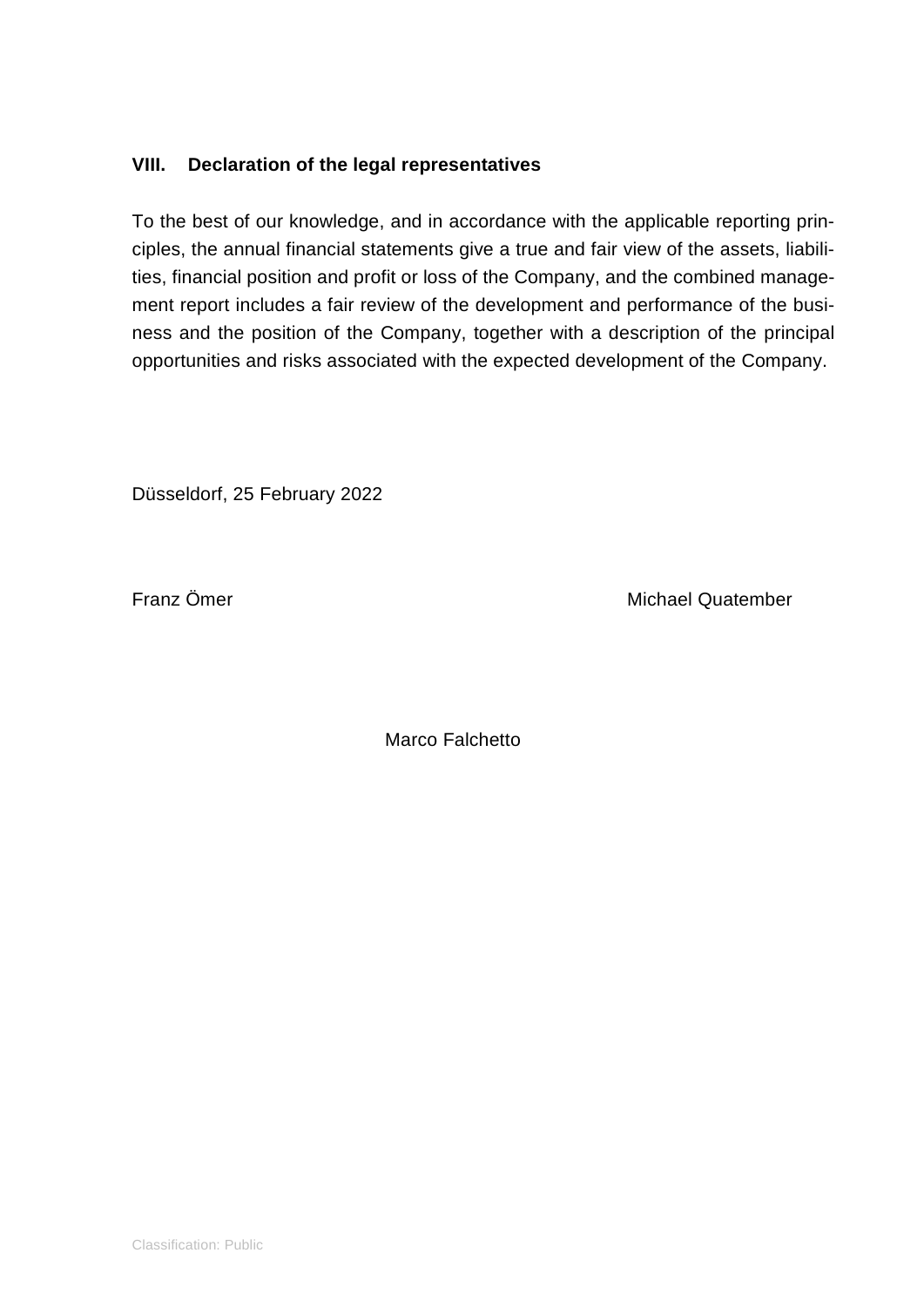#### **Summary of fixed assets as at 31 December 2021**

|                                                            | At cost                         |                         |                                 |                                | <b>Accumulated depreciation</b>        |                                        |                         |                                 | Carrying amount                |                                        |                          |                             |
|------------------------------------------------------------|---------------------------------|-------------------------|---------------------------------|--------------------------------|----------------------------------------|----------------------------------------|-------------------------|---------------------------------|--------------------------------|----------------------------------------|--------------------------|-----------------------------|
|                                                            | Balance at<br>01/01/2021<br>EUR | Additions<br><b>EUR</b> | Reclassifiactions<br><b>EUR</b> | <b>Disposals</b><br><b>EUR</b> | Balance at<br>31/12/2021<br><b>EUR</b> | Balance at<br>01/01/2021<br><b>EUR</b> | Additions<br><b>EUR</b> | Reclassifiactions<br><b>EUR</b> | <b>Disposals</b><br><b>EUR</b> | Balance at<br>31/12/2021<br><b>EUR</b> | 31/12/2021<br><b>EUR</b> | 31/12/2020<br><b>EUR</b>    |
| I. Property and equipment                                  |                                 |                         |                                 |                                |                                        |                                        |                         |                                 |                                |                                        |                          |                             |
| Furniture and fixtures, office equipment                   | 2 374,57                        | 0,00                    | 0,00                            | 0,00                           | 2 3 7 4 5 7                            | 2 3 7 4 , 5 7                          | 0,00                    | 0,00                            | 0,00                           | 2 3 7 4 , 5 7                          | 0,00                     | 0,00                        |
| l. Financial assets                                        |                                 |                         |                                 |                                |                                        |                                        |                         |                                 |                                |                                        |                          |                             |
| Holdings in affiliated companies<br>bah Entertainment GmbH | 10 871 313,19                   | 0,00                    | 0,00                            | 0,00                           | 10 871 313,19                          | 0,00                                   | 0,00                    | 0,00                            | 0,00                           | 0,00                                   |                          | 10 871 313.19 10 871 313.19 |
|                                                            | 10 873 687,76                   | 0,00                    | 0,00                            | 0,00                           | 10 873 687,76                          | 2 374,57                               | 0,00                    | 0,00                            | 0,00                           | 2 374,57                               |                          | 10 871 313,19 10 871 313,19 |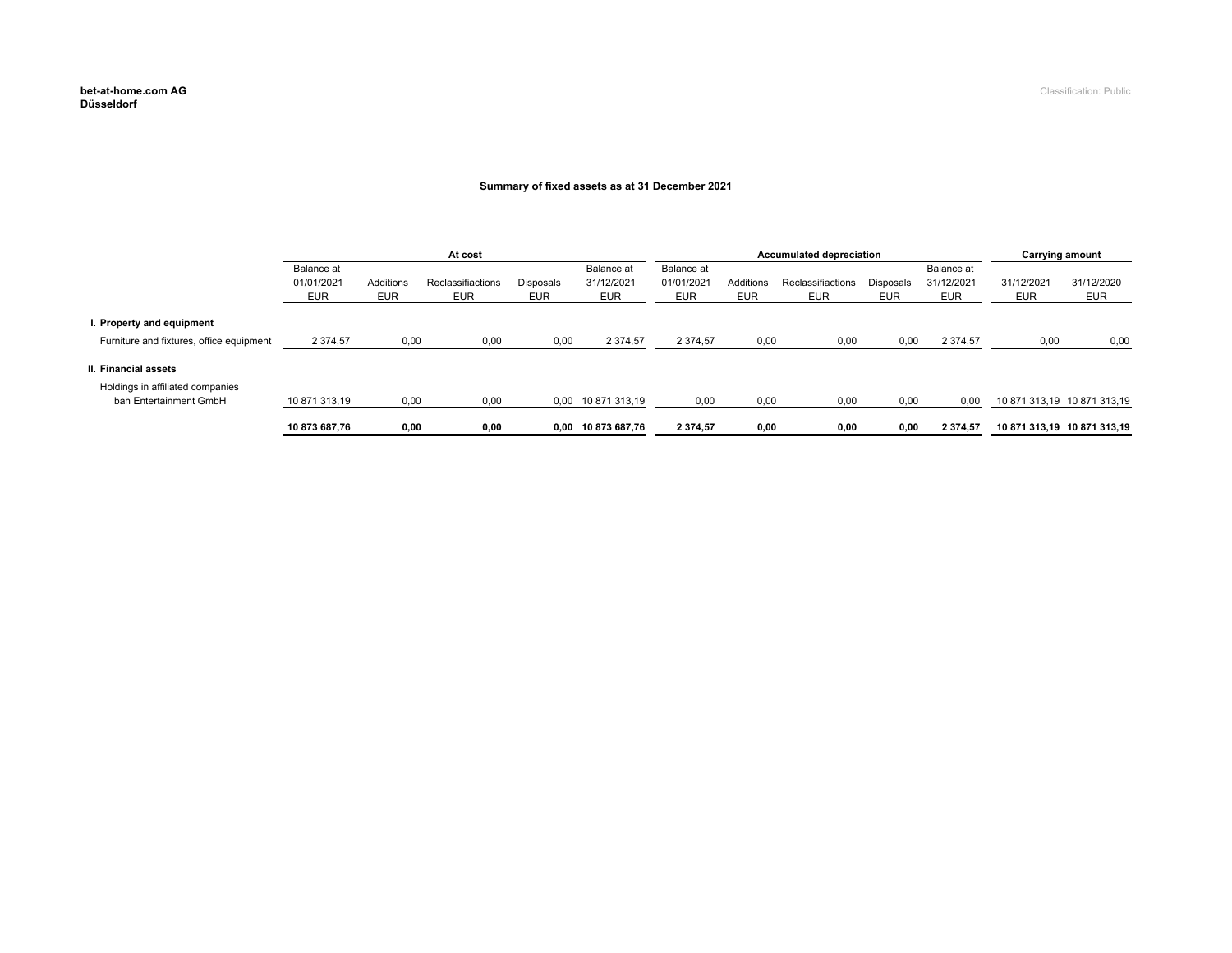## **Combined 2021 Management Report**

bet-at-home.com AG, Düsseldorf

## **A. Economic status of the Group**

#### **A.1 Business model**

bet-at-home.com AG group operates as an online sports betting and gaming company via its operational Maltese group company. With more than 5.5 million registered customers, the Group is one of the most successful providers in Europe.

The wide-ranging offerings on www.bet-at-home.com include sports betting, casino, games, and virtual sports. In 2021, sports bets were placed on more than 1,000,000 events in over 50 types of sport including 206,000 live events. bet-at-home has companies in Germany, Austria, Malta and Gibraltar. The development of the company can be attributed to its 260 employees as at 31 December 2021.

In addition to some countries in Eastern Europe, particularly the German-speaking region and individual countries in Western Europe are key markets.

The different online sport betting and online gaming licences are held by the Maltese group company. These licences allow the Group to organise and market online sports betting and online casinos in its sales markets in Germany, Western Europe, Eastern Europe and in other countries.

#### **bet-at-home.com AG Group structure in detail**

The parent company, bet-at-home.com AG, Düsseldorf, was listed on the regulated market of the Frankfurt Stock Exchange in the Prime Standard section. All operating activities are carried out exclusively by indirect associates.

bet-at-home.com AG holds 100% of bet-at-home.com Entertainment GmbH. This company, which as its registered office in Linz, Austria, is mainly responsible for the continuous transfer of technology within the Group as well as for further developing its internally developed software and provides services for other group companies. The company holds its international online sports betting licenses and online gaming licenses for casino, poker, games and virtual sports via bet-at-home.com Holding Ltd., which has its registered office inSt. Julian's, Malta.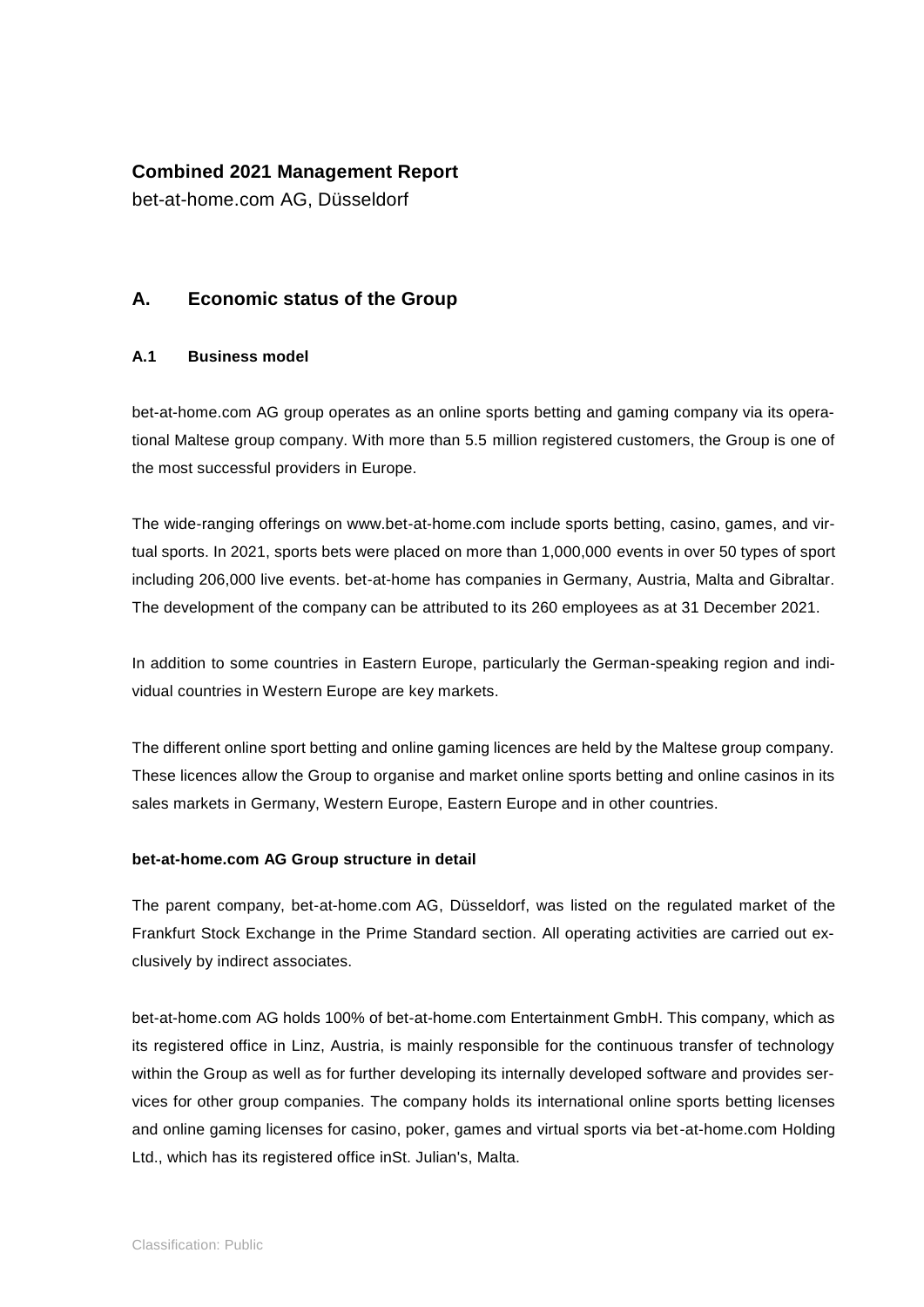Since 2009, bet-at-home.com AG has been a member of the Betclic Everest Group SAS, Paris, France, a French group specialising in online gambling and online sports betting.

#### **A.2 Development activities**

The most important assets of the Group include functioning, state-of-the-art software that has been continuously expanded and developed since the beginning. In January 2021, software development focussed on creating a platform for the German market which meets the conditions for German sports betting licenses as well as the adjustment of of the online casino products to the German transitional regulations until the start of the licensing process in mid-2021. The 'seamless wallet' solution was also developed further, which enables customers to transfer between different payment modalities and facilitates the implementation of innovative product solutions in the future. At the same time, sports betting and casino products for the mobile and desktop platform have been constantly enhanced and optimised. The main factor in this sector are the IT employees. Internally produced assets are not capitalised according to IAS 38 as the requirements of IAS 38.57 are not fulfilled.

## **B. Business report**

#### **B.1 Overall economic and industry situation**

Based on the previous experience from key markets of bet-at-home.com AG Group, it can be assumed that the online sports betting and gaming business development is largely independent from total economic developments in the respective market.

The Management Board assumes that the entire market for sports betting and games of chance will continue to develop along positive lines in the long term. The branch-related regulatory framework conditions in the European member states are characterised by increasing efforts to establish licence systems for private providers of online games of chance and online sports betting, with the result that national licences within individual countries are becoming increasingly important. However, this is offset by the risk that private providers of online games may be excluded from product segments in individual countries, especially since measures conflicting with European law are specifically provide for in certain cases.

The penetration of the target group with mobile devices, mobile gaming as an innovative sales channel as well as demographic trends and increasing online affinity will become increasing important as supporting factors for new players entering the market.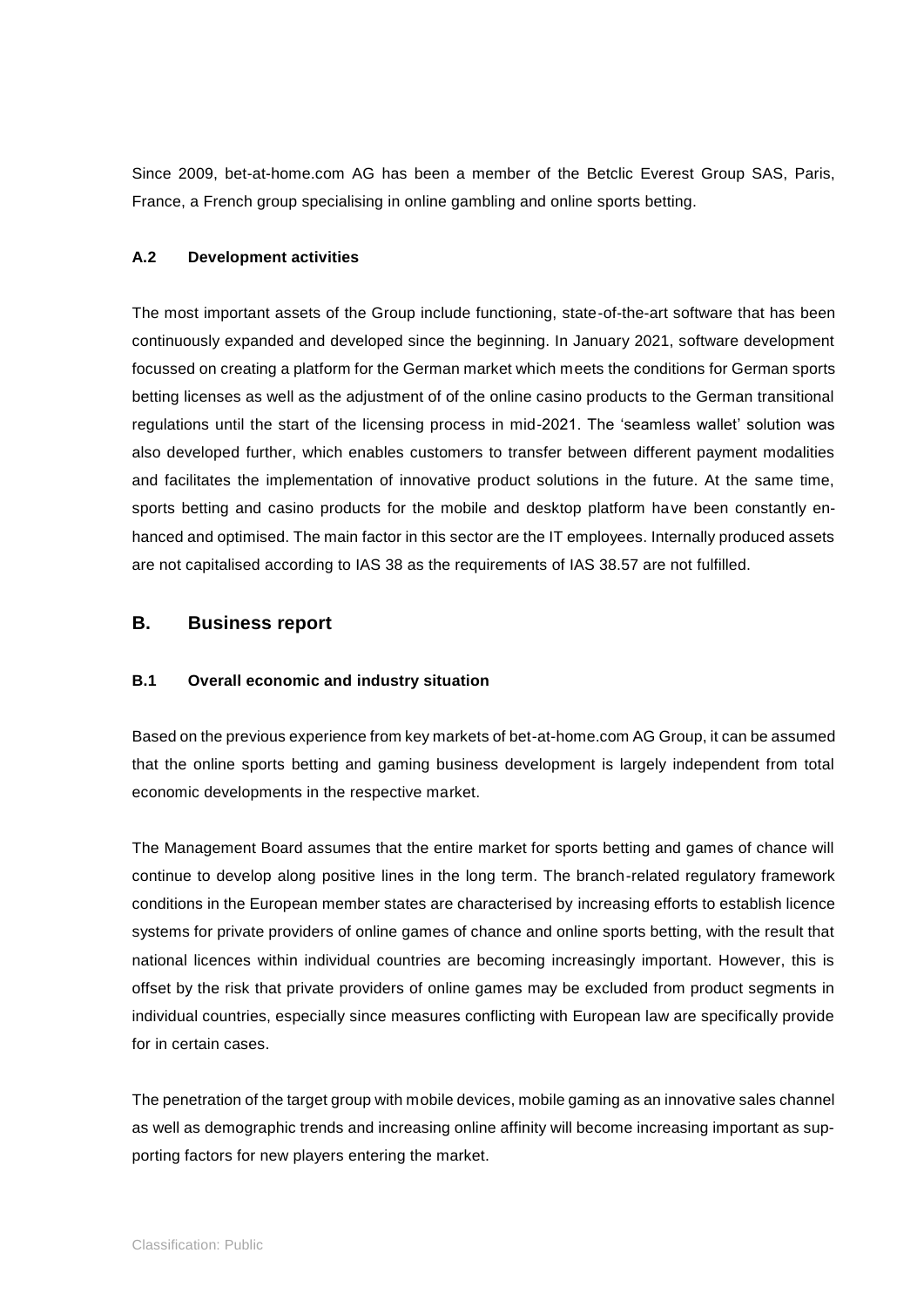#### **B.2 Business trend**

#### (1) Significant events during the 2021 financial year

In February 2021, bet-at-home.com Internet Ltd. realised the conditions of the Germany-wide sports betting licence, which it had received in November 2020, in the core market **Germany** by implementing its own Germany platform for German customers. Legal constraints, such as a complicated registration process and limited betting product range had a negative effect on customer activity particularly in the first half of 2021 and the UEFA Cup fell short of expectations. Even though long-term legal security was obtained in the core market of Germany through licensing, the attractiveness of the remaining licensable online gaming sector in Germany is undermined by limitations and official requirements. The online gaming segment has thus fallen below expectations due to the ban on popular games such as roulette and blackjack.

In **Poland**, the group companies bet-at-home.com Internet Ltd. and bet-at-home.com Entertainment Ltd. had originally maintained their offer since July 2017 in spite of enforcement measures (e.g. IP blocking and payment blocking measures) by the authorities and have taken legal action against the discriminatory regulations. In order to ensure that it would not be excluded from potential future licensing procedures in Poland, the Group withdrew its offer from the Polish market (at least temporarily) at the end of May 2021, which had a negative effect on turnover and earnings in the 2021 financial year that extended beyond the previous limitations in Poland.

However, the 2021 financial year was mainly characterised by increasing legal disputes in the sphere of conflict between fundamental freedoms within the European Union and national monopoly regulations. In **Austria** in particular, the increase in customer complaints seeking reimbursement for gaming losses from the online casino created a huge burden for the Group. Although the bet-at-home.com AG Group still considers the online casino monopoly under the national Austrian gaming regulations to be contrary to European law and therefore considers the Maltese bet-at-home.com Entertainment Ltd. (the group company whose main operation was running the online casino) to be a lawful online casino provider (including) for customer in Austria, it is unclear based on a decision of the Aus trian Supreme Court in October 2021 whether the bet-at-home.com AG Group will be able to enforce its legal opinion before the Austrian courts in the near future. As a result, the online casino was withdrawn in October 2021 by bet-at-home.com Entertainment Ltd. for customers in Austria.

In order to adapt the Group's cost structure to the reduced revenue, the Management Board and Supervisory Board decided to restructure the Austrian group service company at the beginning of December 2021. The restructuring plan provides for measures consisting of a programme to increase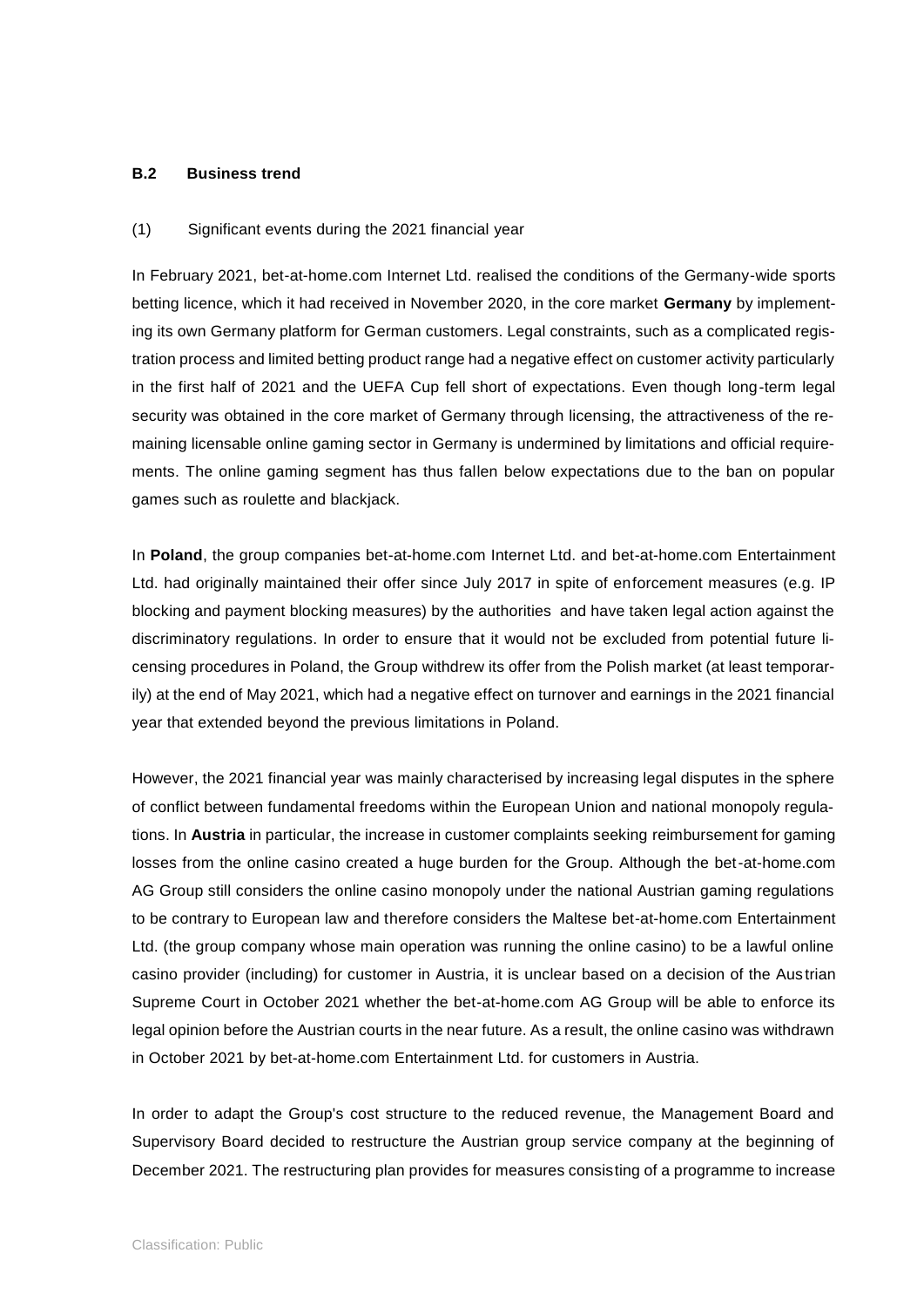efficiency and reduce costs and a single reduction of 65 employees.

As it was not foreseeable at the end of the 2021 financial year whether the online casino could be made available again for customers in Austria in the near future, it was not possible to maintain the business of bet-at-home.com Entertainment Ltd.

Due to a lack of positive forecasts for continued business, court proceedings (winding up by the court) were initiated on 23 December 2021 against this Maltese company, in particular as this company is no longer in position to meet its liabilities with existing or independently generated resources.

The competent court in Malta had not yet reached a legal decision at the time of preparation of this combined management report.

As announced in ad hoc notifications during the year, the original forecasts for the 2021 financial year have not been attained, with a gross betting and gaming revenue of between EUR 106 million and EUR 118 million, and EBITDA between EUR 18 million and EUR 22 million, due to the negative influencing factors outlined above.

#### (2) Human resources and social security

During the 2021 financial year, the average number of staff (excluding the Management Board) employed by the Group amounted to 272 (previous year: 289). As at the 2021 reporting date, the Group employed 260 staff (previous year: 284). In spite of the structuring plan announced in December 2021, which also includes the ordinary termination of 65 group employees, targeted staff development for our highly qualified employees still forms the basis for the group's continued development. Another key component of staff development is intensive further professional training.

#### **B.3 Group situation**

#### **B.3.1 Earnings position**

All disclosures concerning the earnings position relate to continued operations. Reference is made specifically to the consolidated financial statements Section V. "Discontinued Operation (IFRS 5)" for detailed information on the discontinued operation. The previous year's figures have been adjusted accordingly.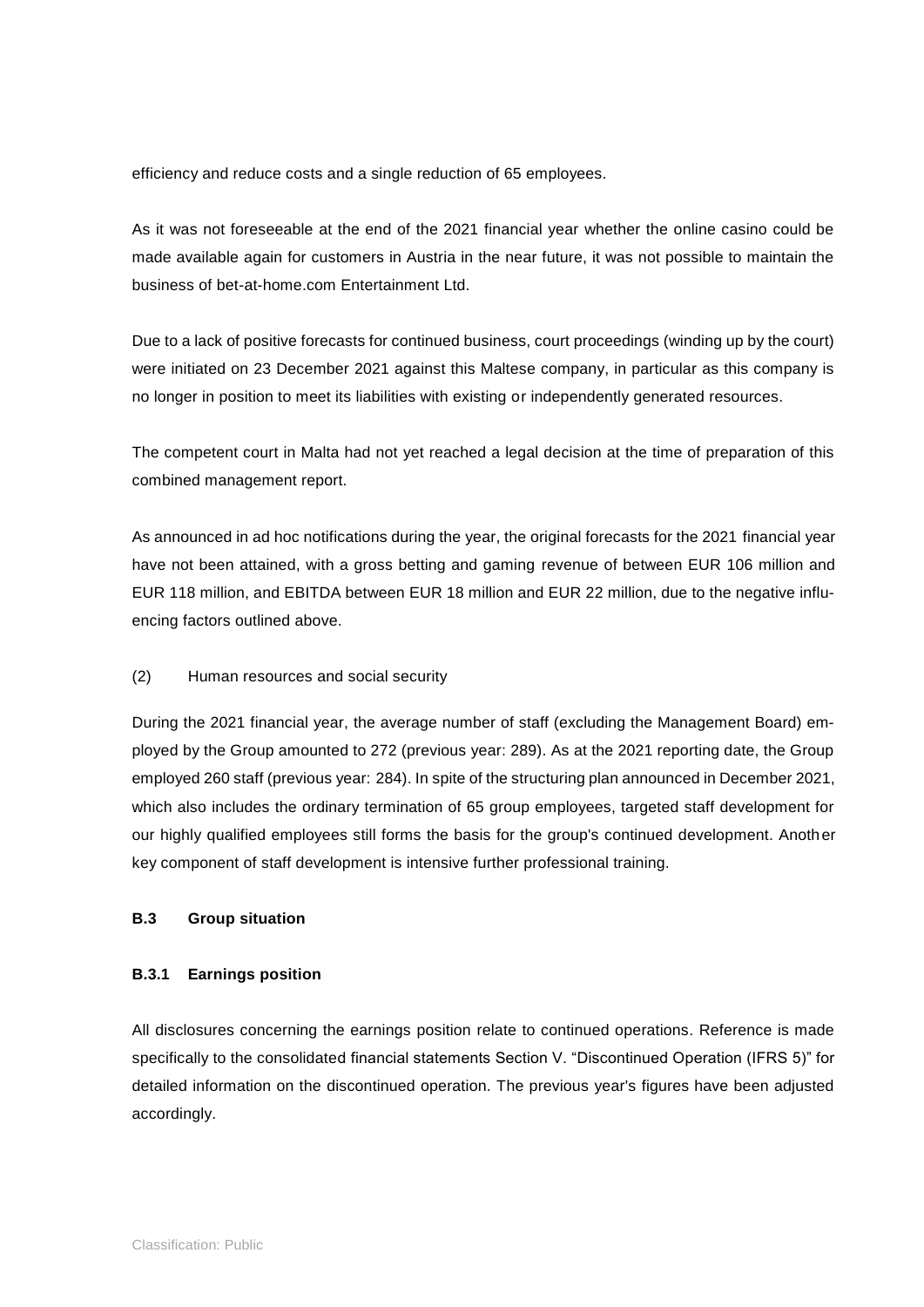In 2021, the gross online sports betting revenue (bets less paid out winnings) from continued operations amounted to EUR 56.6 million, down on the previous year's figure of EUR 52.6 million.

The gross revenue from online gaming (gaming revenue less paid out winnings) from continued operations was up compared with the previous year, amounting to EUR 2.8 million (previous year: EUR 2.0 million). Online gaming comprises the products Casino, Games and Virtual Sports.

Gross betting and gaming revenue from continued operations thus amounted to EUR 59.3 million in the 2021 financial year, up compared with the previous year (EUR 54.6 million). The gross betting and gaming revenue is a crucial financial performance indicator for the Group.

The betting fees or taxes and gambling levies payable in various countries decreased earnings by EUR 11,737 thousand during the 2021 financial year (previous year: EUR 9,537 thousand). In addition, VAT regulations for electronic service providers decreased earnings by EUR 45 thousand (previous year: EUR 157 thousand).

Taking into consideration betting taxes and gambling levies and the tax payable due to the VAT regulations for electronic service providers, net gaming revenue in 2021 amounted to EUR 47.6 million (previous year: EUR 44.9 million).

|                                                                                 | $01.01 -$      | $01.01 -$      |
|---------------------------------------------------------------------------------|----------------|----------------|
|                                                                                 | 31/12/2021     | 31/12/2020     |
|                                                                                 | <b>EUR'000</b> | <b>EUR'000</b> |
|                                                                                 |                | adjusted       |
| Gross betting and gaming revenue                                                | 59 347         | 54 623         |
| Net betting and gaming revenue                                                  | 47 5 64        | 44 929         |
| Total operating income                                                          | 51 565         | 48 586         |
| EBT (earnings before taxes) *)                                                  | 11 432         | 11 032         |
| EBIT (earnings before interest and taxes) **)                                   | 11 673         | 11 158         |
| EBITDA (earnings before interest, taxes, depreciation<br>and amortisation) ***) | 13 970         | 13 180         |

During the 2021 financial year, the Group's **earnings position** was as follows:

corresponds to profit before income tax as shown in consolidated income statement

\*) corresponds to profit performation income was accommodated income statement<br>\*\*) EBT less finance income (costs) in the consolidated income statement

\*\*\*) EBIT plus depreciation, amortisation and write-downs as shown in consolidated income statement

In 2021, advertising expenses increased to EUR 11,867 thousand (previous year: EUR 8,842 thousand). The increased advertising expenses have been incurred by international advertising campaigns in the form of TV ads, posters and online media in connection with the UEFA Cup in June and July 2021. Personnel expenses in 2021 decreased marginally by EUR 1,069 thousand to EUR 18,604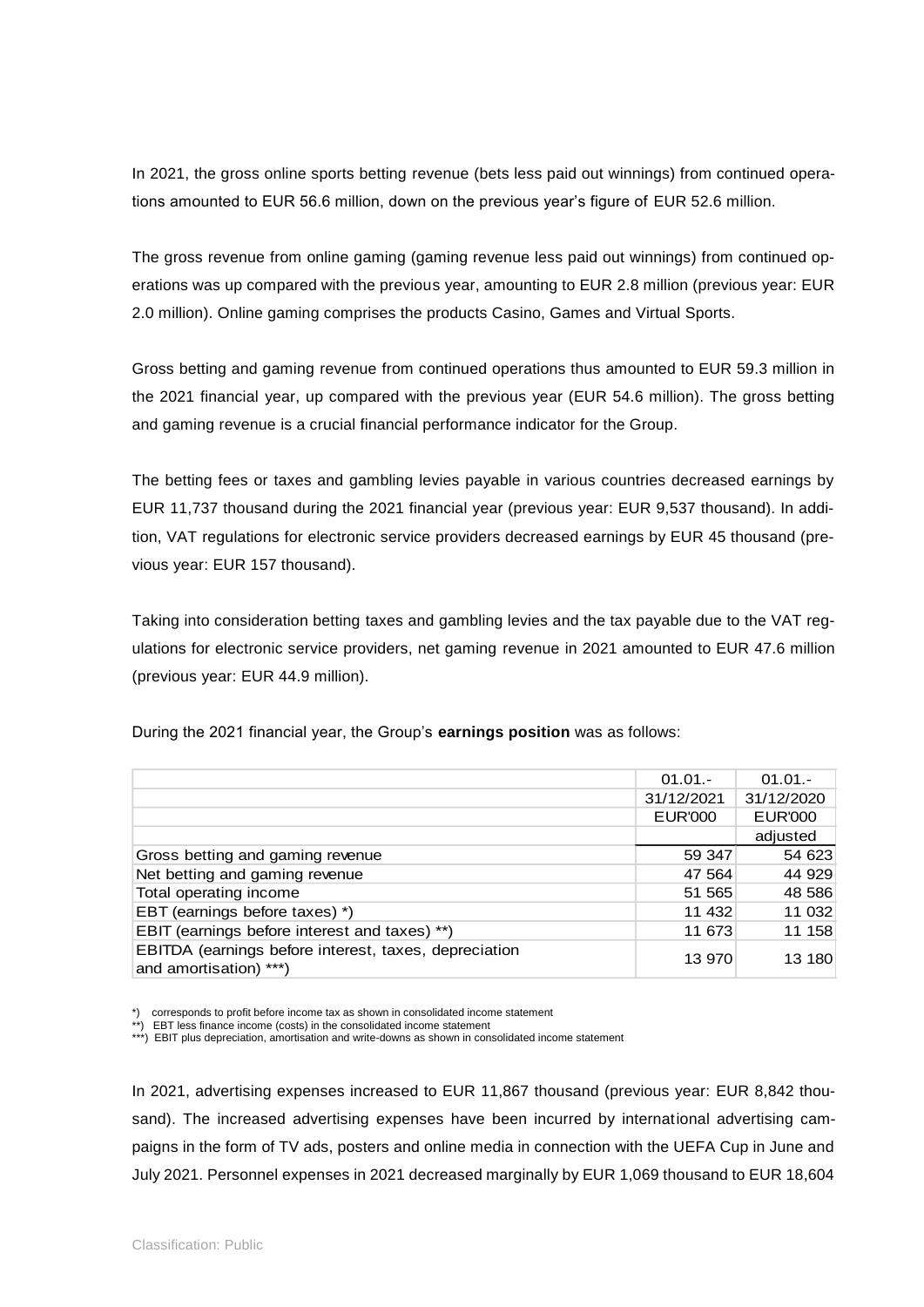thousand.

#### **B.3.2 Financial situation**

All disclosures concerning the financial situation relate to continued operations. Reference is made specifically to the consolidated financial statements Section V. "Discontinued Operation (IFRS 5)" for detailed information on the discontinued operation. The previous year's figures have been adjusted accordingly.

As at 31 December 2021, the **financial situation** was as follows:

|     |                                                             | 31/12/2021     | 31/12/2020     |
|-----|-------------------------------------------------------------|----------------|----------------|
|     |                                                             | <b>EUR'000</b> | <b>EUR'000</b> |
|     |                                                             |                | adjusted       |
|     | <b>Earnings before taxes</b>                                | 11 432         | 11 032         |
|     | Cash flows from operating activities                        | 10 495         | 18 148         |
| $+$ | Cash flows from investing activities                        | $-1896$        | $-1216$        |
| $+$ | Cash flows from financing activities                        | $-18417$       | $-14881$       |
| l=  | Net cash from operating, investing and financing activities | $-9818$        | 2 0 51         |
| $+$ | Cash and cash equivalents at 1 January                      | 51 807         | 49 756         |
|     | Cash and cash equivalents at 31 December                    | 41 989         | 51 807         |

The decline in cash flow from current operating activities mainly stems from the results from the discontinued operation and the decrease in assets in the context of assets held for closure.

The cash flows from investing activities include payments for additions to assets.

The cash flows from financing activities reflect the dividend payment to the shareholders of the Group parent.

The Group was able to meet its financial commitments at all times in continuing operations.

#### **B.3.3 Net assets**

As at 31 December 2021, **net assets** were as follows: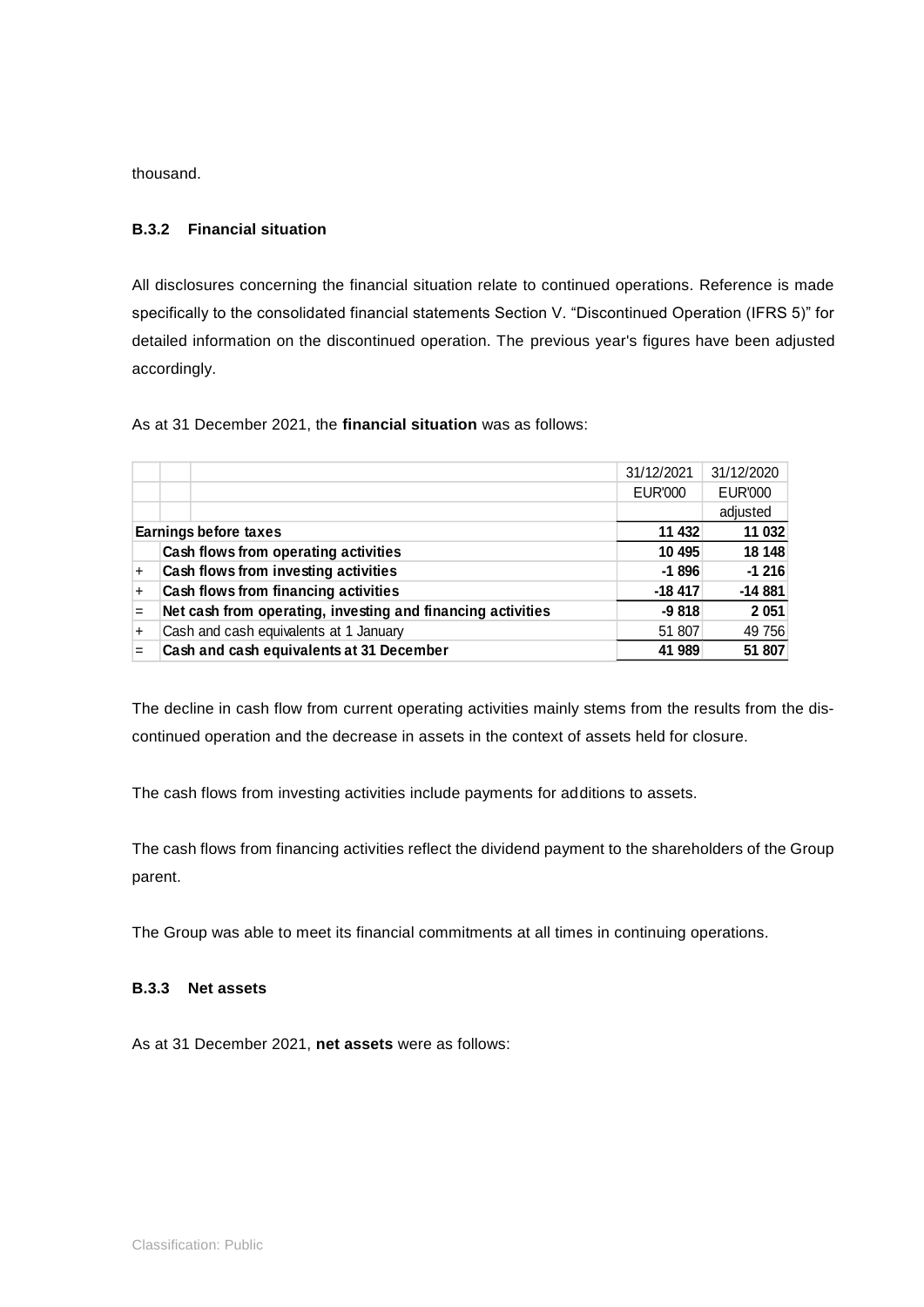| <b>Assets</b>                | 31/12/2021     | 31/12/2020     |
|------------------------------|----------------|----------------|
|                              | <b>EUR'000</b> | <b>EUR'000</b> |
| Non-current assets           | 8 3 8 8        | 7 4 0 3        |
| Current assets               |                |                |
| Tax receivables              | 8 3 8 1        | 24 806         |
| Prepayments                  | 1 3 2 9        | 1428           |
| Other receivables and assets | 2867           | 4 6 9 2        |
| Short-term deposits          | 0              | 5 0 0 0        |
| Cash and cash equivalents    | 41 989         | 51 807         |
| Assets held for closure      | 12 830         | 0              |
|                              | 75 783         | 136<br>95      |

The absolute decrease in cash and cash equivalents primarily resulted from the distribution of a dividend in May 2021 in the amount of EUR 17,545 thousand, corresponding to EUR 2.50 per share (previous year: EUR 2.00).

The derivation of assets held for closure amounting to EUR 12,830 thousand is explained in the consolidated financial statements Section V. "Discontinued Operation (IFRS 5), to which specific reference is made.

| <b>Equity and liabilities</b>                    | 31/12/2021 | 31/12/2020     |
|--------------------------------------------------|------------|----------------|
|                                                  | EUR'000    | <b>EUR'000</b> |
| Group equity                                     | 17 042     | 50 893         |
| Non-current liabilities (provisions)             | 891        | 1 769          |
| Current liabilities (liabilities and provisions) | 57 850     | 42 474         |
|                                                  | 75 783     | 95 136         |

The equity ratio at 31 December 2021 stood at 22.5% (previous year: 53.5%). The decline in equity stems from the dividend distribution in May 2021 amounting to EUR 17.5 million (EUR 2.50 per share) and the group result for the period totalling EUR -16,306 thousand (previous year: EUR 23,294 thousand).

Long-term debts include lease obligations amounting to EUR 794 thousand (previous year: EUR 1,695 thousand) and provisions for employee benefits amounting to EUR 97 thousand (previous year EUR 74 thousand).

Short-term debts include trade payables amounting to EUR 1,432 thousand (previous year: EUR 4,004 thousand), tax liabilities amounting to EUR 14,608 thousand (previous year EUR 27,306 thousand), other provisions amounting to EURO 1,709 thousand (previous year: EUR 1,419 thousand), liabilities to customers (contractual liabilities according to IFRS 15) amounting to EUR 5,437 thousand (previous year: EUR 5,908 thousand), lease obligations according to IFRS 16 amounting to EUR 900 thousand (previous year: EUR 872 thousand), liabilities relating to assets held for closure amounting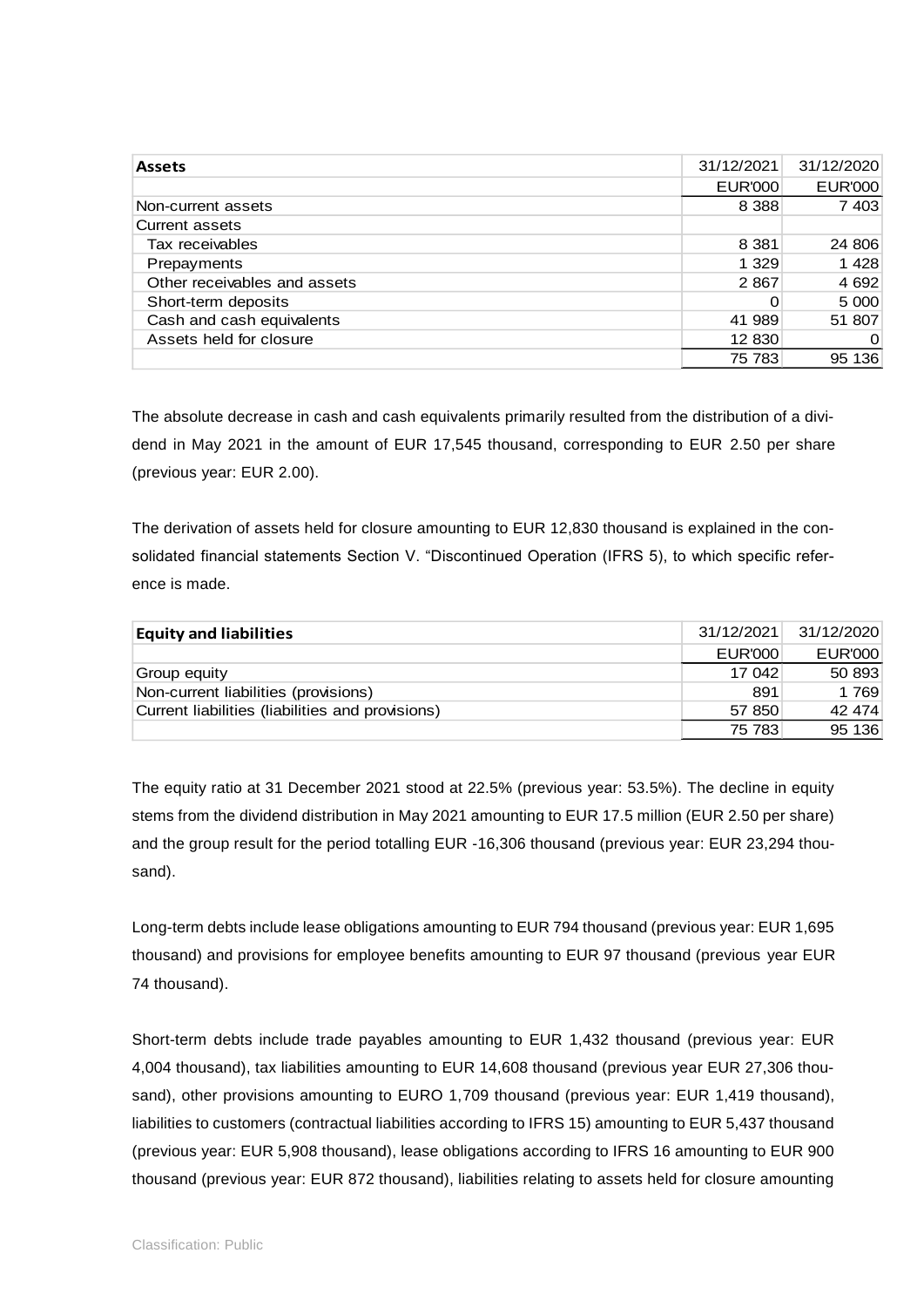to EUR 27,322 thousand (previous year: EUR 0 thousand) and other liabilities amounting to EUR 6,443 thousand (previous year: EUR 2,966 thousand).

Financing measures were not required during the 2021 financial year.

#### **B.3.4 Overall evaluation of the Group's situation**

The economic situation of the group in terms of continued operations, which currently consists mainly of the online sport bets segment, is generally positive even though the court proceedings filed will continue to tie up a considerable amount of resources.

## **C. Opportunity and risk report**

#### **C.1 Risk report**

The risk report discloses material internal and external risks which may have an effect on the financial position, financial performance and cash flows of bet-at-home.com AG Group. Within the scope of the Group's risk management system, potential risks are identified on the basis of qualitative criteria, their probability of occurrence is determined and their potential effects are explained.

The group parent's Management Board is responsible for establishing risk management policies. Compliance with these policies is monitored by the managing directors and department heads of the subsidiaries. Among the basic components of risk management are general principles for risk prevention, such as the segregation of duties and applying the four eyes principle for important internal controls.

The Management Board is also responsible for identifying negative developments in good time by employing cross-departmental monitoring systems. For example, IT risks are monitored and reported through the voluntary appointment of external certification bodies (such as eCogra), operational risks through automated plausibility checks during the preparation of offers and financial risks through the ongoing analysis of key financial performance indicators.

Also part of this risk management system are policies on the use of financial instruments. The Group does not hold any derivative financial instruments. Nor does the Management Board intend to use such financial instruments in the future.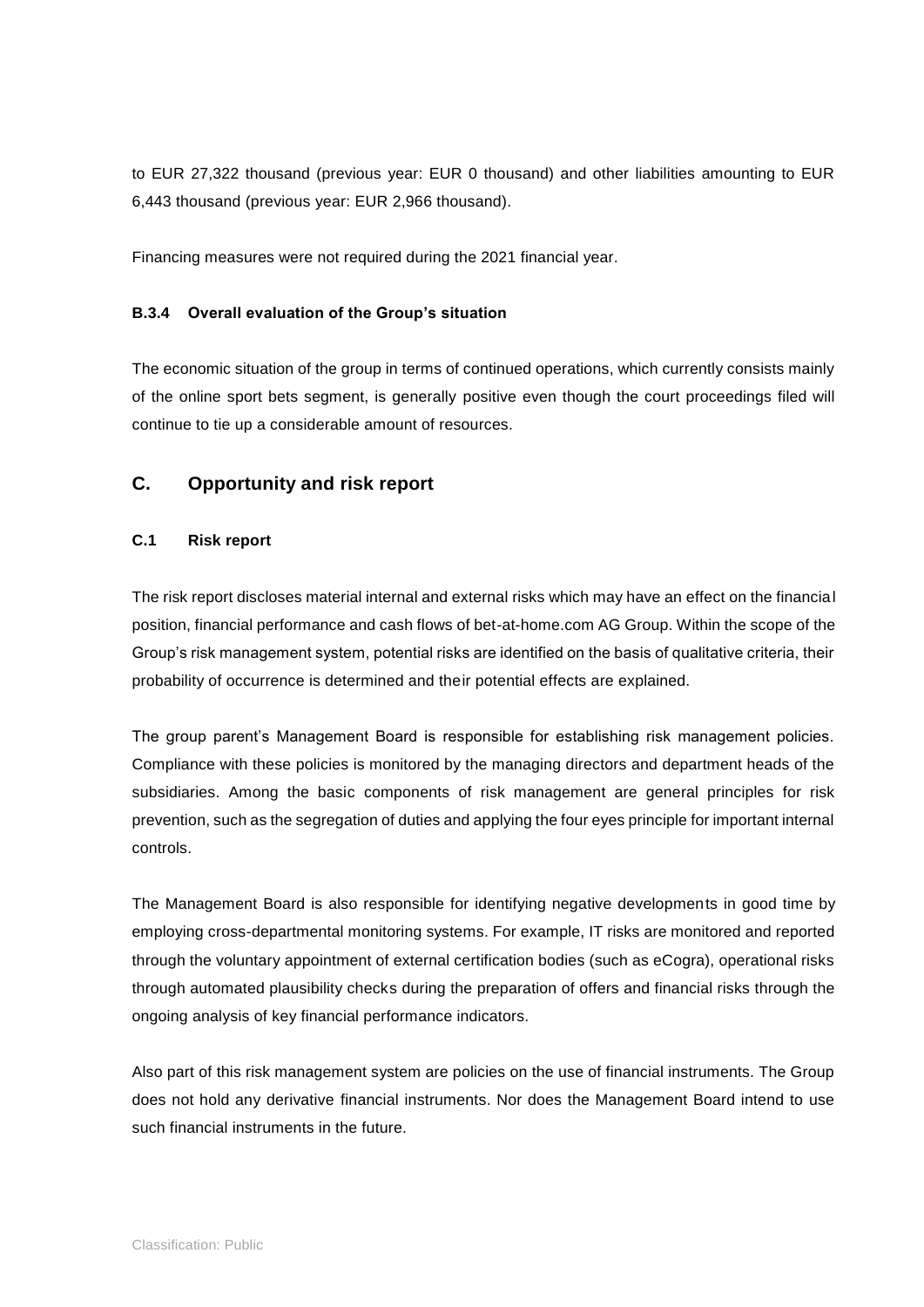#### **C.1.1 Regulatory and tax risks**

In some European countries, betting and gaming providers continue to be targeted by legislative interventions aiming to terminate the offering and operation of their activities, based in particular on regulations enforcing state monopolies on gambling. Certain national laws or draft laws contain discriminatory regulations with respect to foreign providers intended to continue sealing off the market for national providers/monopolists.

The Management Board will continue to closely monitor future developments and strive to obtain online sport betting and gaming licences in countries facilitating fair market access, in an effort to enhance legal certainty. There is a risk that individual countries may illegally block customers from private gaming offers in other countries through provider blocks and payment provider blocks, particularly as such measures are explicitly planned in some new legislation.

#### Regulatory environment and risks from existing legal uncertainties

Apart from in individual countries whose governments issue their own licenses, bet-at-home.com AG Group bases its activities within the European Union, essentially with gaming and sports betting licenses issued in Malta. In the legal opinion of bet-at-home.com AG Group, these are effective in all EU member countries due to the freedom of movement within the EU, as long as the regulations regarding online gaming and sports betting continue to violate EU law in the respective member country.

Individual member countries' decisions to implement discriminatory regulatory measures which have a worse impact on private online betting and gaming providers than government providers and are therefore prohibited in accordance with EU law may prevent bet-at-home.com AG Group from obtaining comprehensive legal protection against such measures within the time required. A temporary exclusion from individual markets may result in bet-at-home.com AG Group incurring unsustainable losses due to the collapse of income, even should the measures subsequently be proven to be il legal.

The 2021 financial year was characterised by increasing legal disputes in the sphere of conflict between fundamental freedoms within the European Union and national monopoly regulations, where the jurisdictions in many countries showed a clear leaning towards national regulations enforcing bans. In Austria in particular, the increase in customer complaints seeking reimbursement for gaming losses from the online casino created a huge burden for the Group.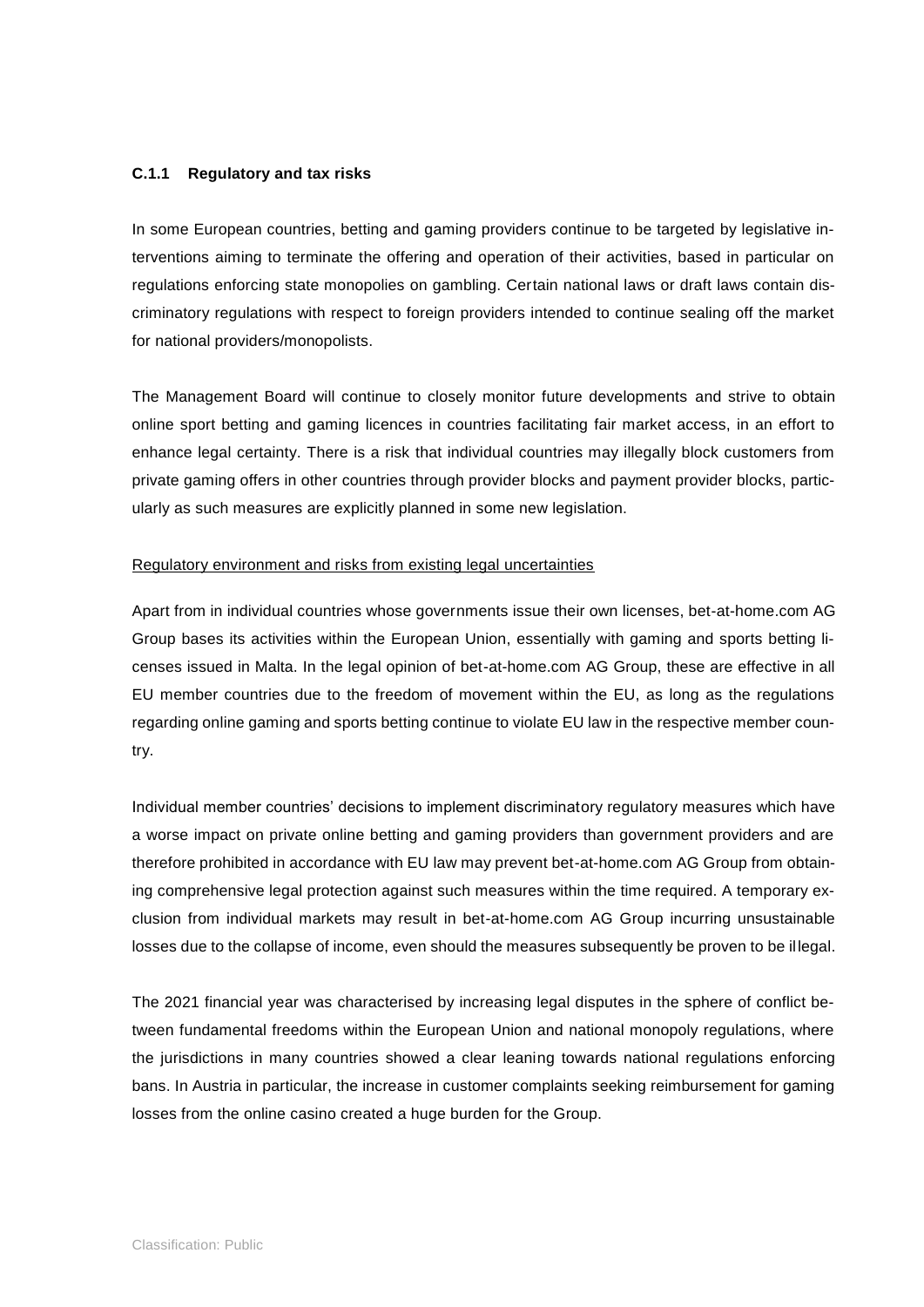At the same time, the regulatory developments in the EU member states are characterised by increasing efforts to establish licence systems for private providers of online games of chance and online sports betting, with the result that national licences within individual countries are becoming increasingly important for the Group.

The bet-at-home.com AG group is responding to these legal and regulatory developments and will be applying for additional licences in individual EU member countries. In order to ensure that licence applications and not jeopardised, store closures are sometimes necessary which lead to loss in revenue in the short term.

The regulatory developments in the 2021 financial year were as follows:

• In **Germany**, a new gaming treaty came into effect as of 1 July 2021, in which the existing sports betting licenses are extended until 31 December 2022 and the online casino market has been opened for the first time. These regulations provide for Germany-wide licences for virtual automated games and the possible granting of a licence for gambling games on the Internet at country level. bet-at-home.com Internet Ltd. applied for a licence for virtual automated games immediately after their enforcement and expects to be awarded one in the first half of 2022.

The individual federal states are further left to decide for themselves whether or not to issue their own licenses for traditional gambling games, such as roulette and blackjack, to private providers or if these licenses should be exclusively reserved for casinos. The number of licenses is to be linked to the number of casinos in each federal state. It will become clear during 2022 which federal states are working towards this kind of award procedure for private online providers such as bet-at-home. At the end of 2021, only the North Rhine-Westphalia region had decided to open up the market to gambling games.

In September 2020, the federal states already agreed on a transitional regulation until the effective date of the gaming treaty. It stated that companies which provide online games of chance in compliance with the expected future regulations of the State Treaty on Games of Chance 2021 shall be excluded from enforcements and sanctions due to them not holding a German license. On the basis of these transitional provisions, the Group company concerned restricted the Casino offer on 15 September 2020 and approved requirements such as monthly payment limits. This has created significant losses in the online casino segment in the German core market.

The Management Board welcomes the improved legal certainty with regard to casino products in addition to the existing Germany-wide sports betting licenses.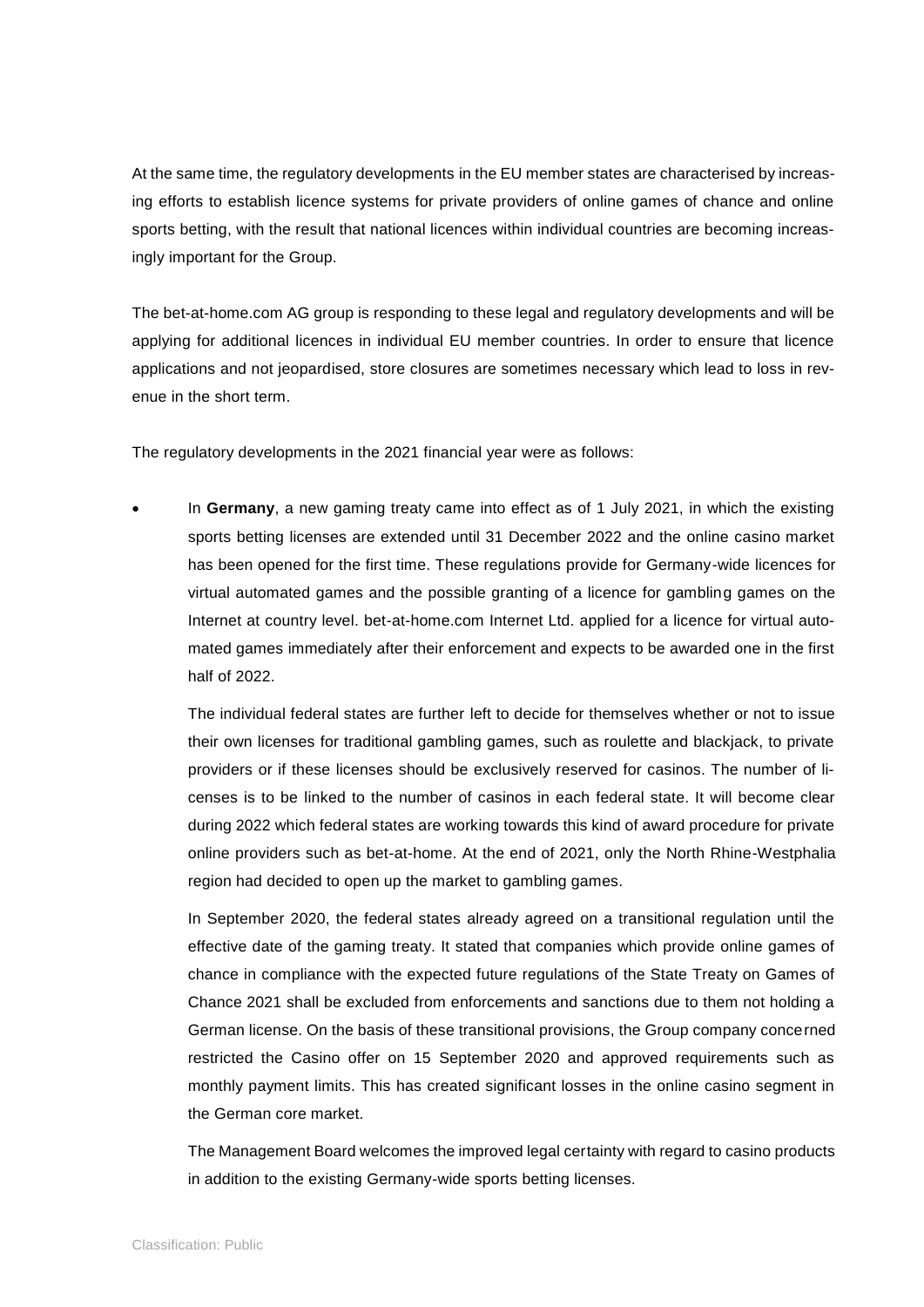• On 1 April 2017, an amendment to the gambling laws of **Poland** already became effective. It generally enables private providers to apply for a sports betting license. One single online casino license was issued to the government provider, which constitutes illegal discrimination against foreign providers under EU law. The sports betting policy also contains unattractive general economic conditions as well as illegal provisions under EU law. Since July 2017, the Group was subject to enforcement measures by the authorities such as IP blocking and payment blocking. The bet-at-home offer was originally maintained. The Group took legal action against the discriminatory regulations. No further products are being offered in the Polish market since 1 June 2021 as this would result in exclusion from future licensing procedures. This will have a negative impact on sales and income in the second half of 2021 that exceeds the previous restrictions in Poland. A decision was made at the end of 2021 after an in-depth evaluation to apply for a sports betting licence through a recently founded Polish company. In spite of some uncertainties, it is expected that sports betting will be resumed in Poland at the end of 2022.

• On 1 January 2019, an amendment to the Swiss gambling laws came into effect which permits **Swiss** providers only to provide online sports betting and gambling services. It aims to stop foreign providers from entering the Swiss market. In accordance with this gambling law, the implementation regulations for blocking the IPs of non-licensed providers came into effect on 1 July 2019. On 3 September 2019, the authorities published a blacklist which also contained the Group's domains. These domains were blocked a few days later. The Group decided to appeal against these measures and to maintain its offer until the date of a legally binding ruling. The Casino had to be discontinued in the context of the requested winding-up of the Maltese bet-at-home.com Entertainment Ltd.

The Maltese companies bet-at-home.com Internet Ltd. and bet-at-home.com Entertainment Ltd. were asked by the Swiss financial authorities in July 2016 to register for national VAT. Following a comprehensive legal review and repeated correspondence with the authorities, bet-at-home.com Entertainment Ltd. was registered in September 2018. The Company paid VAT for Swiss casino sales with retrospective effect as of 1 January 2017 and has been paying this liability in regular instalments since. The Company does not see any legal grounds for paying VAT for the periods from 2013 to 2016 that are requested by the financial authorities. No provisions have been recognised for this, because a potential outflow of resources is not considered likely. The potential risk amounts to EUR 1.3 million.

bet-at-home.com Internet Ltd. decided to register for VAT in Germany with reservations and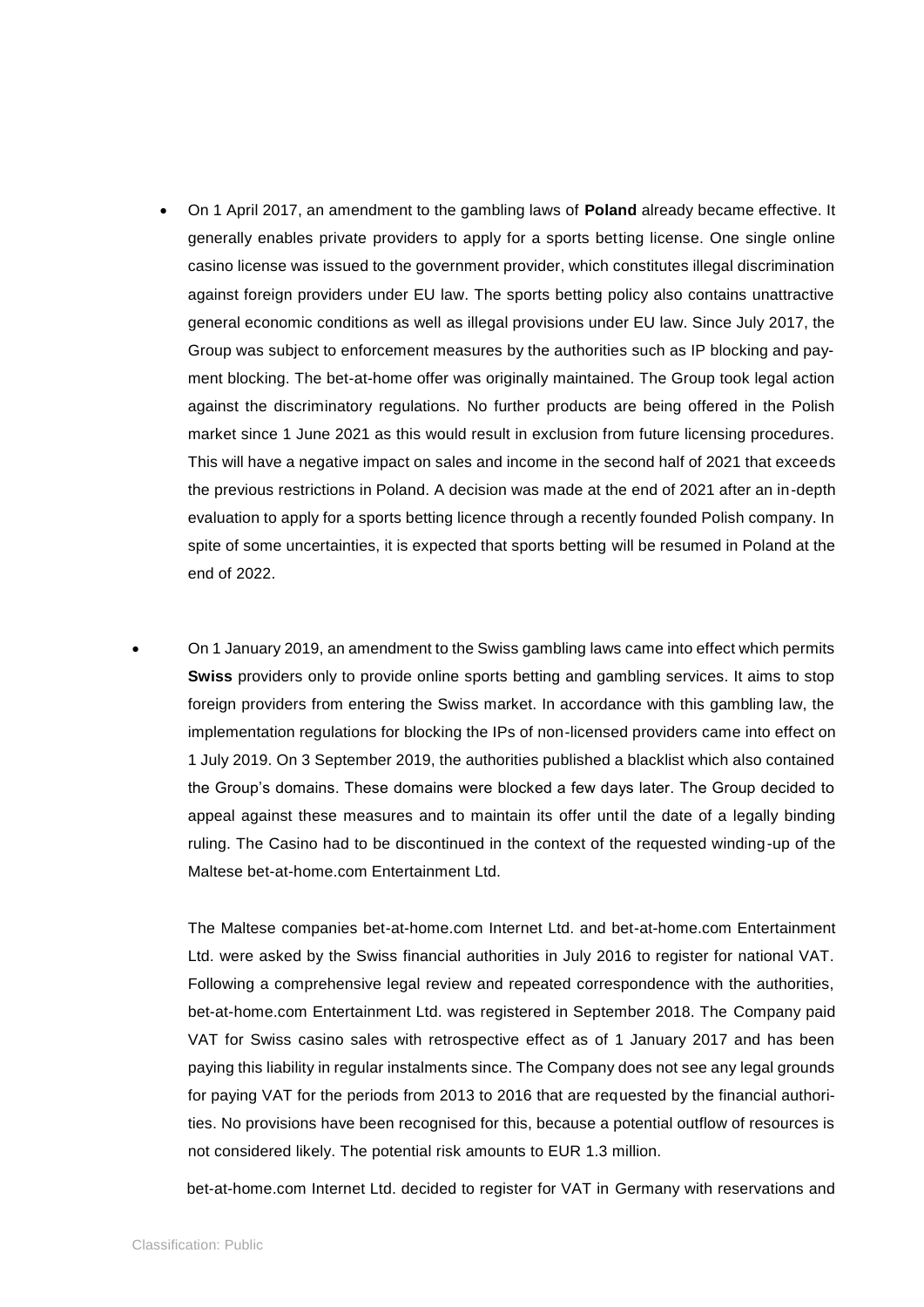to transfer the financial data in October 2019. The Company has achieved that any tax demands from the authorities will be suspended until a final court ruling has been issued. This also applies to the matter described above regarding bet-at-home.com Entertainment Ltd. The potential risk of bet-at-home.com Internet Ltd. amounts to EUR 1.1 million for the period from 2013 to 2016 and EUR 2.1 million for the years since 2017. Provisions were not recognised either for this as at 31 December 2021.

The two Maltese companies received tax rulings in December 2020 for the period from 2013 to 2016 or 2017, which have been appealed against to the authorities. An official decision is expected in the first half of 2022. However, legal action could be taken before the national courts, which would mean that a final decision would not be reached before 2024.

In spite of continuing regulatory efforts, betting and gaming providers continue to be targeted by legislative interventions aiming to terminate the offering and advertising of their activities, based in particular on regulations enforcing bans in the gambling sector. This continued to produce the following effects on the companies within the bet-at-home.com AG Group during the 2021 financial year:

• In spite of voluntary customer protection measures for comprehensive player protection that extend beyond the legal requirements, the Maltese Group company bet-at-home.com Entertainment Ltd. in **Austria** has already been faced with claims from customers for the reimbursement of gaming losses from the online casino over recent financial years as reported. The bet-at-home.com AG Group continues to maintain that the online casino monopoly under the national Austrian gaming regulations is contrary to European law and therefore considers the Group company concerned to be a lawful online casino provider in Austria. Not least because of the necessity derived from the current rulings by the Court of Justice of the European Union to perform repeated checks, which also applies to the Austrian courts, which in bet-athome.com AG Group's opinion do not perform this check to the required extent, bet-athome.com AG Group expects a positive development regarding the rulings, particularly for the appeals before the supreme courts, by the end of the first half of 2022.

However, on the basis of a negative decision of the Austrian Supreme Court in October 2021, it was unclear whether the bet-at-home.com AG Group would be able to enforce its legal opinion before the Austrian courts in the foreseeable future. A decision was therefore made in October to temporarily remove the online casino offer in Austria. Although the bet-athome.com AG group assumes that its action is lawful under European law and that the claims are inadmissible under civil law, by continuing to offer the online casino in Austria pending legal clarification of the matter, it would have faced a steadily growing potential risk over an unforeseeable period, which overall seems unacceptable. A decision as to whether the online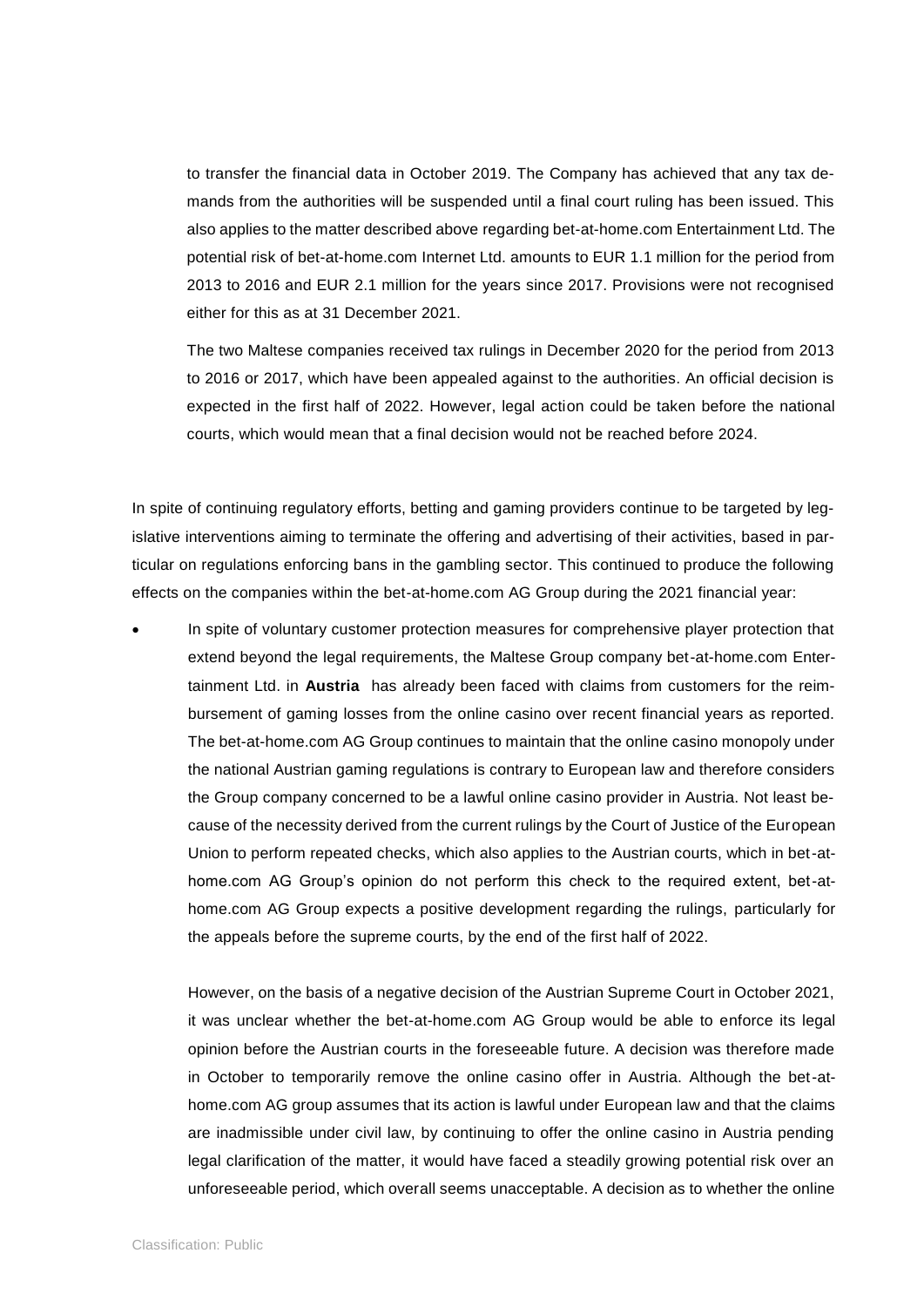casino offer will be reintroduced in Austria will be made in future depending on the development of the legal framework conditions.

- In June 2018, the Dutch gaming regulators issued fines in the amount of EUR 410,000.00 against two Maltese Group companies. The companies are accused of having illegitimately addressed Dutch citizens, particularly through the use of the Dutch language and/or corresponding bonus offer. Comprehensive legal measures have been implemented against these penalties. In a final court ruling in March 2021, the fines were reduced to EUR 300,000.00. They have since been paid.
- In June 2019, the website [www.bet-at-home.com](http://www.bet-at-home.com/) in Croatia was blocked. The Group regards Group company concerned as a legitimate provider, especially as the national regulations state that only stationary license holders may offer online sports bets and games and therefore foreign companies throughout Europe are being discriminated against. Comprehensive appeals have therefore been launched against these blocking measures. I April 2021, a complaint about the unfavourable rulings was submitted to the supreme court with the aim of presenting the case to the Court of Justice of the European Union to determine the illegality of the Croatian gaming regulations with regard to European law.
- In August 2021, the **Slovenian** authorities appealed to the Maltese courts for legal assistance for the collection of an administrative penalty amounting to EUR 33,000. The Slovenian gambling law fundamentally contradicts the basic principles of European law, particularly as only national stationary casino providers can obtain a licence to offer services on the Internet. The Maltese courts dropped the proceedings in November 2021.

At the political level, the European Parliament already adopted a legislative initiative in support of a proposal by the EU Commission in 2011 targeted at harmonising national sports betting and gambling laws. The first step will be to largely harmonise gambler and data protection regulations as well as control mechanisms. Due to diverging interests among member states and national tax authorities, substantial further harmonisation of relevant national sports betting and gambling regulations is not anticipated in the foreseeable future. However, the member countries primarily aim to regulate the online sports betting and gaming sector and to establish a licensing system at national level, even if this does not always comply with the provisions of EU law. The European Court of Justice is increasingly shifting the verification of national licensing requirements to the national courts, which means that the specifications of European law are being increasingly neglected.

The risks of negative effects resulting from the regulatory environment and existing regulatory legal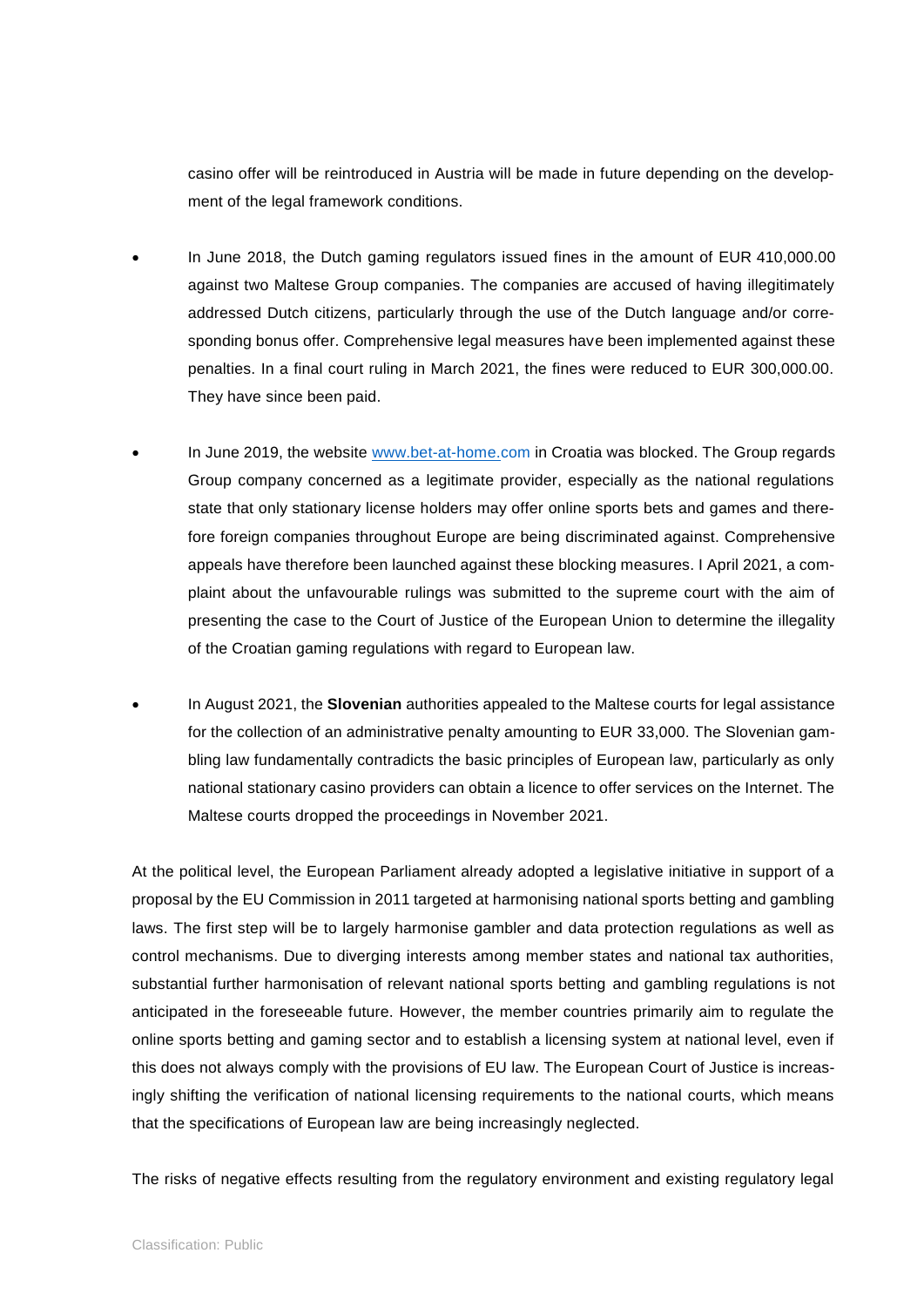uncertainties remain medium in a year-on-year comparison. Should such risk occur, the impact on the financial position, financial performance and cash flows would be high.

#### Tax risks

The countries in which the operational Maltese companies within the bet-at-home.com AG Group operates raise higher taxes on sports betting and gaming products based on varying measurement bases as well as VAT on electronic services. It cannot be ruled out that the taxes and levies in individual countries will increase to levels that would render the business of the operational Maltese company within the bet-at-home.com AG Group wholly or largely unprofitable, either due to the tax rate or selection of measurement base.

In recent years, the regulatory environment for the taxation of multinational companies in general, as well as for bet-at-home.com AG Group in particular, has become considerably more complex, particularly with regard to transfer prices, with companies having to drastically increase their efforts to meet the tougher regulatory requirements. The fundamental agreement between states concerning the distribution of the overall tax base will, combined with the pending introduction of a global minimum tax, lead to further fundamental adjustments to the international taxation of multinational companies.

At the same time, however, the certainty that the applied transfer price rates will be accepted by the tax authorities involved has decreased significantly, particularly as intra-company cross-border transactions are being increasingly investigated by the German tax authorities. The result of these developments are potential tax and interest back payments as well as potential double taxation.

From today's perspective, the tax risk is to be regarded as medium, unchanged to the previous year. Should such risk occur, the impact on the financial position, financial performance and cash flows would be high.

#### **C.1.2 Risks from customer requests for reimbursement of gaming losses and licensing risks**

#### Customer requests for reimbursement of gaming losses

bet-at-home always implements a multitude of measures to support its customers in their responsible use of gaming. As a result, the Company has been cooperating for many years with organisations such as the Institut für Glücksspiel und Abhängigkeit, which actively implements measures for the prevention of addiction in Germany and Austria. Voluntary customer protection measures that by far exceed legal requirements complete the endeavours of bet-at-home.com AG Group to provide cus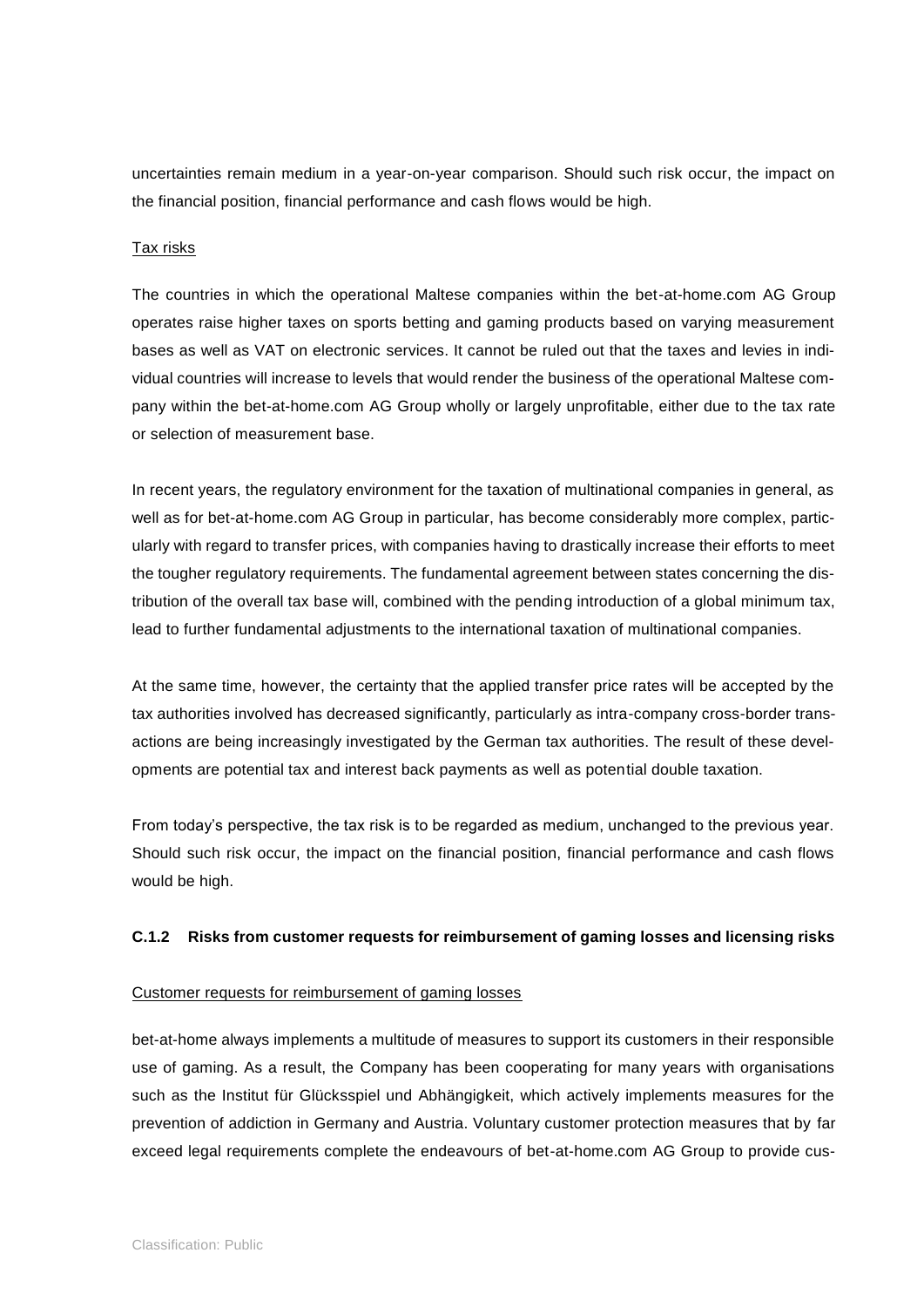tomers with comprehensive protection. These measures are verified through voluntary annual compliance audits by eCogra, the industry association.

As has already been pointed out, the Maltese group company bet-at-home.com Entertainment Ltd. was exposed during the 2021 financial year to ever increasing legal claims from customers in Austria for the reimbursement of online casino gaming losses. As the bet-at-home.com AG Group continues to maintain that the online casino monopoly under the national Austrian gaming regulations is contrary to European law, bet-at-home has reacted to this development and, with the support of renowned lawyers and university professors, has continued to invest in efforts to ward off claims by gamers during the recognition of Maltese licences by the courts in Austria.

Sixteen court proceedings with a total amount in dispute of around EUR 20.9 million were pending at the end of the 2021 financial year in Austria (31.12.2020: EUR 4.8 million). Provisions relating to Austrian customer complaints including ancillary costs of proceedings were formed for a total amount of EUR 24.2 million in the discontinued operation at 31 December 2021. No further significant customer complaints were received prior to the preparation date which have not been recorded in the provision on 31 December 2021.

The Company is also exposed to legal claims by a Maltese company for the reimbursement of online casino gaming losses in Germany. Court proceedings with a total amount in dispute of around EUR 0.7 million were pending at the end of the 2021 financial year in Germany. Whilst the current jurisdiction of the Austrian courts accepts reimbursement claims from gamers solely on the grounds of a lack of a national gaming licence, certain German courts consider that the fact that gamers were or must have been aware of the lack of a national licence stands in the way of a transaction reversal. Provisions were not recognised for this as at 31 December 2021.

The risk of customers' claims for the reimbursement of gaming losses in continued operations remains medium compared to the previous years. Should such risk occur, the impact on the financial position, financial performance and cash flows would be high.

#### Risk of the loss and/or Revocation of licenses

The operational Group companies base their offers on different licences, which grant non-discriminatory access to the markets of member states of the European Union and Great Britain.

The respective Maltese licenses are issued by the Malta Gaming Authority (MGA) subject to a compulsory ongoing system audit during which the MGA audits the technical equipment of the licensee,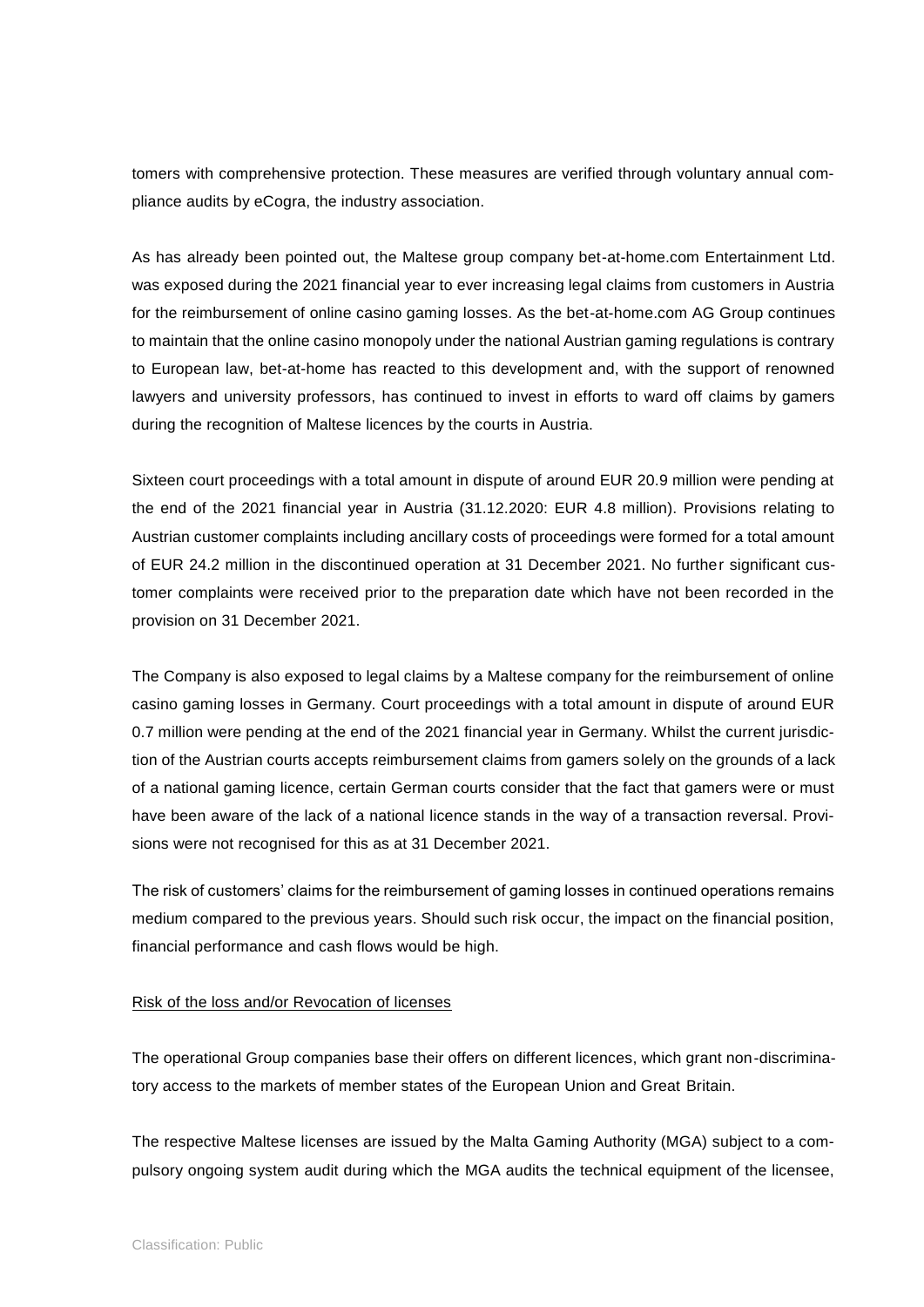particularly in terms of its functionality and IT security.

The Malta Gaming Authority can issue covenants or revoke a license if deficiencies are found during the system audit if

- the licensee does not comply with the terms and conditions of the license,
- customer requirements are not met,
- the licensee becomes insolvent.
- the license was obtained under false pretences,
- the licensee violates anti-money laundering regulations,
- the licensee fails to pay taxes or levies on time,
- at the sole discretion of the licensing authority, there are sufficient reasons for revoking the license or the authority assumes that the licensee is damaging the reputation of the Maltese betting business.

The UK Gambling Commission (UKGC) previously performed compliance assessment every two years. The UKGC regularly focussed these assessments on gamer protection and anti-money laundering regulations. Previous assessments were completed without any major findings, which is also to be expected for future assessments. bet-at-home.com Internet Ltd. also continuously monitors changes to licensing laws and adjust internal processes if and when required.

In 2021 financial year, the bet-at-home.com AG Group companies once again met the terms and conditions of the license and successfully concluded all system audits, which is why the risk of a revocation of licenses remains low. Should such risk occur, the impact on the financial position, financial performance and cash flows would be high.

#### **C.1.3 Risks from operating activities**

#### Odds management and bookmaker risk

Inaccurately estimated odds or manual errors made by bookmakers may result in higher customer payouts and therefore a decrease in income. This risk is minimised by a multitude of backup systems and by continuous monitoring of betting odds through market comparison. The IT project team continues to develop all the software required to provide a competitive product in the betting market. All required measures, such as automated algorithms for the prevention of manually estimated inaccurate odds and for the minimisation of risks, were implemented so that the respective risks and impact on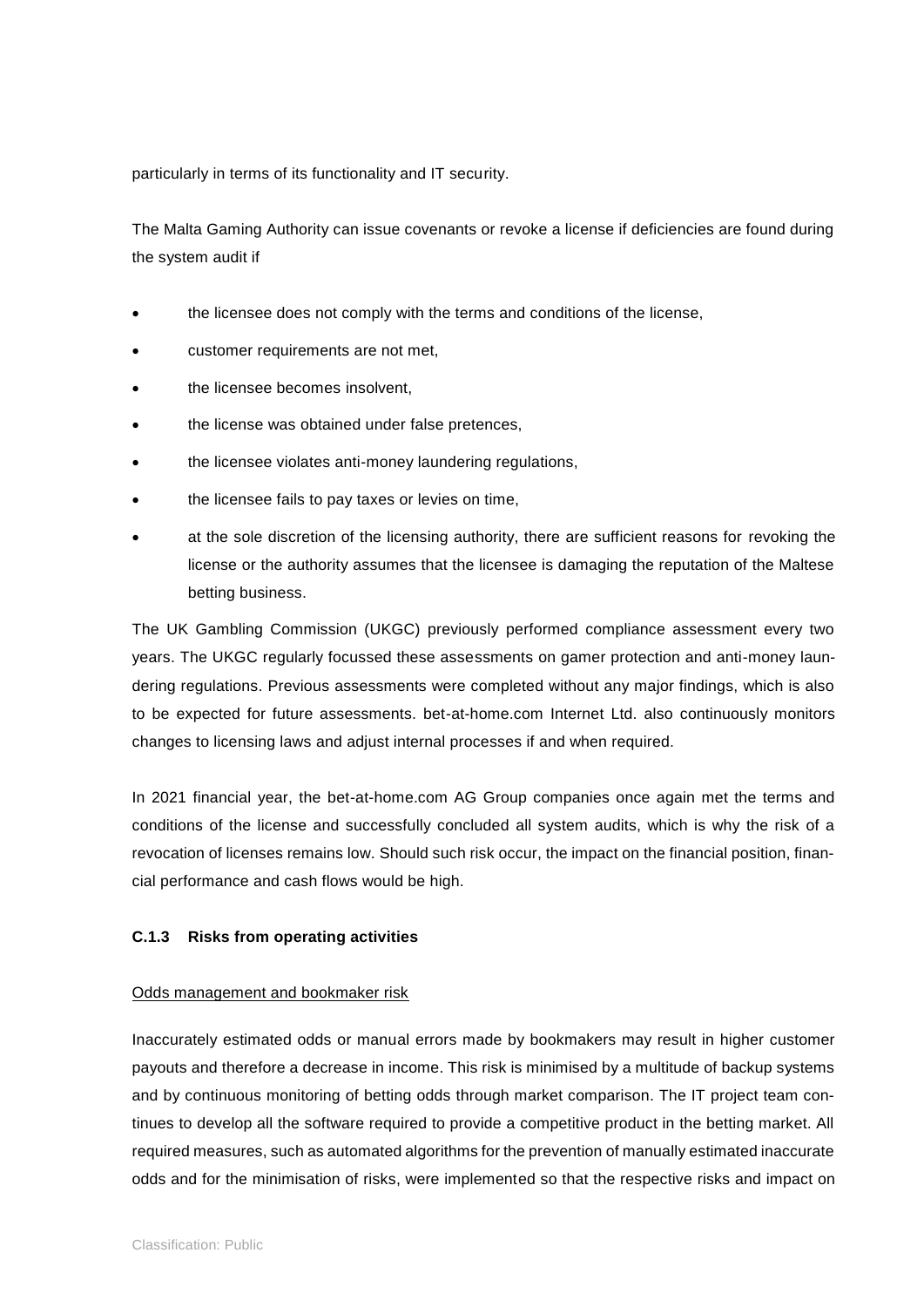the financial position, financial performance and cash flows would be low.

As bet-at-home.com AG Group does not broker sports bets, but acts as a counterparty of its customers, the Group incurs a contractual risk for every bet. This risk is reduced by the highest possible number of customers participating in a bet with different expectations regarding the outcome so that the customers' betting positions balance each other out as much as possible.

bet-at-home.com AG Group also determines betting odds, based on customers' expectations regarding the outcome of bets, and continuously adjusts them until the bet has been closed. To be able to provide customers with products in line with the market, the odds of competitors, and therefore the entire market, are also taken into consideration in addition to the betting odds that can be offered on the basis of the positioning of the Group's own customers.

#### Technical risks

The products and services offered by the Group depend on the reliable functioning of numerous technical systems. Any serious disruption of the IT systems, particularly through adverse external influences such as hacker attacks, DDos attacks, etc., could negatively affect the Group's financial position, financial performance and cash flows.

To minimise the information security and IT risks, bet-at-home.com AG Group has personnel structures in the form of a Chief Information Security Officer (CISO) and team. These employees implement individual security measures to ensure IT security during ongoing operations, investigate potential security-related incidents, are responsible for establishing the information security policy by providing awareness training, and focus their activities on measures such as the ones stated below within betat-home.com AG Group:

- Preparing guidelines and processes within the scope of the information security management system (ISMS);
- Risk management based on internationally recognised standards;
- Security monitoring (identifying weaknesses and potential threats to hardware and software);
- Employee training and education on security consciousness.
- Encryption of confidential data (particularly credit card data and passwords);
- Security of customer ports on user interfaces and transmission routes;
- Protection of the productive environment by IDS/IPS, network firewalls and Web application firewall systems;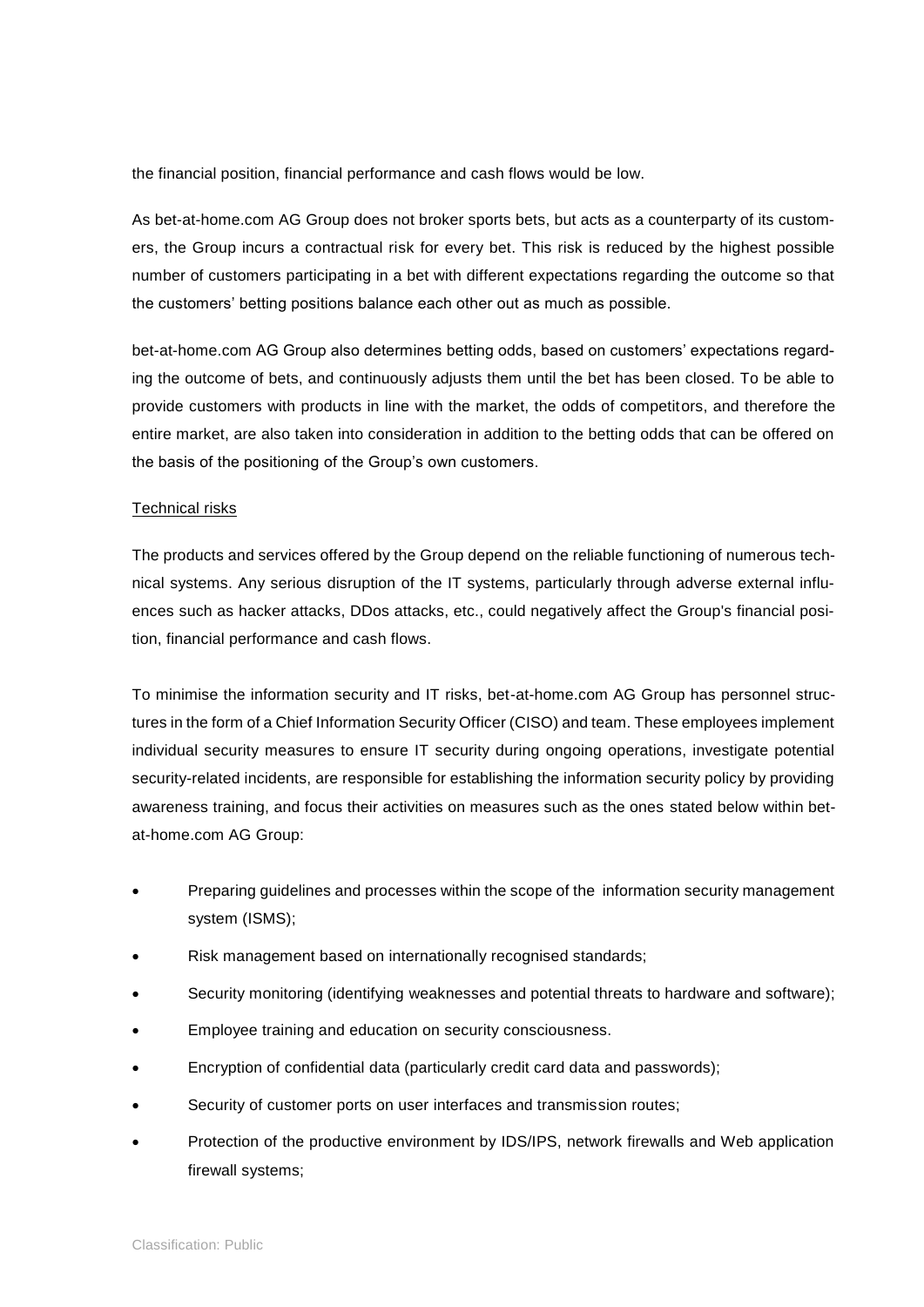- Operating a centrally managed anti-virus software;
- Vulnerability management and monthly vulnerability scans;
- Annual penetration tests within the scope of system audits;
- Security compliance regarding PCI-DSS, eCogra and established jurisdictions;
- Highly redundant infrastructure / ISO 27001 certified data centre provider

The information security management system (ISMS) used by the bet-at-home.com AG Group has been certified since the middle of 2021 according to the ISO/IEC 27001 international standard.

The Management Board assumes that these are extensive measures for minimising IT risks, meaning that these risks are medium. Should such risk occur, the impact on the financial position, financial performance and cash flows would be high.

#### Compliance risks

Money laundering and the financing of terrorism create significant challenges for the international financial system. To counteract these cross-border threats, the EU issued joint regulations for combating money laundering and the financing of terrorism (EU Money Laundering Directive). The supranational EU risk analysis and the national risk analyses of the member countries, which were based on it, assessed online games of chance as having an increased risk. The high money-laundering risk potential specific to the sector linked to the head offices of individual operating companies in Malta often resulted in constraints requiring increased duty of care being issued against bet-at-home.com AG Group from banks and payment service providers.

The high risk rating specific to the sector is reflected, for instance, in stricter periodic KYC (know your customer) processes as well as complex initial requirements when establishing new business relationships with banks and payment service providers.

The limited number of banks willing to cooperate impedes the further diversification of business relationships, meaning that cooperations are focussed on a small number of partners with correspondingly high volumes, thus increasing both dependence and default risk. Furthermore, payment service providers assess the online sports betting and online gaming sector as a whole and, in particular, the risk created by game of chance products, differently in individual countries so that bet-at-home.com AG Group is faced with restrictions regarding means of payment available to end customers for paying in betting and gaming fees and receiving betting and gaming winnings. A further consequence could be market entry barriers in the Company's geographical growth, especially as complex country-specific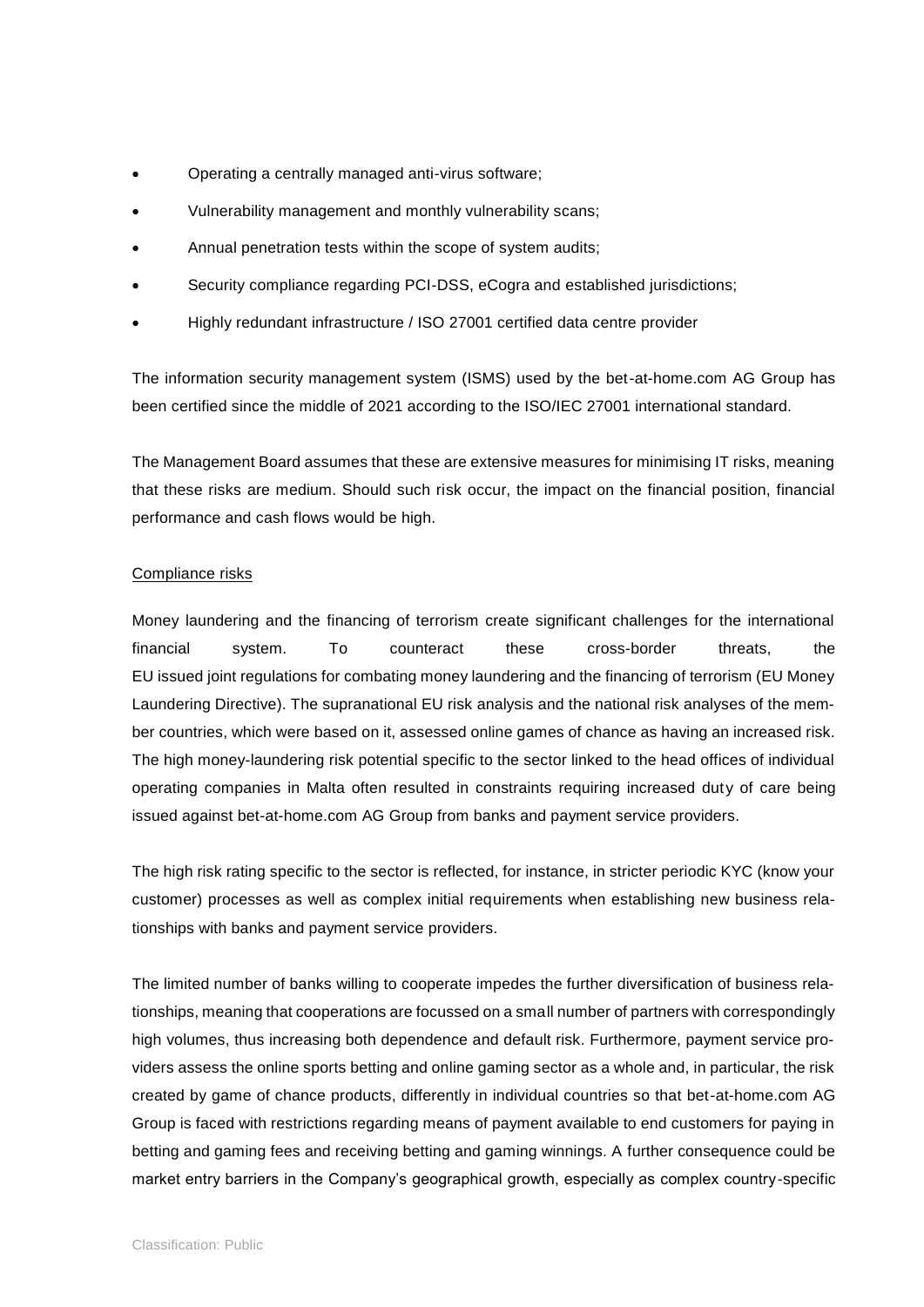regulations must be fulfilled and it may be impossible to offer all payment options preferred by customers in the respective country. The continuously tightening regulatory requirements to secure customer credit balances against payment default result in customer funds having to be held available in full for payout at any time, additional bank guarantees and liabilities to the licensing authorities having to be obtained and therefore excess security being created, which significantly reduces available cash and cash equivalents. There is a resulting risk of being unable to meet the increasingly restrictive requirements, which decrease profitability, any further and therefore to no longer being able to meet legal licensing requirements and losing access to regulated markets.

bet-at-home.com AG Group counteracts the above compliance risks regarding banks and payment providers with increased diversification. The Company continuously endeavours to integrate new business partners for treasury and payment solutions and thus manage default risks, reduce increases in transaction fees and redundantly operate customer payment methods across several partners in order to prevent downtimes.

The respective risks and potential effects on the financial position, financial performance and cash flows are medium.

#### Risks from pandemics and natural disasters

The occurrence of events such as pandemics or natural disasters, which significantly or permanently impair the ongoing operations of bet-at-home.com AG Group, cannot be ruled out. The Management Board has implemented measures to ensure that the operating business can be maintained decentrally via home offices.

The risks in this regard are regarded as low. Should such risk occur, the impact on the financial position, financial performance and cash flows would be high.

#### Personnel and employee risk

The economic success of bet-at-home.com AG Group will continue to primarily rely on the performance of all employees and executives. The growing competition in the gaming and betting products market, combined with the skills shortage in the context of increased digitisation, brings with it an increased risk of qualified employees being enticed away by competing companies and of not being able to hire a sufficient number of suitable new employees. The personnel and employee risk is to be successively reduced by implementing attractive general conditions and sufficient prospects for committed employees as well as ongoing employee training.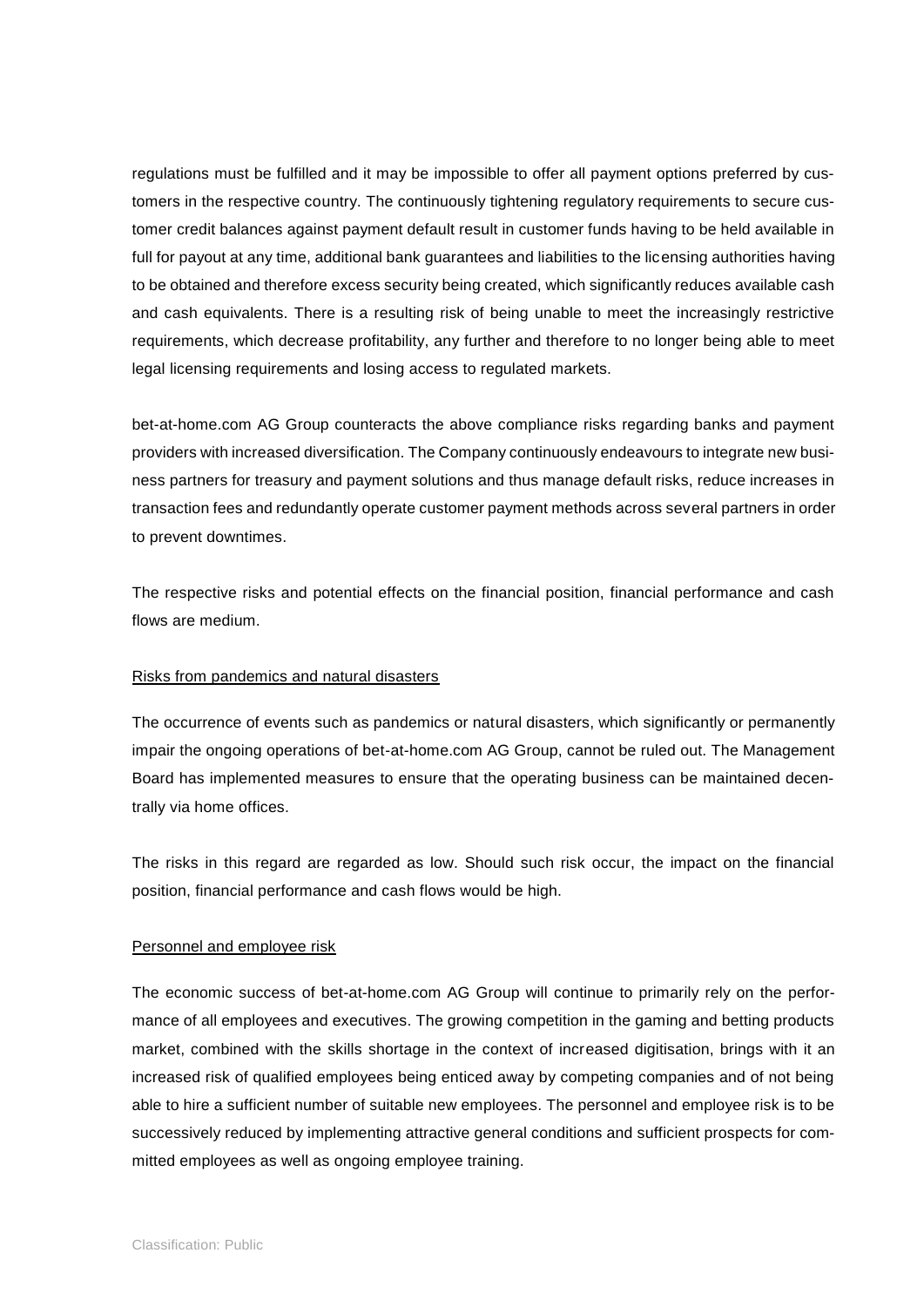The risks in this regard are regarded as average. Should such risk occur, the impact on the financial position, financial performance and cash flows would be low.

#### Deficient performance of external service providers

bet-at-home.com AG Group depends on cooperations with external service providers with corresponding specialist knowledge and technologies for its operations. This primarily pertains to all software products for the Casino, Games and Virtual Sports segments, such as data and voice communication, procurement, installation, development, care and maintenance of hardware and software as well as payment processes. There is a possibility that one or several external service providers provide their services not at all, not on time or incorrectly.

bet-at-home.com AG Group may therefore find itself in a position of being unable to fulfil its own obligations as required or on time due to errors or failures to perform of the external service providers engaged. This may also go hand in hand with a limitation of the Group's products, right up to the incorrect invoicing of winnings, which may have a negative impact on the Group's cash flows.

The Management Board assumes that regular - system audits, internal reviews and training as well as ongoing monitoring by the Product Management and Controlling department are sufficient to minimise these external risks. These risks are therefore regarded as constant compared with the previous year. Should such risk occur, the impact on the financial position, financial performance and cash flows would be medium.

#### **C.1.4 Financial risks**

#### Cash and cash equivalents and liquidity risk

Liquidity exposure reflects the risk that the Group will have insufficient resources to meet its financial obligations as they fall due. Due to the current negative cash flow within the bet-at-home.com AG group, the liquidity risk in the 2021 financial year is classified as average.

Default risk relating to bank balances must be considered minor as the lending institutions concerned are A-rated banks. Should such risk occur, the impact on the financial position, financial performance and cash flows would be high.

#### Interest rate, currency and exchange rate risks

The interest rate risk associated with investments is considered insignificant. The interest rates on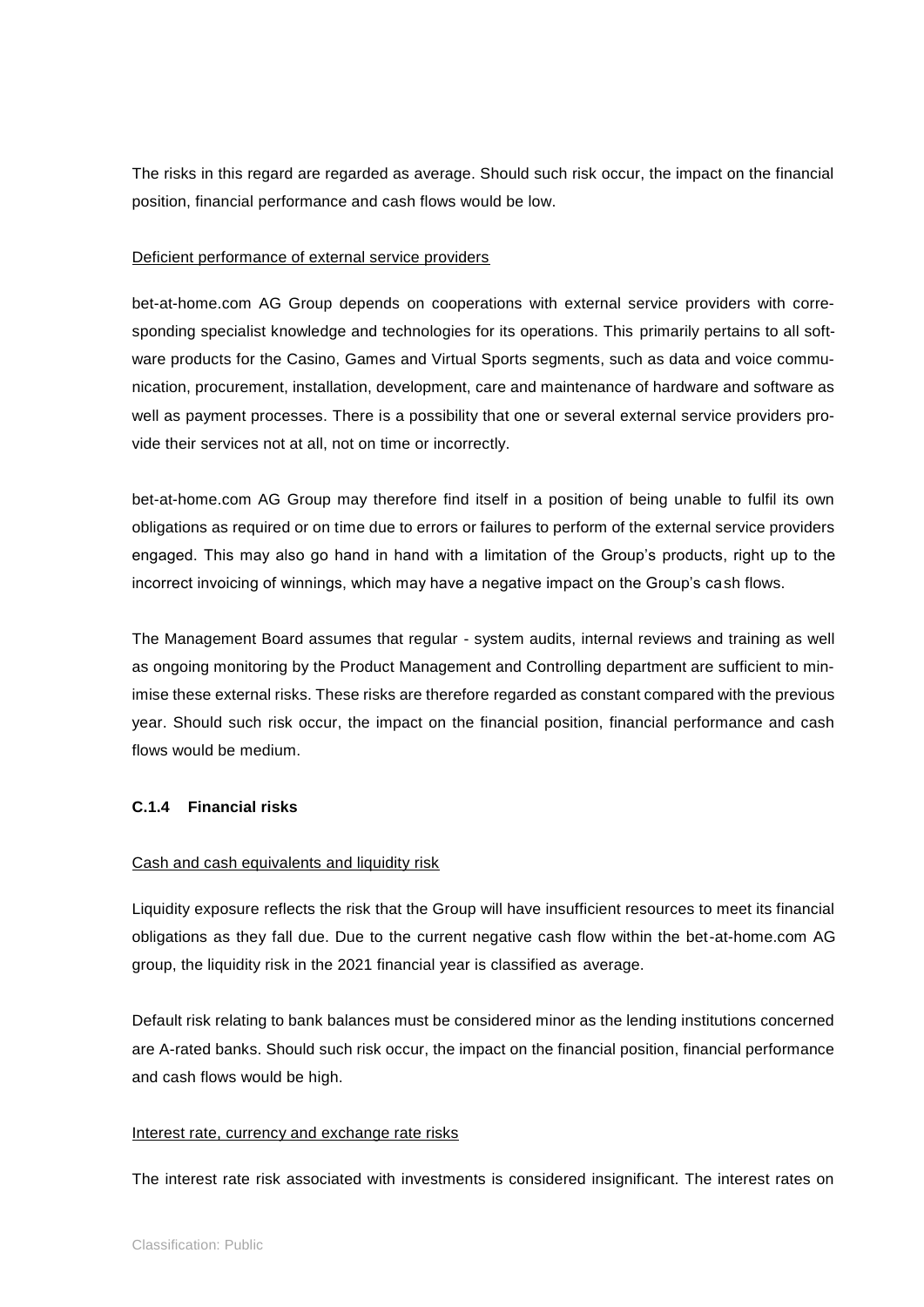the bank balances depend on the market interest rates, which depend on the maturities. A change in the currently low level of interest by 0.5% would change the financial result by EUR 210 thousand (previous year: EUR 284 thousand).

Currency risk relates to exchange rate differences. Despite the Group's international orientation, most cash flows are denominated in the group's functional currency, the euro, particularly as the group withdrew its offer in Poland on 31.05.2021. Transactions denominated in other currencies were of minor importance. In spite of this, the currency risk was not hedged in previous years either.

The Group's interest rate, currency and exchange rate risks remain low, like in the previous year. Should such risk occur, the impact on the financial position, financial performance and cash flows would be low.

#### Counterparty default (credit risk)

Credit risk is the risk of payment delays or defaults by counterparties. As there are no netting agreements, the amounts stated on the assets side (receivables and other assets) represent the maximum exposure to credit and default risk. The risk of counterparty default within the Group remains low compared with the previous year. Should such risk occur, the impact on the financial position, financial performance and cash flows would be low.

#### **C.1.5 Risk management system**

The group parent's Management Board is responsible for establishing risk management policies. Compliance with these policies is monitored by the managing directors and department heads of the subsidiaries. Among the basic components of risk management are general principles for risk prevention, such as the segregation of duties and applying the four eyes principle for important internal controls. Various partially automated procedures using software systems are also applied.

Risk management measures include continuously performing credit ratings and auditing the risk control system through credit card checks, payment verifications and analyses of gaming behaviour. In addition, we have further intensified our controlling activities in the marketing, partner programme, payment systems and intercompany clearing subsegments. Reputable external legal advisers are engaged to reduce legal risks and take into account the complex regulatory environment.

The Management Board is also responsible for identifying negative developments in good time by employing cross-departmental monitoring systems. For example, IT risks are monitored and reported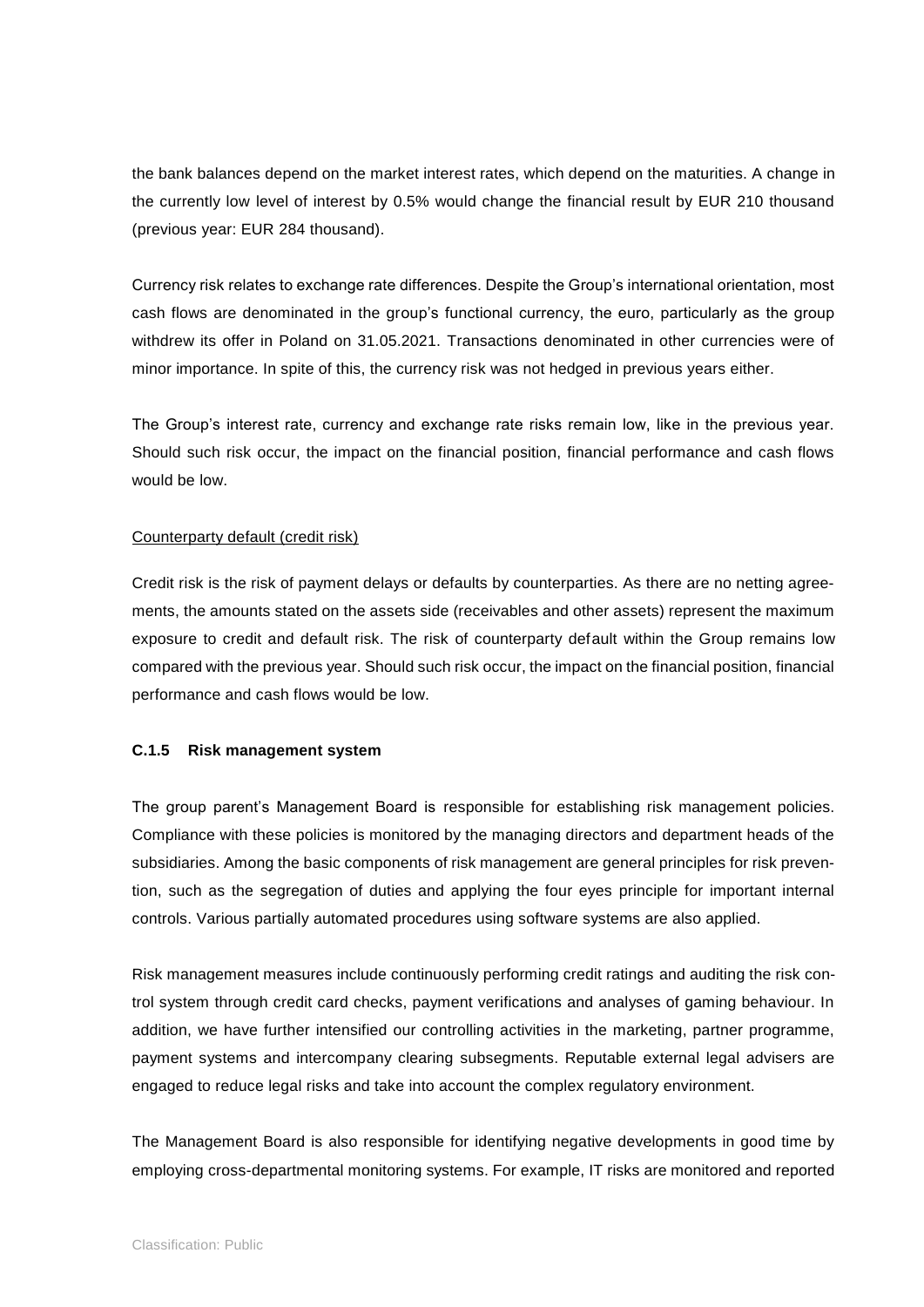through the voluntary appointment of external certification bodies (such as eCogra), operational risks through automated plausibility checks during the preparation of offers and financial risks through the ongoing analysis of key financial performance indicators.

We fulfil the requirement according to § 91 para. 2 AktG that all major developments and/or any that threaten the continued existence of the company have to be recognised in good time by an early risk recognition system by our group-wide risk management system with standard framework conditions and standards for the structuring of the early risk recognition system.

#### **C.1.6 Group accounting-related internal control and risk management system**

The internal control and risk management system of the bet-at-home.com AG Group comprises all principles, processes and measures aimed to ensure the effectiveness, profitability and orderliness of the accounting system and compliance with the relevant legal requirements. There have been no material changes since the reporting date.

The Management Board of bet-at-home.com AG is responsible for the internal control and risk management system required for protecting against risks and designs and monitors the scope and focus of the systems in place on the basis of specific requirements within the Group. Monitoring measures integrated and not integrated in the processes are the components of the internal monitoring system.

The measures of the internal control system focus on the orderliness and reliability of the Group's accounting system and ensure that business transactions are reported completely, on time and in compliance with the legal and statutory requirements.

The Group's consolidation and accounting policies also ensure that assets and liabilities are stated, measures and reported accurately in the consolidated financial statements. The policies also ensure that the accounting documents provide reliable and traceable information.

#### **C.2 Opportunities report**

Within the past 10 years, the European online gaming market recorded the highest growth in the world and is expected to continue growing by 9.2 % per annum until 2026. This was again confirmed by various studies by H2 Gambling Capital, most recently in January 2022. According to recent studies, this trend will continue in the wake of broad-based acceptance of e-commerce and the global penetration of mobile applications and demographic trends and help the gambling sector – which does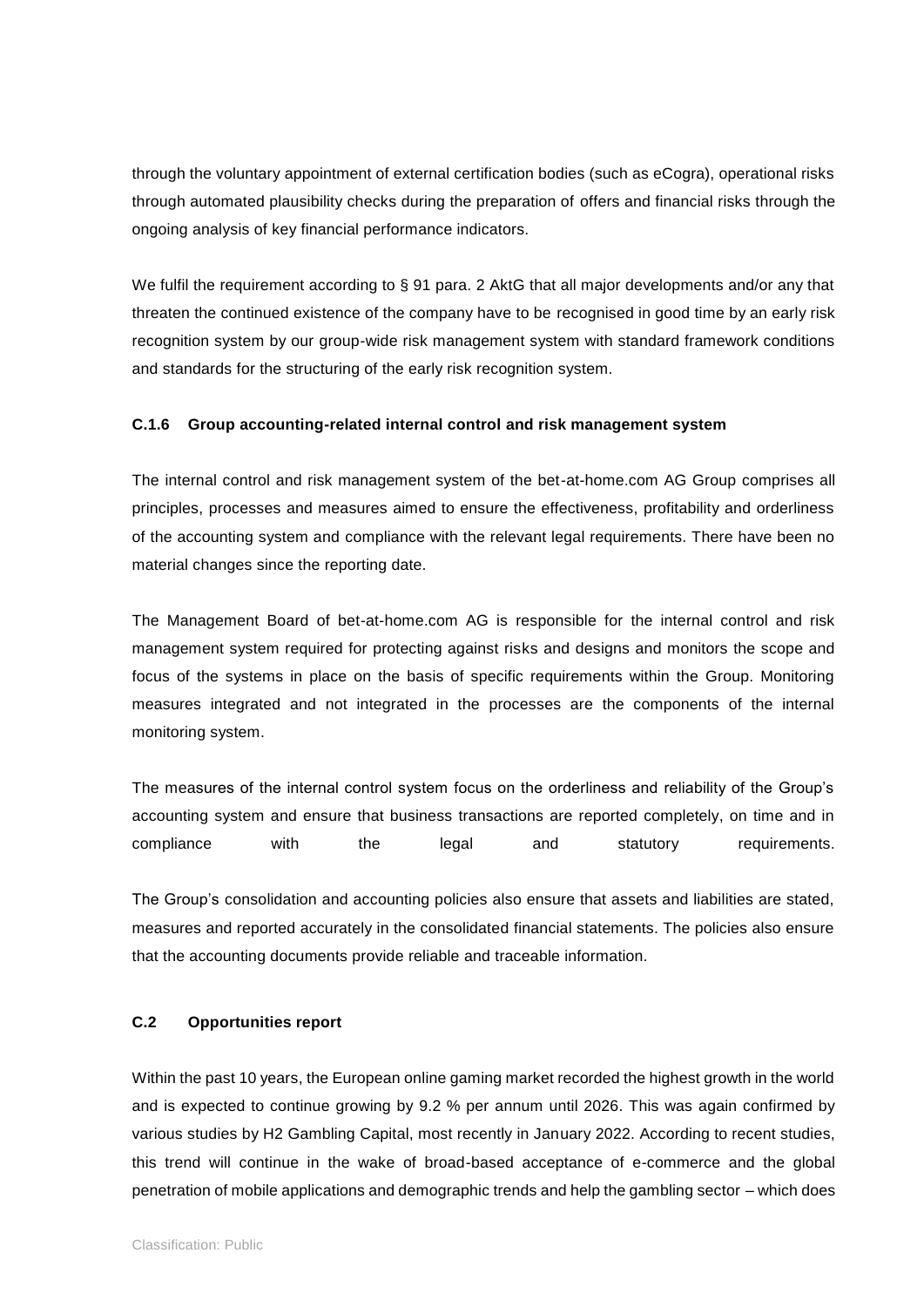not depend on the state of the economy – on its way to further sustained growth in the years to come.

#### **C.3 Forecast report**

Since national licences in the EU member countries are set to become more important, bringing with them increased legal certainty, the bet-at-home.com AG Group is planning to apply for national licences for online sport betting and online gaming in the Netherlands and Poland during the 2022 financial year. As things stand at the moment, it is likely that licences will be issued in the second half of 2022 at the earliest. One-off costs such as provisions relating to corporate law, consultancy fees and set-up fees will be required for the preparation of the licensing processes. In addition, it is expected that a cross-product betting limit will be introduced in the core market of Germany for the online sports betting and online gaming segments in the first half of 2022.

Taking into account the planned market entries in Poland and the Netherlands, the effects of the discontinuation of the online casino in Austria, the implementation of additional licensing provisions in Germany, the introduction of the approved restructuring plan and the requested winding-up of the Maltese bet-at-home.com Entertainment Ltd., the Management Board estimates that the bet-athome.com AG Group will generate gross betting and gaming revenue of between EUR 50 million and EUR 60 million in the 2022 financial year. The bet-at-home.com AG Group expects to obtain a balanced EBITDA of between EUR -2 million and EUR 2 million for the 2022 financial year. This does not take into account any deconsolidation effects associated with the Maltese bet-at-home.com Entertainment Ltd.

It is expected that the number of staff will fall around 180 by 31 December 2022 following the introduction of the restructuring plan.

## **D. Notes to the Financial Statements of bet-at-home.com AG**

The financial statements of bet-at-home.com AG have been prepared in accordance with the requirements of the German Commercial Code (Handelsgesetzbuch; HGB) and the additional requirements of the German Stock Corporation Act (Aktiengesetz; AktG). Any deviations from the International Financial Reporting Standards (IFRS) to be applied in the consolidated financial statements are of an immaterial nature.

The management report of bet-at-home.com AG has been consolidated with the Group management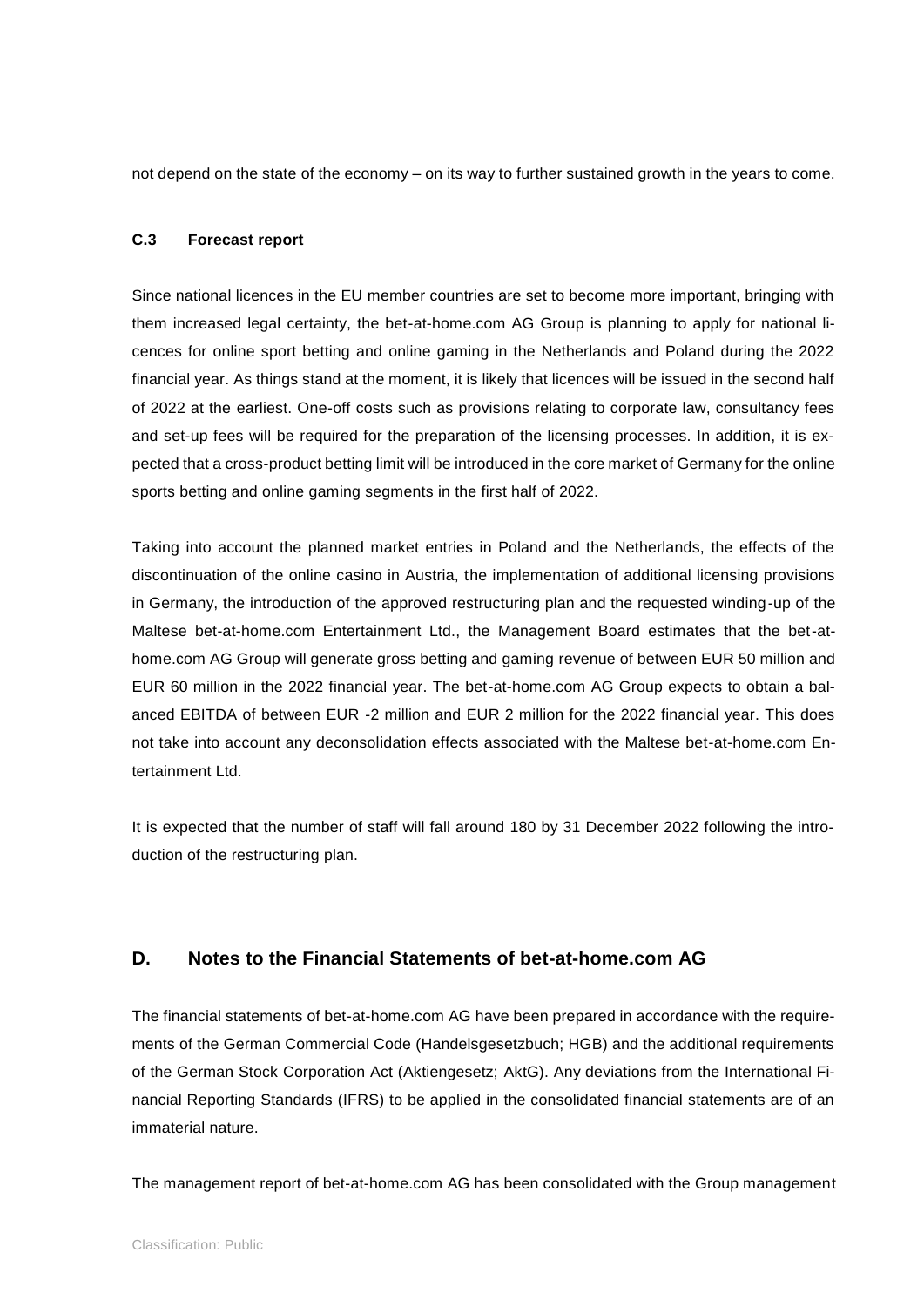report of bet-at-home.com AG Group. Bet-at-home.com AG is the management holding company of bet-at-home.com AG Group and as such depends to a significant extent on the development of the bet-at-home.com Group in terms of business trend, position and expected development, including all related material opportunities and risks, which are disclosed in this combined management report.

## **D.1 Earnings position of bet-at-home.com AG**

|                                    | 2021            | 2020           | Change         |          |
|------------------------------------|-----------------|----------------|----------------|----------|
|                                    | <b>EUR'000</b>  | <b>EUR'000</b> | <b>EUR'000</b> | %        |
|                                    |                 |                |                |          |
| Revenue                            | 833             | 1 0 5 2        | $-219$         | $-20,8$  |
| Other operating income             | 73              | 67             | 5              | 7,9      |
| Ordinary operating income          | 906             | 1 1 1 9        | $-214$         | $-19,1$  |
| Personnel expenses                 | $-1464$         | $-2273$        | 809            | $-35,6$  |
| Administrative expenses            | $-1023$         | $-1$ 111       | 88             | $-7,9$   |
|                                    | $-2487$         | $-3.384$       | 897            | $-26,5$  |
| <b>Operating income (expenses)</b> | $-1581$         | $-2265$        | 684            | $-30,2$  |
| Income from investments            | 149             | 20 200         | $-20051$       | $-99,3$  |
| Interest received                  | 35 <sub>1</sub> | 170            | $-135$         | $-79,4$  |
| Interest paid                      | -11             | -4             | -7             | 175,6    |
| Net finance income (costs)         | 173             | 20 366         | $-20$ 193      | $-99,2$  |
| <b>Earnings before taxes</b>       | $-1408$         | 18 101         | $-19510$       | $-107,8$ |
| Income taxes                       | 111             | $-224$         | 335            | $-149,4$ |
| <b>Earnings after taxes</b>        | $-1298$         | 17877          | -19 175        | $-107,3$ |

Revenue comprises income from the transfer of management service charges to subsidiaries.

Personnel expenses relate exclusively to the two Management Board members with equal rights, Franz Ömer and Michael Quatember.

## **D.2 Net assets of bet-at-home.com AG**

|                                       | 31/12/2021     |       | 31/12/2020     |       | Change         |         |
|---------------------------------------|----------------|-------|----------------|-------|----------------|---------|
|                                       | <b>EUR'000</b> | %     | <b>EUR'000</b> | %     | <b>EUR'000</b> | $\%$    |
|                                       |                |       |                |       |                |         |
| Non-current assets                    |                |       |                |       |                |         |
| <b>Financial investments</b>          | 10 871         | 80.1  | 10 871         | 32.6  | 0              | 0,0     |
|                                       |                |       |                |       |                |         |
| Current assets                        |                |       |                |       |                |         |
| Other assets, including               |                |       |                |       |                |         |
| accruals and deferred income          | 215            | 1,6   | 452            | 1,4   | $-238$         | $-52,5$ |
| Receivables from associated companies | 309            | 2,3   | 20 4 63        | 61,4  | $-20154$       | $-98,5$ |
| Cash and cash equivalents             | 2 170          | 16,0  | 1 5 5 4        | 4,7   | 616            | 39,6    |
|                                       | 2 6 9 3        | 19,9  | 22 470         | 67,4  | $-19776$       | $-88,0$ |
|                                       | 13 565         | 100.0 | 33 341         | 100.0 | $-19776$       | $-59,3$ |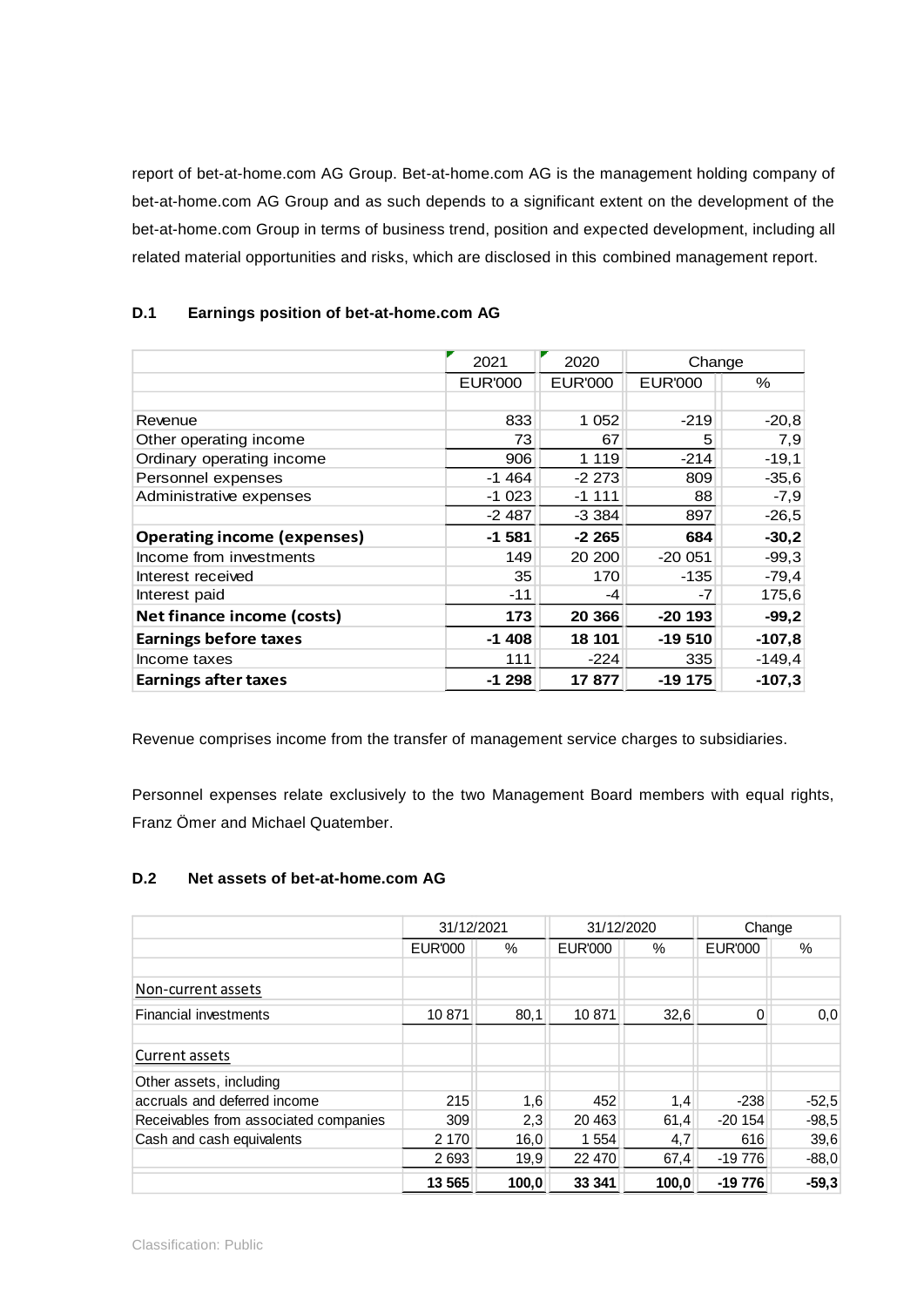Financial assets exclusively comprise the investment in bet-at-home.com entertainment GmbH.

|                                     |                | 31/12/2021 |                 | 31/12/2020 |          | Change  |  |
|-------------------------------------|----------------|------------|-----------------|------------|----------|---------|--|
|                                     | <b>EUR'000</b> | %          | <b>EUR'000</b>  | %          | EUR'000  | %       |  |
|                                     |                |            |                 |            |          |         |  |
| Equity                              | 13 4 19        | 98.9       | 32 261          | 96.8       | $-18843$ | $-58,4$ |  |
| Current liabilities and provisions) |                |            |                 |            |          |         |  |
| <b>Suppliers</b>                    |                | 0,0        | 38 <sup>1</sup> | 0,1        | $-37$    | $-97,4$ |  |
| Provisions                          | 88             | 0,6        | 147             | 0,4        | $-59$    | $-40,2$ |  |
| Other current liabilities           | 57             | 0,4        | 894             | 2,7        | $-837$   | $-93,7$ |  |
|                                     | 13 5 65        | 100,0      | 33 341          | 100,0      | -19 776  | $-59,3$ |  |

## **D.3 Financial situation of bet-at-home.com AG**

## **E. Risk management in relation to the use of financial instruments**

Freely available cash and cash equivalents were invested in fixed-income securities. The Group believes that the risk relating to the use of these financial instruments is very minor.

## **F. Additional information required under takeover law (§ 289a and § 315a HGB)**

The composition of the subscribed capital of the parent company and the investments in capital exceeding 10 out of 100 voting rights are stated in the notes to the consolidated financial statements (Section V.2 (16) and Section I.) as corresponding disclosures have to be included in this document.

The respective provisions of the German Stock Corporation Act (Section 84 AktG) apply to the appointment and recall of the members of the Management Board of the parent company.

The general meeting of shareholders on 18 May 2021 resolved to authorise the Management Board of the parent company, with the Supervisory Board's consent, to increase the Company's share capital by 17 May 2026 by issuing up to 1,403,600 new non-par value bearer shares for cash or non-cash contributions, once or several times, up to an amount of EUR 1,403,600.00. The shareholders shall be invited to purchase new shares. However, the Management Board is authorised, upon approval by the Supervisory Board, to exclude the shareholders' subscription right in certain cases.

Furthermore, the Management Board is authorised up until 17 May 2023, by resolution of the general meeting of shareholders of 18 May 2021 with the approval of the Supervisory Board, to acquire treasury shares for an amount of up to 10% of the subscribed capital existing when this authorisation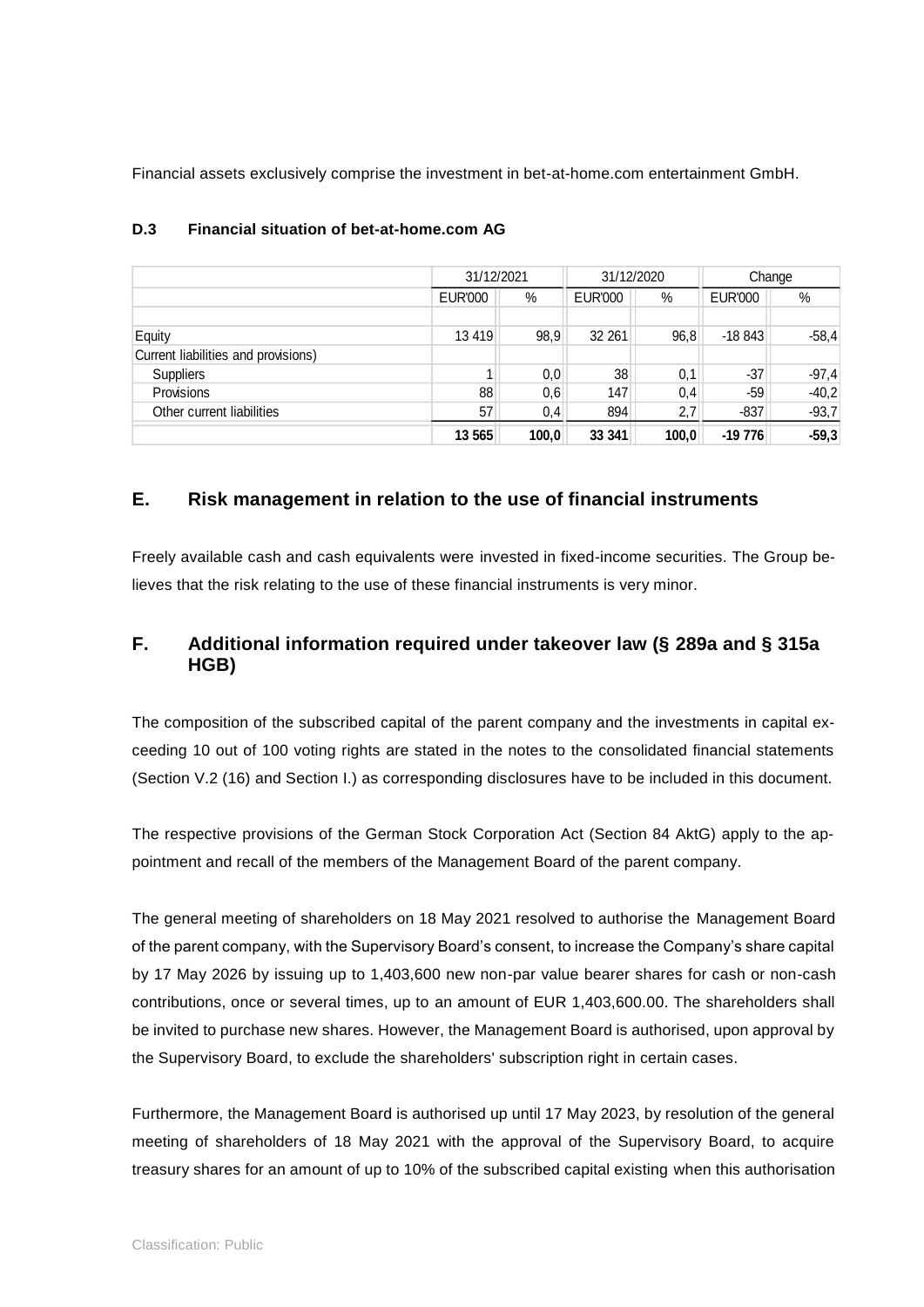is granted or (if this value is lower) 10% of the subscribed capital existing at the time of enforcement of this authorisation. Together with other treasury shares in the possession of the Company or allocable to the Company in accordance with Sections 71a et seqq. AktG, the acquired shares must at no time exceed 10 % of the Company's subscribed capital. The authorisation must not be exploited for the purpose of trading in treasury shares.

## **G. Explanation regarding the management of bet-at-home.com AG in accordance with Section 289f HGB and the Group in accordance with Section 315d HGB as well as the corporate governance report**

The current corporate governance statement can be accessed on the website of bet-at-home.com AG at [https://www.bet-at-home.ag/de/corporategovernance.](https://www.bet-at-home.ag/de/corporategovernance) The corporate governance report is also published there.

## **H. Non-financial performance indicators**

The economic success of bet-at-home is reflected in financial and non-financial performance indicators. They pertain to existing and new registered users as well as technological developments. In the opinion of bet-at-home, these aspects are key components of a forward-looking positioning in the international competitive environment.

bet-at-home had a total of 5,543,573 registered users on 31 December 2021 (previous year: 5,361,878). In 2021 financial year, bet-at-home received 181,695 new registrations (previous year: 123,089).

The high standards of functioning software based on state-of-the-art technology and internally developed innovations are among the key assets within the Group. With regard to software development, the work performed by each employee is individually assessed and recorded by project teams to be able to sustainably plan and evaluate the IT project hours.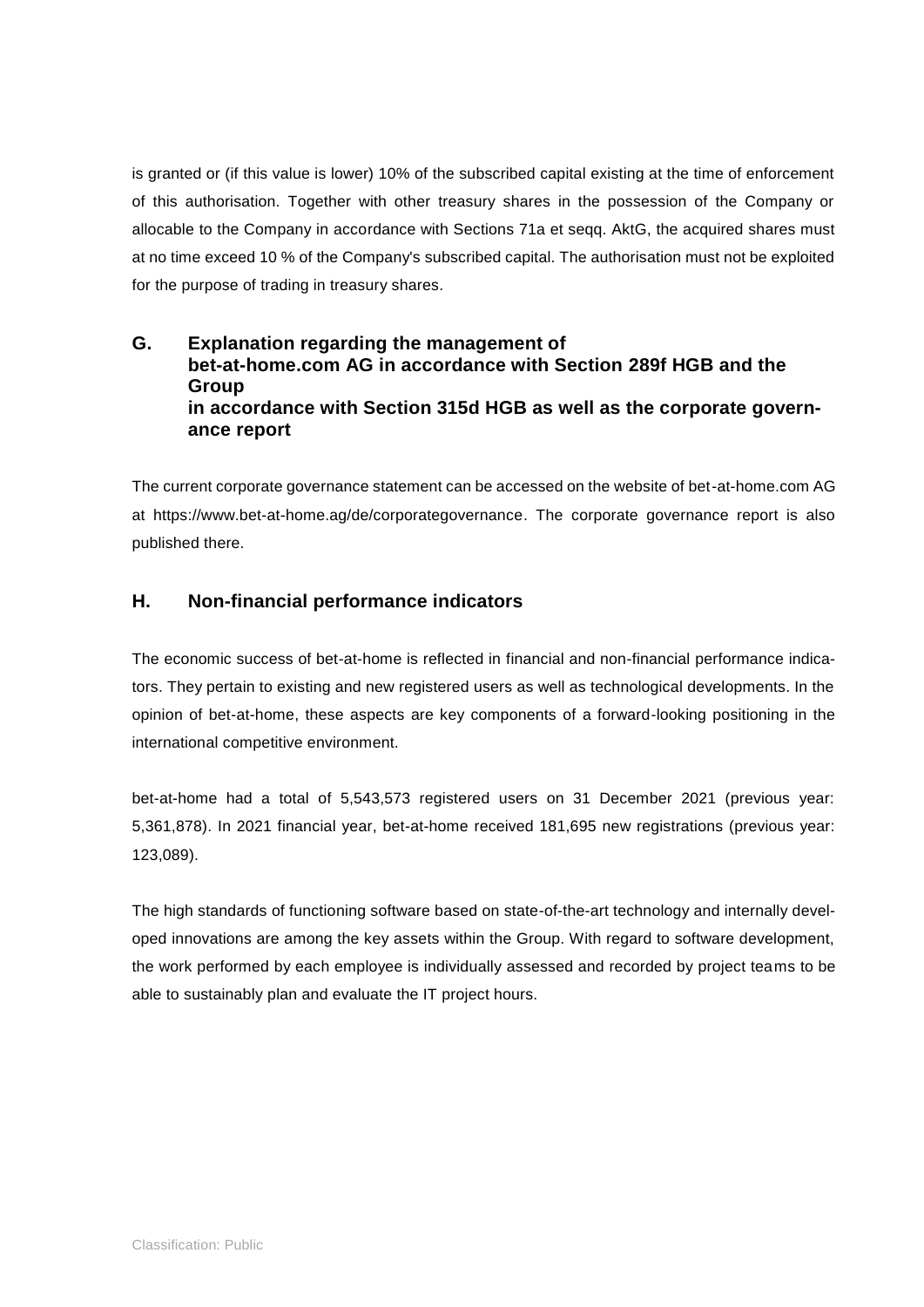## **I. Final provision in accordance with § 312 para. 3 AktG**

We hereby declare in accordance with § 312 para. 3 of the German Stock Corporation Act (Aktiengesetz; AktG) and based on the information known to us at the time, we declare that the Company received adequate consideration for all legal transactions with affiliated companies. No actions subject to Section 312 (1) AktG were taken or omitted.

Düsseldorf, 25 February 2022

Franz Ömer Michael Quatember Michael Quatember

Marco Falchetto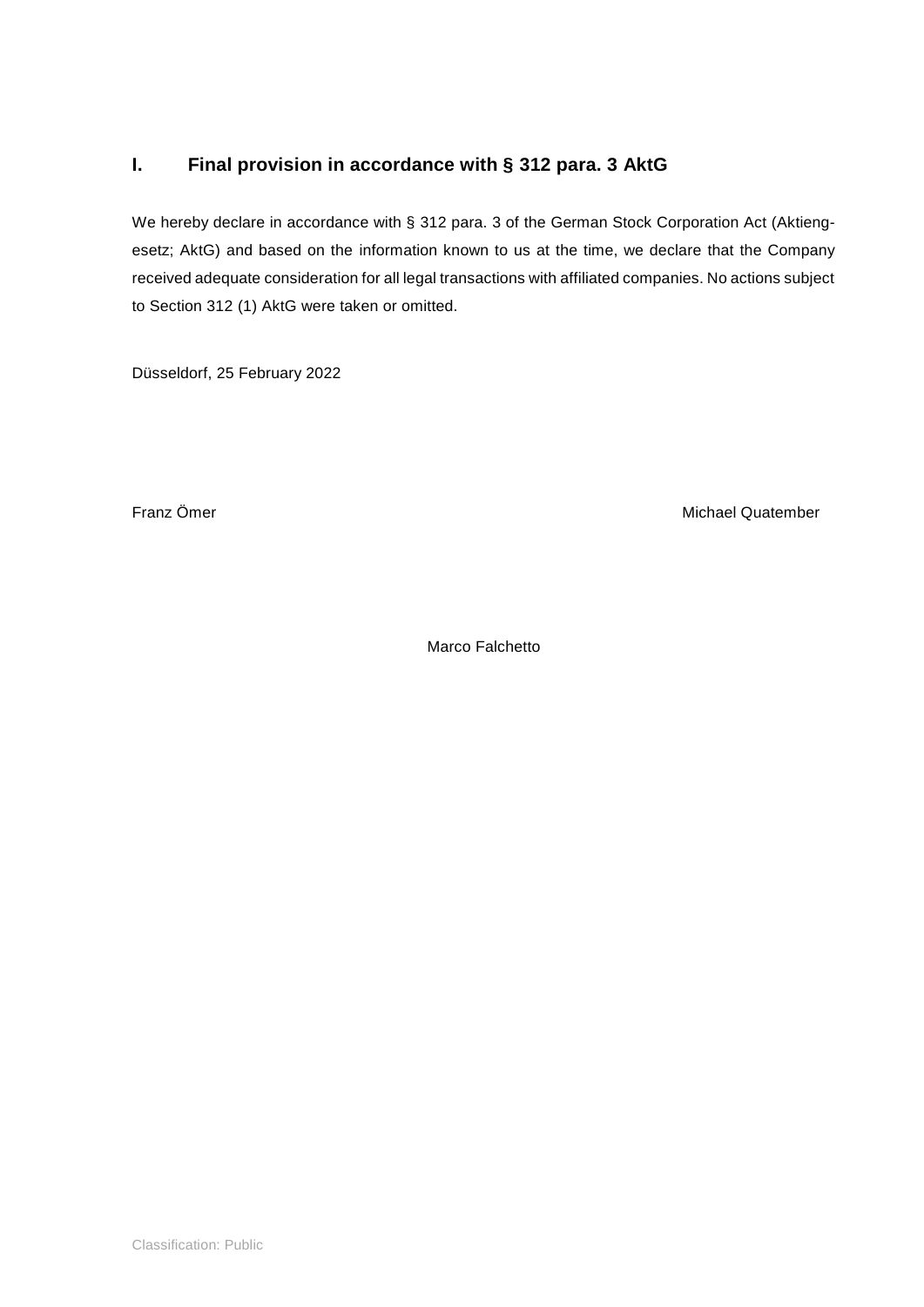## **INDEPENDENT AUDITOR'S REPORT**

## To bet-at-home.com AG, Düsseldorf

*Report on the Audit of the Annual Financial Statements and of the Combined Management Report* 

#### *Audit Opinions*

We have audited the annual financial statements of bet-at-home.com AG, Düsseldorf, which comprise the statement of financial position as at December 31, 2021, and the statement of profit or loss for the financial year from January 1, 2021 to December 31, 2021, and notes to the financial statements, including a summary of significant accounting policies. In addition, we have audited the combined management report of bet-at-home.com AG, Düsseldorf for the financial year from January 1, 2021 to December 31, 2021. In accordance with the German legal requirements, we have not audited the items listed in the chapter "Other Information" of this report.

In our opinion, on the basis of the knowledge obtained in the audit,

- the accompanying annual financial statements comply, in all material respects, with the requirements of German commercial law applicable to business corporations and give a true and fair view of the assets, liabilities and financial position of the company as at December 31, 2021 and of its financial performance for the financial year from January 1, 2021 to December 31, 2021 in compliance with German Legally Required Accounting Principles, and
- the accompanying combined management report as a whole provides an appropriate view of the company's position. In all material respects, this combined management report is consistent with the annual financial statements, complies with German legal requirements and appropriately presents the opportunities and risks of future development. Our audit opinion does not cover the content of the items of the combined management report listed in the chapter "Other Information" of this report.

Pursuant to § 322 para. 3 sentence 1 HGB (Handelsgesetzbuch: German Commercial Code), we declare that our audit has not led to any reservations relating to the legal compliance of the annual financial statements and of the combined management report.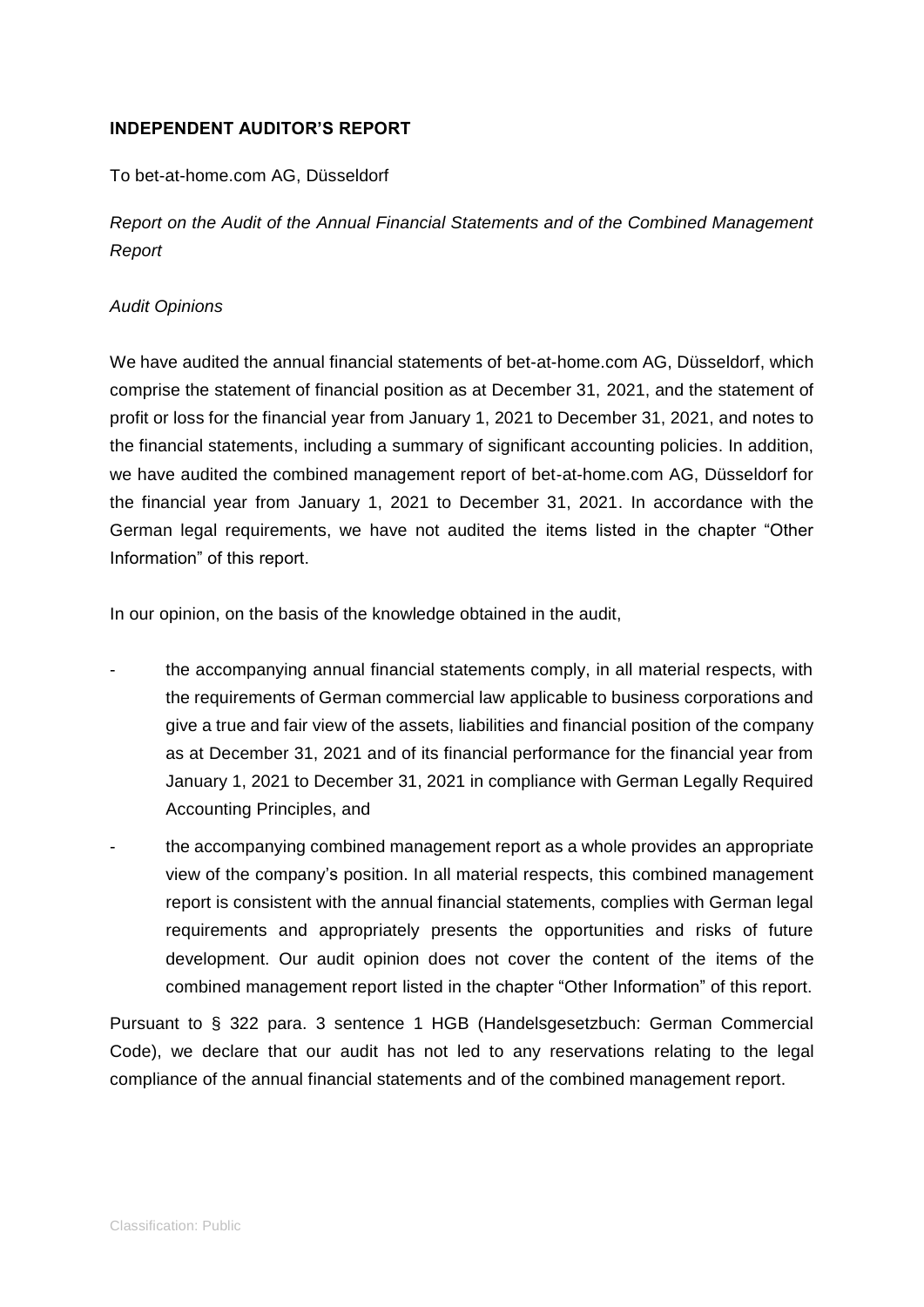#### *Basis for the Audit Opinions*

We conducted our audit of the annual financial statements and of the combined management report in accordance with § 317 HGB and the EU Audit Regulation (No. 537/2014, referred to subsequently as "EU Audit Regulation") and in compliance with German Generally Accepted Standards for Financial Statement Audits promulgated by the Institut der Wirtschaftsprüfer in Deutschland e.V. [Institute of Public Auditors in Germany] (IDW). Our responsibilities under those requirements and principles are further described in the "Auditor's Responsibilities for the Audit of the Annual Financial Statements and of the Combined Management Report" section of our auditor's report. We are independent of the company in accordance with the requirements of European law and German commercial and professional law, and we have fulfilled our other German professional responsibilities in accordance with these requirements. In addition, in accordance with Article 10 (2) letter (f) of the EU Audit Regulation, we declare that we have not provided non-audit services prohibited under Article 5 (1) of the EU Audit Regulation. We believe that the audit evidence we have obtained is sufficient and appropriate to provide a basis for our audit opinions on the annual financial statements and on the combined management report.

## *Key Audit Matters in the Audit of the Annual Financial Statements*

Key audit matters are those matters that, in our professional judgment, were of most significance in our audit of the annual financial statements for the financial year from January 1, 2021 to December 31, 2021. These matters were addressed in the context of our audit of the annual financial statements as a whole, and in forming our audit opinion thereon; we do not provide a separate audit opinion on this matter.

Our presentation of this key audit matters has been structured as follows:

a) Description of the matter in question (including reference to corresponding disclosures in the consolidated financial statements) and problem definition;

b) Auditor's response.

## *Regulatory risks relating to the Company's business activities*

a) The Company's net assets, financial position and results of operations are determined by the economic development of its subsidiary bet-at-home.com Entertainment GmbH, Linz, Austria. The economic development of bet-at-home.com Entertainment GmbH, Linz, Austria, continues to be exposed to fundamental risks regarding the regulatory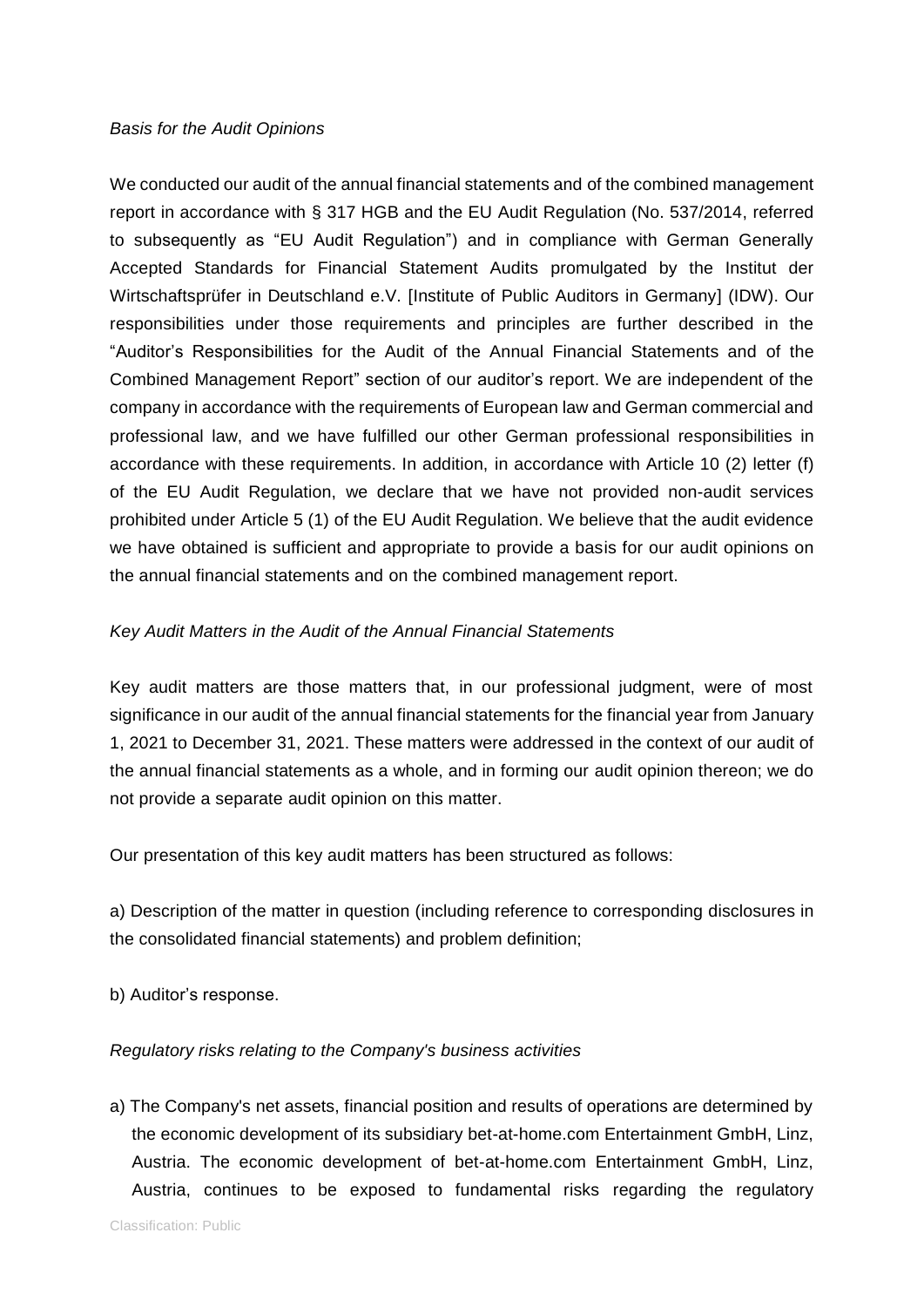admissibility of the provided services in the areas of online sports betting and online gaming. In specific countries, state-granted monopolies questioning the admissibility of online sports betting and online gaming, contradict jurisdiction of the European Court of Justice, which is favourable for the providers. The European Court of Justice has - in its ruling dated September 8, 2010 - generally declined any discrimination against private providers of online sports betting and online gaming in favour of state-owned monopolies but at the same time has accepted current legislation for an indefinite transitory period.

Nevertheless, single EU member states continue to try to prevent the offering of online sports betting and online gaming with regulatory measures, supported by technical provider blockings. To the extent that such measures are successful, this has a lasting adverse effect on the economic situation of bet-at-home.com Entertainment GmbH, Linz, Austria. These actions could potentially, to the extent that important markets are affected to a significant extent, have a material adverse effect on the results of operations of betat-home.com Entertainment GmbH, Linz, Austria, and the company. Generally, the company assumes that it is permissible to offer online sports betting and online gaming on the basis of applicable EU law. All possible regulatory restrictions will also be countered by legal means.

The operating subsidiaries of bet-at-home.com Entertainment GmbH currently operate their business on the basis of licenses obtained in Malta, and it is assumed that these licenses are valid in all EU countries due to the European freedom to provide services and freedom of establishment, unless national licenses have already been obtained in some EU countries. To the extent legally possible, efforts are being made to obtain national licenses in order to reduce the risks regarding the permissibility of offering online sports betting and online gaming. Current regulatory developments in the core markets of Germany and Austria indicate that the trend towards national licensing systems is continuing. For example, the Austrian Federal Ministry of Finance has created a new independent gambling authority with effect from January 1, 2022, which will be responsible for awarding licenses in the future. The announced reform follows the development in numerous member states of the Euro-pean Union and will replace the state gambling monopoly with a contemporary regulation in the form of a licensing system in the future. The outcome of this legal classification of regulatory risks is highly dependent on the legal assessment and evaluation of European and national, Austrian legal representatives and is therefore subject to considerable uncertainty. Against this background and due to the underlying complexity of the legal assessment, this matter was of particular importance in the context of our audit.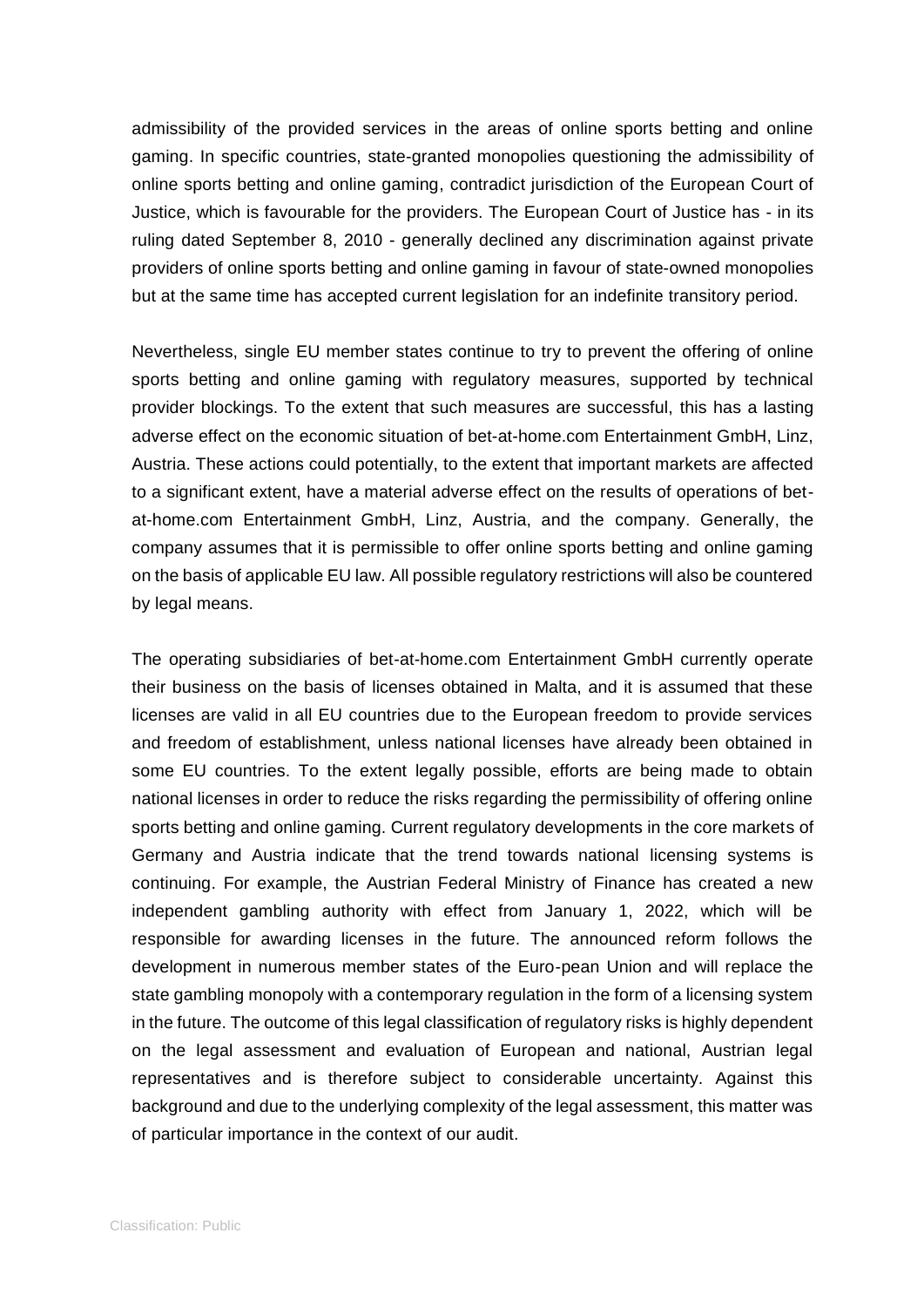A detailed presentation of the regulatory situation in the online sports betting and online gaming sector and current developments is contained in particular in the Combined Management Report (Section C.1.1).

b) We continuously follow legal developments and case law in this area. As part of the audit of the financial statements, we obtained written assessments from consultants specializing in this area of law in addition to interviews. In addition to our own research and assessments, we held extensive discussions with the legal representatives and the Chairman of the Supervisory Board of bet-at-home.com AG, who specializes in these matters as a lawyer, in order to ascertain their assessment of legal developments and risks.

We have verified that bet-at-home.com AG's legal representatives, through regular consultation with specialist advisors and regular internal reporting on these issues, are in a position to assess the regulatory risks in a qualified manner at all times, in order to be able to take any necessary measures in a timely manner.

## *Other Information*

The legal representatives are responsible for the other information. The other information comprise the following elements, the content of which we have not audited:

- the confirmation regarding the annual financial statements and the combined management report pursuant to § 264 para. 2 sentence 3 HGB respectively § 289 para. 1 sentence 5 HGB and
- the statement on Corporate Governance pursuant to §§ 289f, 315d HGB and the Corporate Governance Report in accordance with No 3.10 of German Corporate Governance Code, to which reference is made in Section G. of the combined management report.

Our audit opinions on the annual financial statements and the combined management report do not extend to the other information, and consequently we do not express an audit opinion or any other form of assurance conclusion thereon on.

In connection with our audit, our responsibility is to read the other information and to, in doing so, consider whether the other information

is materially inconsistent with the annual financial statements, the combined management report or our knowledge obtained in the audit, or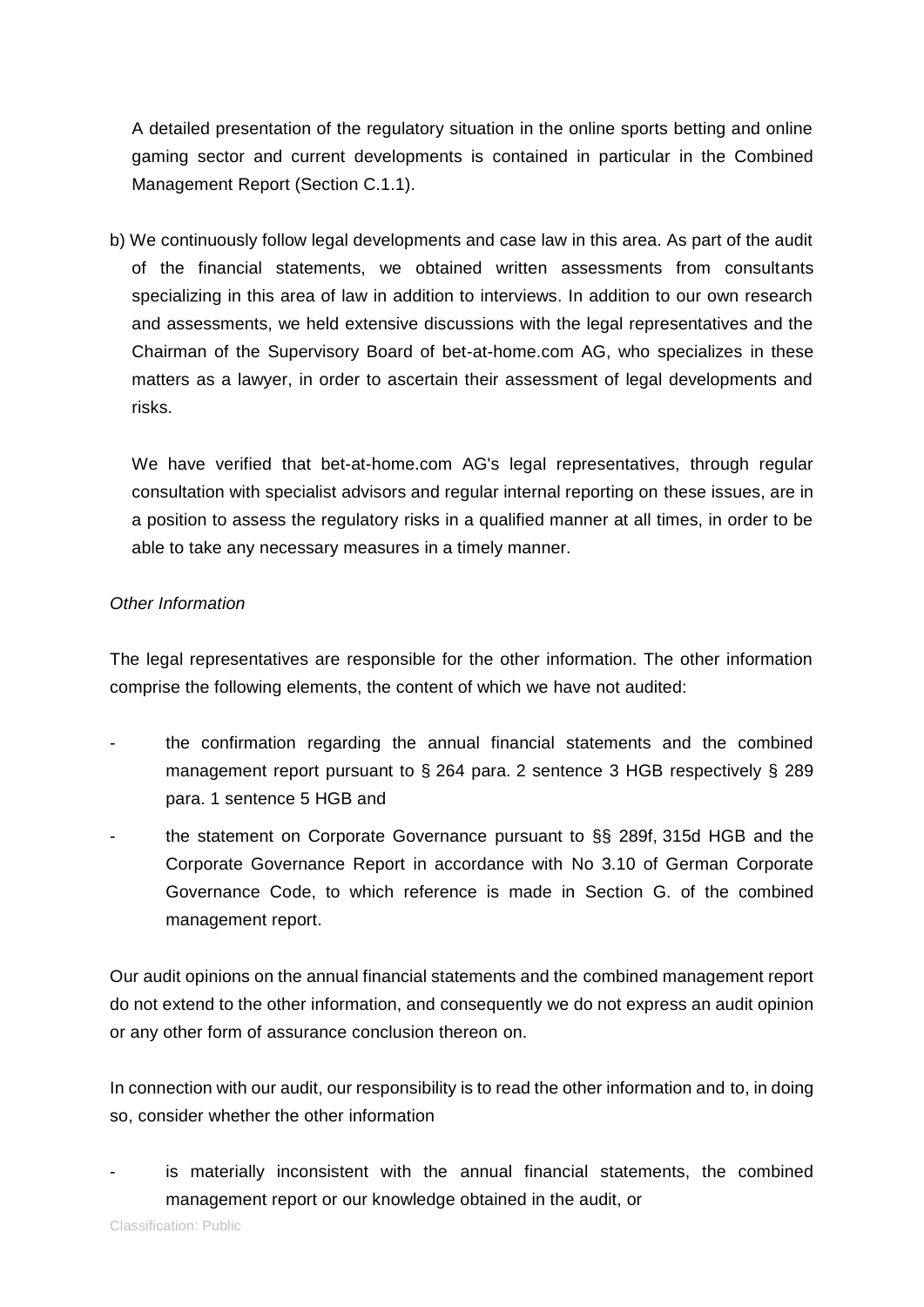otherwise appears to be materially misstated.

*Responsibilities of the Executive Directors and the Supervisory Board for the Annual Financial Statements and the Combined Management Report* 

The executive directors of bet-at-home.com AG are responsible for the preparation of the annual financial statements that comply, in all material respects, with the requirements of German commercial law applicable to business corporations, and that the annual financial statements give a true and fair view of the assets, liabilities, financial position and financial performance of the company in compliance with German Legally Required Accounting Principles. In addition, the executive directors are responsible for such internal control as they, in accordance with German Legally Required Accounting Principles, have determined necessary to enable the preparation of annual financial statements that are free from material misstatement, whether due to fraud or error.

In preparing the annual financial statements, the executive directors are responsible for assessing the company's ability to continue as a going concern. They also have the responsibility for disclosing, as applicable, matters related to going concern. In addition, they are responsible for financial reporting based on the going concern basis of accounting, provided no actual or legal circumstances conflict therewith.

Furthermore, the executive directors are responsible for the preparation of the combined management report that, as a whole, provides an appropriate view of the company's position and is, in all material respects, consistent with the annual financial statements, complies with German legal requirements, and appropriately presents the opportunities and risks of future development. In addition, the executive directors are responsible for such arrangements and measures (systems) as they have considered necessary to enable the preparation of a combined management report that is in accordance with the applicable German legal requirements, and to be able to provide sufficient appropriate evidence for the assertions in the combined management report.

The supervisory board is responsible for overseeing the company's financial reporting process for the preparation of the annual financial statements and of the combined management report.

*Auditor's Responsibilities for the Audit of the Annual Financial Statements and of the Combined Management Report*

Classification: Public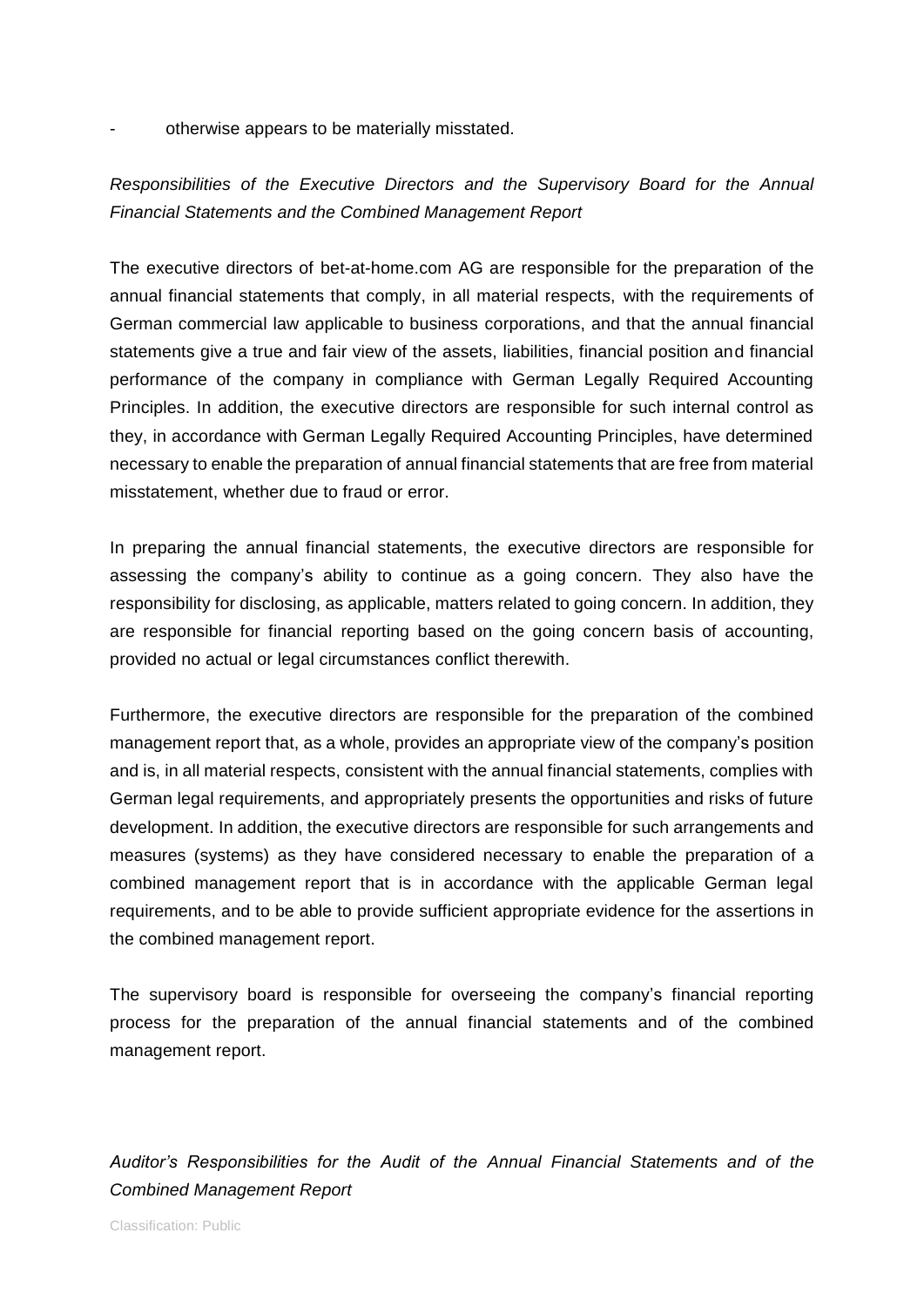Our objectives are to obtain reasonable assurance about whether the annual financial statements as a whole are free from material misstatement, whether due to fraud or error, and whether the combined management report as a whole provides an appropriate view of the company's position and, in all material respects, is consistent with the annual financial statements and the knowledge obtained in the audit, complies with the German legal requirements and appropriately presents the opportunities and risks of future development, as well as to issue an auditor's report that includes our audit opinions on the annual financial statements and on the combined management report.

Reasonable assurance is a high level of assurance, but is not a guarantee that an audit conducted in accordance with § 317 HGB and the EU Audit Regulation and in compliance with German Generally Accepted Standards for Financial Statement Audits promulgated by the Institut der Wirtschaftsprüfer (IDW) will always detect a material misstatement. Misstatements can arise from fraud or error and are considered material if, individually or in the aggregate, they could reasonably be expected to influence the economic decisions of users taken on the basis of these annual financial statements and this combined management report.

We exercise professional judgment and maintain professional skepticism throughout the audit. We also:

- identify and assess the risks of material misstatement of the annual financial statements and of the combined management report, whether due to fraud or error, design and perform audit procedures responsive to those risks, and obtain audit evidence that is sufficient and appropriate to provide a basis for our audit opinions. The risk of not detecting a material misstatement resulting from fraud is higher than for one resulting from error, as fraud may involve collusion, forgery, intentional omissions, misrepresentations, or the override of internal control.
- obtain an understanding of internal control relevant to the audit of the annual financial statements and of arrangements and measures (systems) relevant to the audit of the combined management report in order to design audit procedures that are appropriate in the circumstances, but not for the purpose of expressing an audit opinion on the effectiveness of these systems.
- evaluate the appropriateness of accounting policies used by the executive directors and the reasonableness of estimates made by the executive directors and related disclosures.
- conclude on the appropriateness of the executive directors' use of the going concern basis of accounting and, based on the audit evidence obtained, whether a material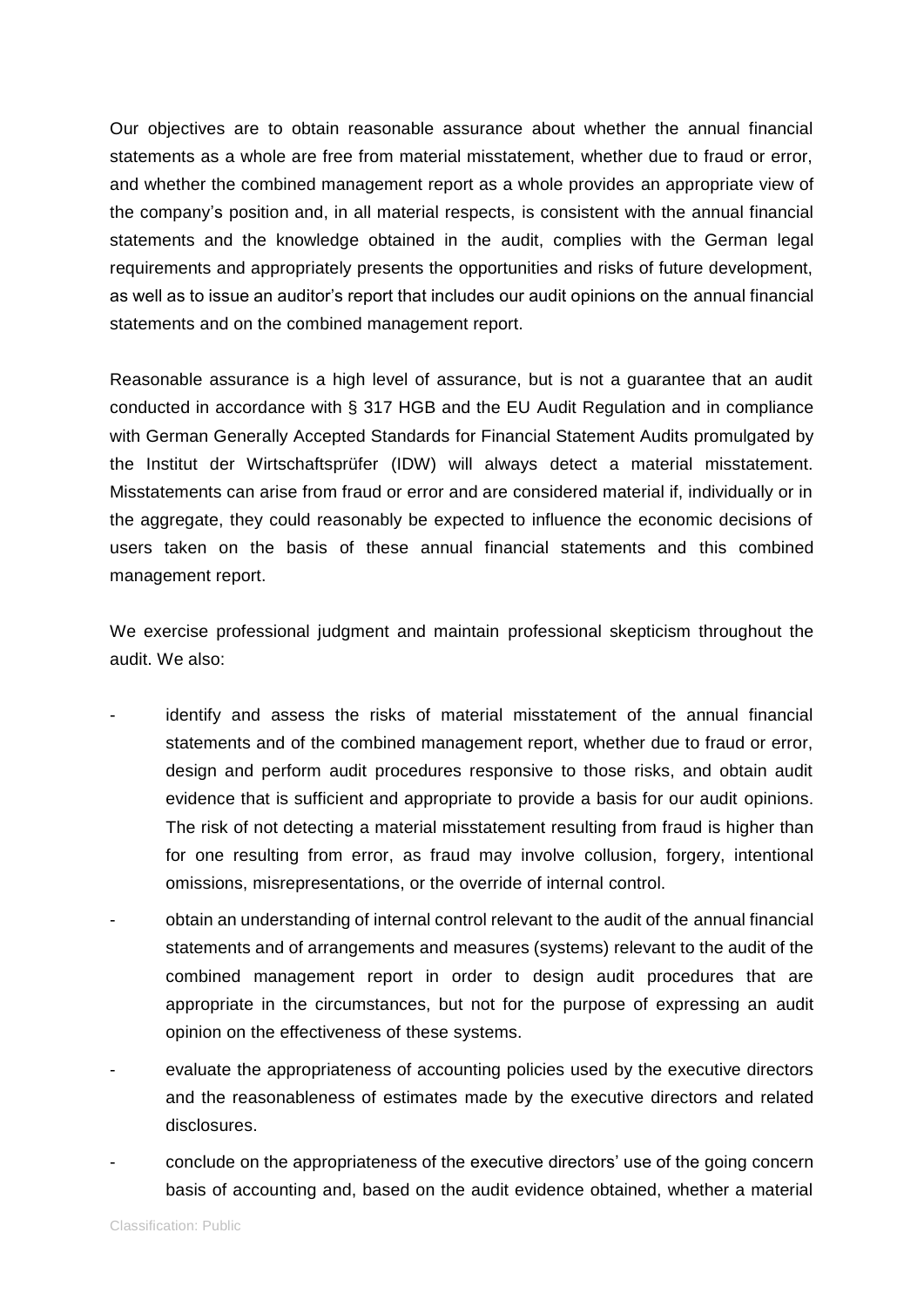uncertainty exists related to events or conditions that may cast significant doubt on the company's ability to continue as a going concern. If we conclude that a material uncertainty exists, we are required to draw attention in the auditor's report to the related disclosures in the annual financial statements and in the combined management report or, if such disclosures are inadequate, to modify our respective audit opinions. Our conclusions are based on the audit evidence obtained up to the date of our auditor's report. However, future events or conditions may cause the company to cease to be able to continue as a going concern.

- evaluate the overall presentation, structure and content of the annual financial statements, including the disclosures, and whether the annual financial statements present the underlying transactions and events in a manner that the annual financial statements give a true and fair view of the assets, liabilities, financial position and financial performance of the company in compliance with German Legally Required Accounting Principles.
- evaluate the consistency of the combined management report with the annual financial statements, its conformity with German law, and the view of the company's position it provides.
- perform audit procedures on the prospective information presented by the executive directors in the combined management report. On the basis of sufficient appropriate audit evidence we evaluate, in particular, the significant assumptions used by the executive directors as a basis for the prospective information, and evaluate the proper derivation of the prospective information from these assumptions. We do not express a separate audit opinion on the prospective information and on the assumptions used as a basis. There is a substantial unavoidable risk that future events will differ materially from the prospective information.

We communicate with those charged with governance regarding, among other matters, the planned scope and timing of the audit and significant audit findings, including any significant deficiencies in internal control that we identify during our audit.

We also provide those charged with governance with a statement that we have complied with the relevant independence requirements, and communicate with them all relationships and other matters that may reasonably be thought to bear on our independence, and where applicable, the related safeguards.

From the matters communicated with those charged with governance, we determine those matters that were of most significance in the audit of the annual financial statements of the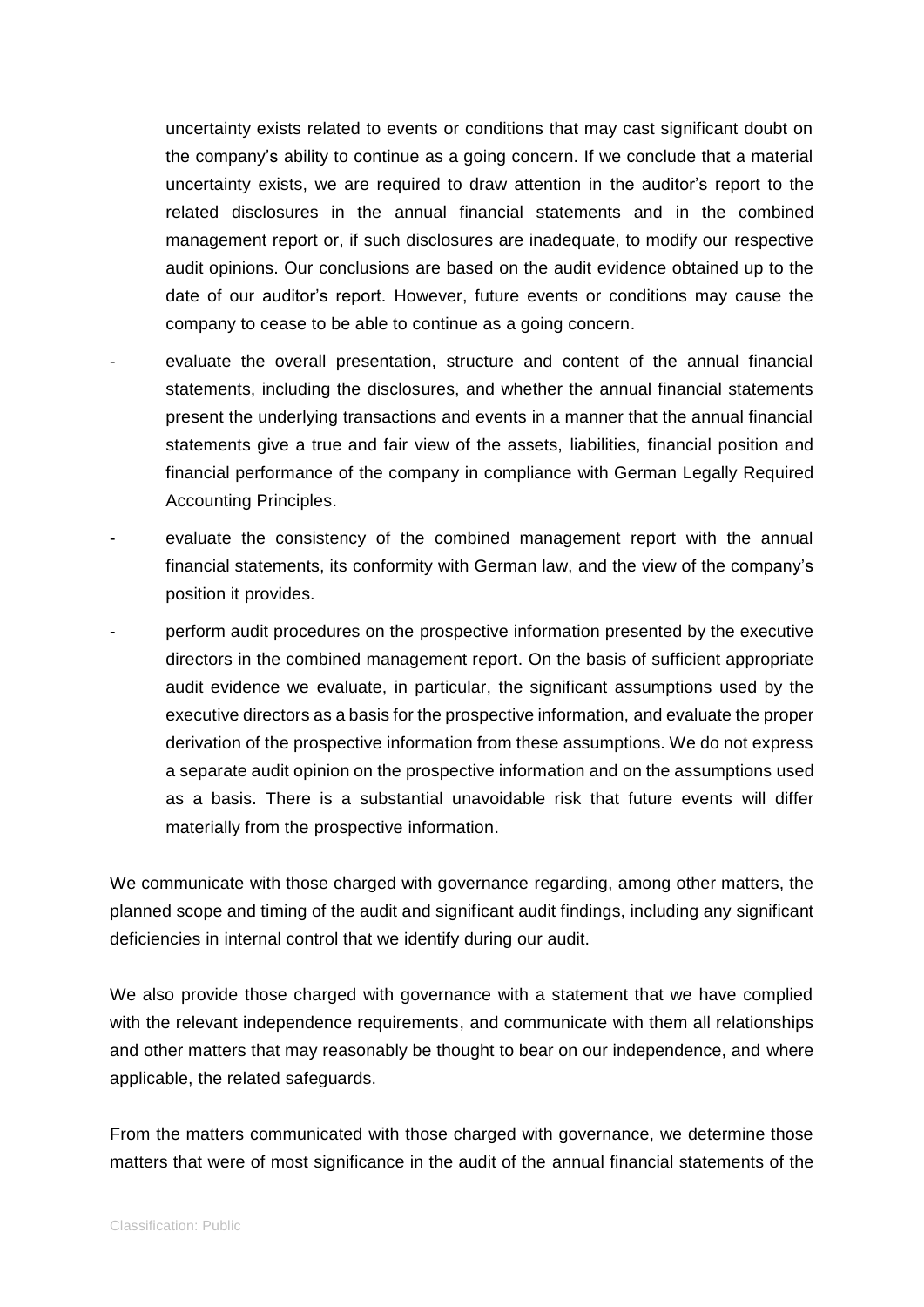current period and are therefore the key audit matters. We describe these matters in our auditor's report unless law or regulation precludes public disclosure about the matter.

## *Other Legal and Regulatory Requirements*

*Report on the Audit of the Electronic Reproductions of the Annual Financial Statements and the Combined Management Report Prepared for the Purposes of Disclosure pursuant to § 317 para. 3a HGB*

## *Audit Opinion*

We have performed an audit in accordance with § 317 para. 3a HGB to obtaining reasonable assurance that the information contained in the attached file betathomeJA21.zip (SHA256- Hashwert: 40ebe571a2d44fa220dd45eff9a0901e27949e9654e855e3c238252b397f0211), assembled for the purpose of disclosure of the reproduction of the annual financial statements and the combined management report (hereinafter also referred to as "ESEF documentation") comply with the requirements for the electronic reporting format ("ESEF format) pursuant to § 328 para. 1 HGB in all material respects. In accordance with German legal requirements, this audit only covers the transfer of the information of the annual financial statements and the combined management report into the ESEF format and therefore does not include the information contained in these reproductions nor any other information contained in the above-mentioned file.

In our opinion, the reproductions of the annual financial statements and the combined management report contained in the attached file referred to above and prepared for the purpose of disclosure comply, in all material respects, with the requirements for the for the electronic reporting format pursuant to § 328 para. 1 HGB. Beyond this audit opinion and the audit opinions on the accompanying annual financial statements and the accompanying combined management report for the financial year from January 1, 2021 to December 31, 2021, contained in the aforementioned "Report on the Audit of the Annual Financial Statements and the Combined Management Report", we do not express an opinion on the information contained in these reproductions or on the other information contained in the above mentioned file.

## *Basis for the Audit Opinion*

We have conducted our audit of the reproductions of the annual financial statements and the combined management report contained in the above-mentioned attached file in accordance with § 317 para. 3a HGB in compliance with the IDW draft audit standard: Report on the audit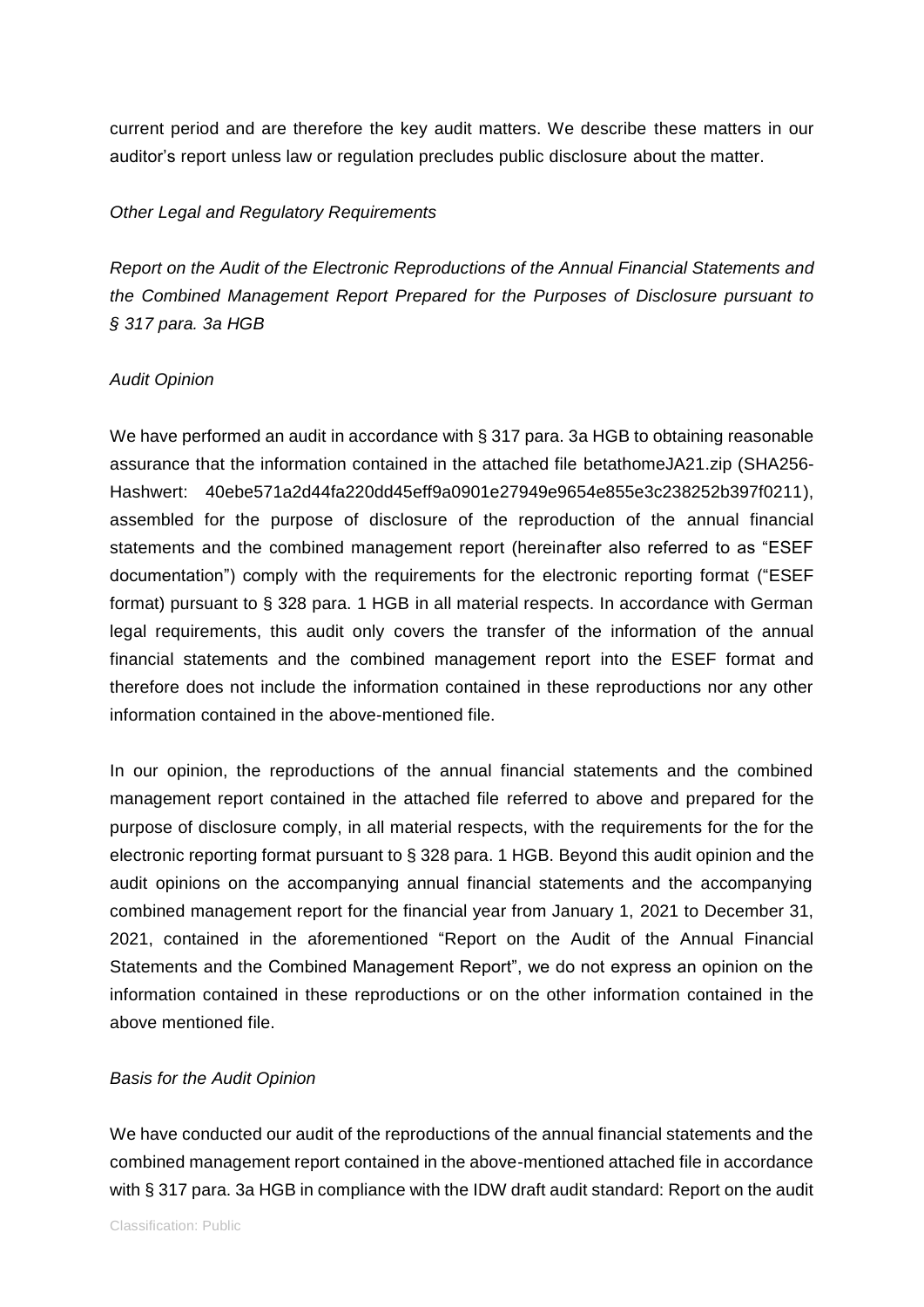of the electronic reproductions of the financial statements and the management report prepared for the purposes of disclosure pursuant to § 317 para. 3a HGB (IDW PS 410). Our responsibility resulting thereafter is further described in the section "Auditor's Responsibility for the Audit of the ESEF Documentation". Our audit firm has applied the requirements for the quality assurance system as specified by the IDW: Requirements for Quality Assurance for Audit Firms (IDW QS 1).

*Responsibility of the Executive Directors and the Supervisory Board for the ESEF Documentation* 

The executive directors are responsible for the preparation of the ESEF documents containing the electronic reproductions of the annual financial statements and the combined management report in accordance with § 328 para. 1 sentence 4 no. 1 HGB.

Furthermore, the executive directors are responsible for the internal controls they consider necessary to enable the preparation of the ESEF documents, which are free from material violations - intended or unintended - of the electronic reporting format requirements of § 328 para. 1 HGB.

The executive directors are also responsible for submitting the ESEF documents together with the auditor's report and the attached audited annual financial statements and audited combined management report as well as other documents to be disclosed to the operator of the Federal Gazette [Bundesanzeiger].

The supervisory board is responsible for overseeing the preparation of the ESEF documents as part of the financial reporting process.

## *Auditor's Responsibility for the Audit of the ESEF Documentation*

Our objective is to obtain reasonable assurance as to whether the ESEF documents are free from material violations - intended or unintended - of the electronic reporting format requirements of § 328 para. 1 HGB. During the audit, we exercise professional judgement and maintain a critical attitude. In addition

we identify and assess the risks of material violations - intended or unintended - of the requirements of § 328 para. 1 HGB, we plan and perform audit procedures in response to these risks and we obtain audit evidence that is sufficient and appropriate to provide a basis for our audit opinion.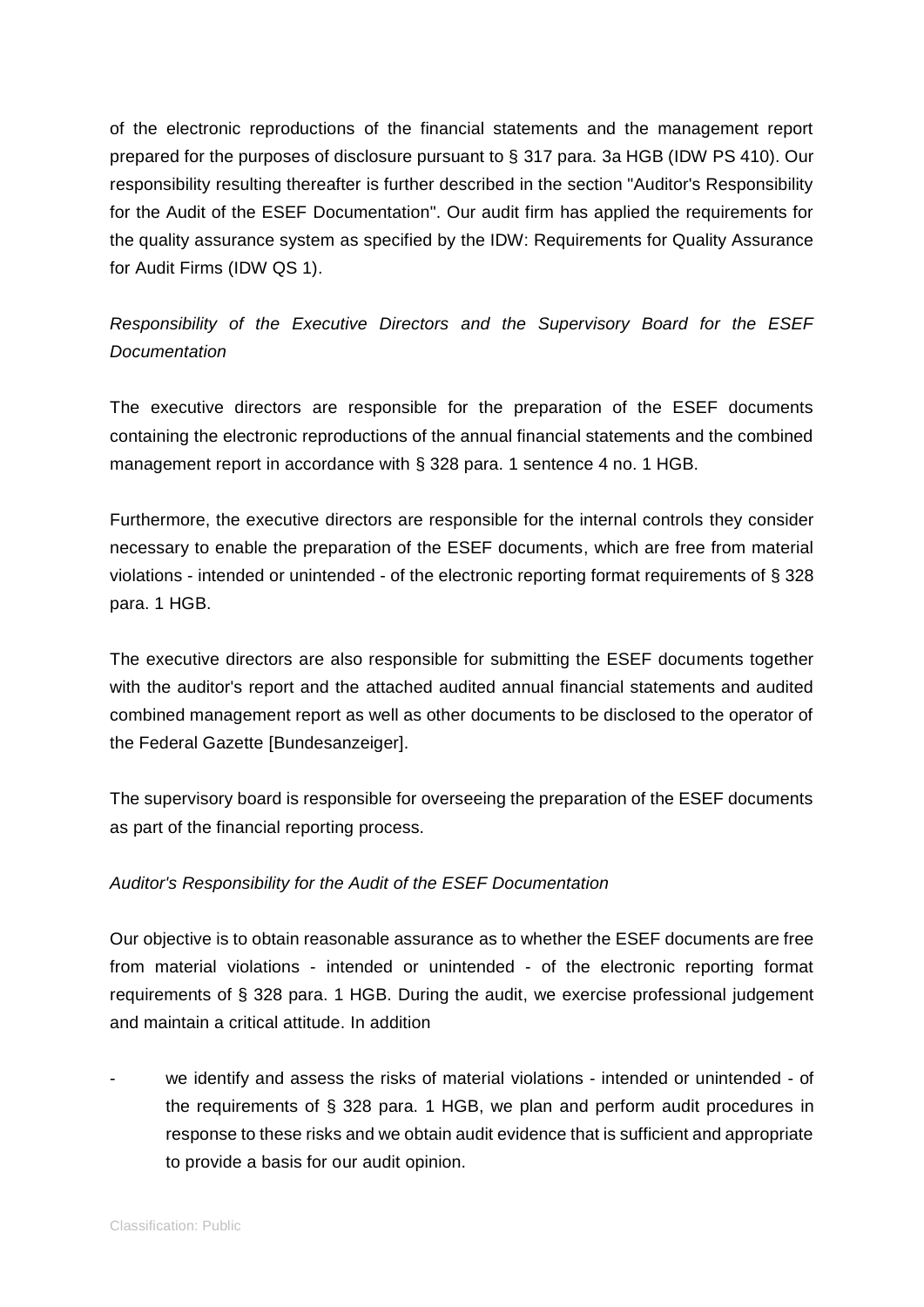- we gain an understanding of the internal controls relevant to the audit of the ESEF documents in order to plan audit procedures that are appropriate in the given circumstances, yet do not aim to express an audit opinion on the effectiveness of these controls.
- we assess the technical validity of the ESEF documents, i.e. whether the file containing the ESEF documents complies with the technical specifications in accordance with of the Delegated Regulation (EU) 2019/815 in the version applicable on the reporting date.
- we assess whether the ESEF documentation provides a consistent XHTML representation of the audited annual financial statements and the audited combined management report.

## *Further Information pursuant to Article 10 of the EU Audit Regulation*

We were elected as auditor by the annual general meeting on May 18, 2021. We were engaged by the supervisory board on November 9, 2021. We have been the auditor of betat-home.com AG, Düsseldorf, without interruption since the financial year 2006.

We declare that the audit opinions expressed in this auditor's report are consistent with the additional report to the supervisory board pursuant to Article 11 of the EU Audit Regulation (long-form

## *Other matter - use of the auditor's report*

Our audit opinion should always be read in conjunction with the audited annual financial statements and the audited combined management report and the audited ESEF documentation. The annual financial statements and combined management report converted to the ESEF format - including the versions to be published in the Federal Gazette - are merely electronic reproductions of the audited annual financial statements and the audited combined management report and do not replace them. In particular, the ESEF opinion and our audit opinion contained therein can only be used in conjunction with the audited ESEF documents provided in electronic form.